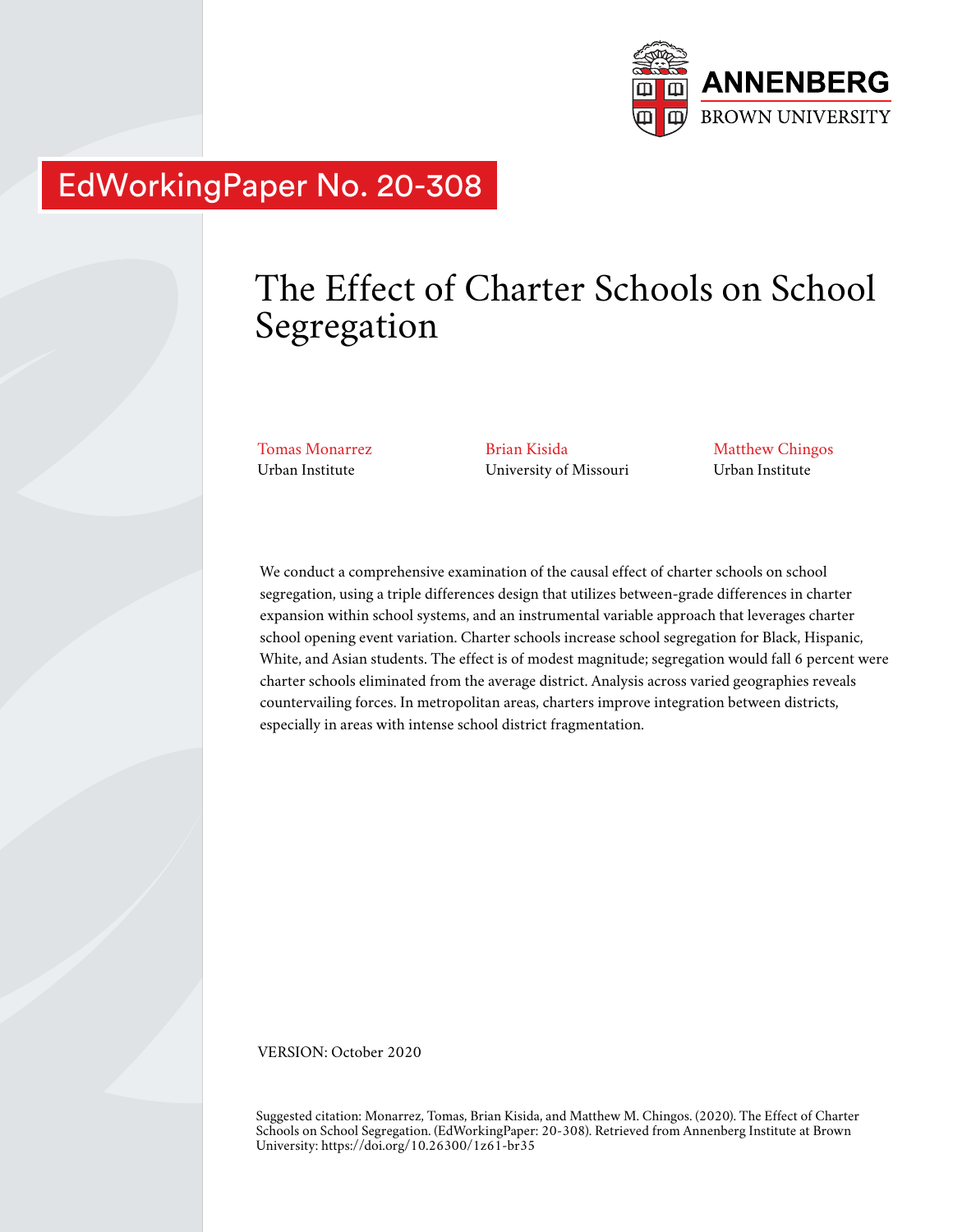# The Effect of Charter Schools on School Segregation

Tomas Monarrez, Brian Kisida, and Matthew Chingos<sup>∗</sup>

October, 2020

#### Abstract

We conduct a comprehensive examination of the causal effect of charter schools on school segregation, using a triple differences design that utilizes between-grade differences in charter expansion within school systems, and an instrumental variable approach that leverages charter school opening event variation. Charter schools increase school segregation for Black, Hispanic, White, and Asian students. The effect is of modest magnitude; segregation would fall 6 percent were charter schools eliminated from the average district. Analysis across varied geographies reveals countervailing forces. In metropolitan areas, charters improve integration between districts, especially in areas with intense school district fragmentation.

<sup>∗</sup>Tomas Monarrez, Urban Institute, Washington DC, TMonarrez@urban.org. Brian Kisida, The University of Missouri Harry S Truman School of Public Affairs, Columbia, MO, briankisida@gmail.com. Matthew Chingos, Urban Institute, Washington DC, MChingos@urban.org. We are grateful to Martin West, David Card, Jesse Rothstein, Stephanie Cellini, and seminar and conference participants at the George Washington University Washington Area Labor Economics Symposium, the annual conference of the Association of Public Policy and Management, and the Urban Institute Brown Bag series for helpful discussions and comments. We thank the Walton Family Foundation for financial support.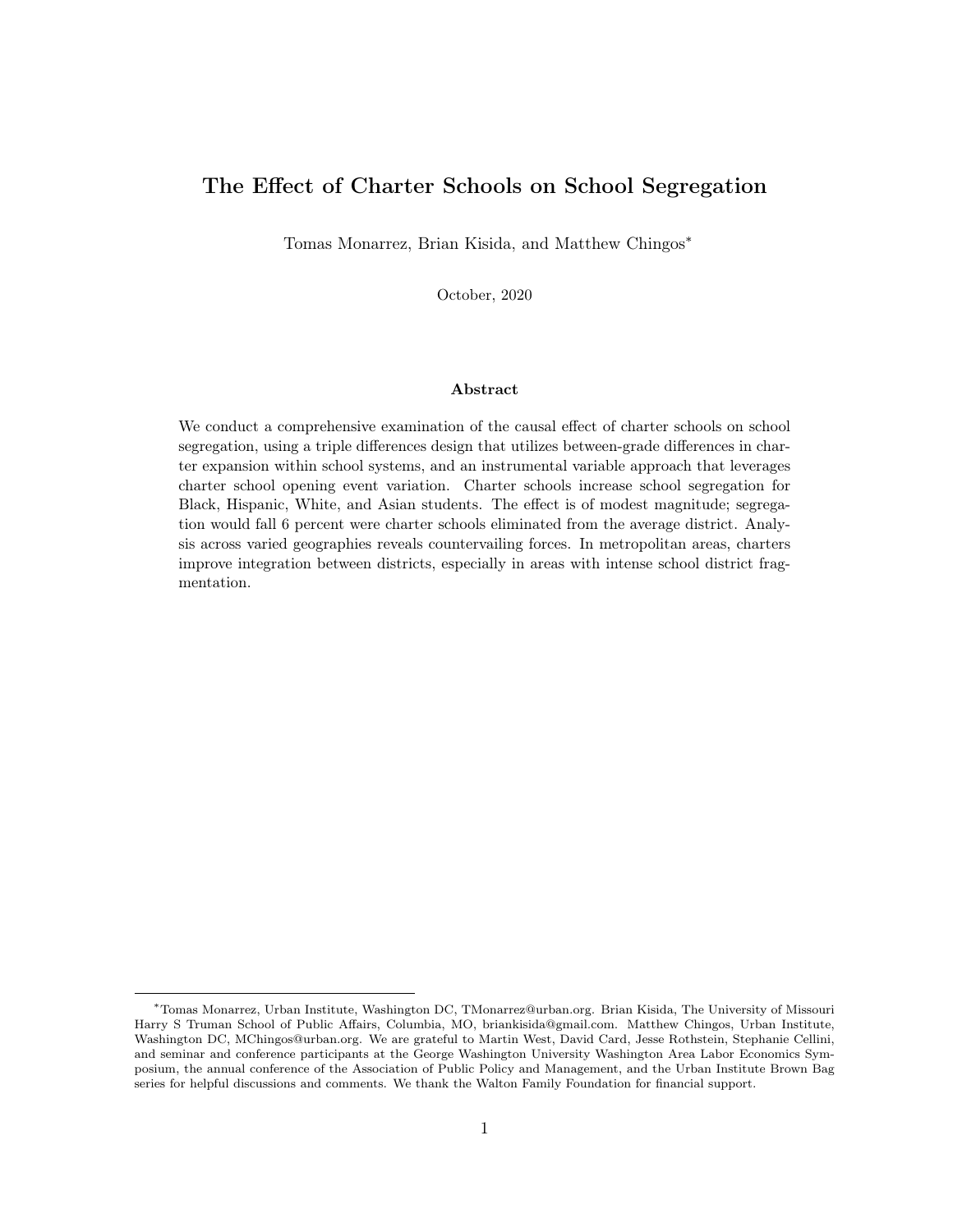# 1 Introduction

The expansion of school choice programs in US public education has been constant over the last two decades. Proponents of the charter model argue that school choice generates education improvements via competitive pressure that rewards school effectiveness and improved matches between students and schools (Friedman 1962, Coons and Sugarman 1977, Chubb and Moe 1990, Hoxby 2003, Betts 2005). Indeed, multiple studies show that charter schools are effective at improving student test scores in many settings (Dobbie and Fryer 2011, Angrist, Dynarski, Kane, Pathak and Walters 2012, Angrist, Cohodes, Dynarski, Pathak and Walters 2016). But there is also evidence that parents don't necessarily select schools on the basis of effectiveness, dampening competitive incentives and potentially increasing disparities in public schooling through increased sorting on other dimensions (Rothstein 2006, Abdulkadiroğlu, Pathak, Schellenberg and Walters 2020, Walters 2018).

At the same time, one of the most pernicious and persistent issues in US education policy over the last century is racial segregation. More than sixty five years after the pivotal Brown Supreme Court decision, segregation by race is still pervasive and enduring across public schools (Figure 2). The negative impact of racial segregation on students has been documented in a large literature spanning across the social sciences (Welch 1987, Guryan 2004, Card and Rothstein 2007, Clotfelter 2011, Billings, Deming and Rockoff 2014, Reardon and Owens 2014, Johnson 2015). Given the sorting patterns documented for charter schools, a key remaining question is the impact that charter school expansion has had on the racial stratification of school systems.

Because there are multiple potential mechanisms that may drive a causal link between the growth of charter schools and segregation, theory is ambiguous on what the net effect may be. On the one hand, choice entails decoupling school assignments from residential neighborhoods, many of which are already segregated, which by itself may generate changes in enrollment that impact stratification. On the other, greater choice may lead to segregation if parents have strong peer preferences, lack equal access to resources that facilitate school choices, or if they confound school quality with school racial composition or other correlated observables (Abdulkadiroğlu et al. 2020). An additional complication is that many charters schools in urban areas specifically target historically underserved students (Angrist, Pathak and Walters 2013). Therefore, estimating the causal effect of charter schools on school segregation is difficult because sorting dynamics are endogenous to numerous underlying forces.

We address this gap by providing definitive evidence on the effect that charter schools have had on school segregation by race and ethnicity. We construct a 1998-2018 panel on the universe of school systems by grade level based on an annual census of US public schools, and document impacts across the four largest racial groups using four common definitions of school systems. Our research design is based on a triple differences model, leveraging between-grade comparisons in changes in charter penetration within system and year. We also exploit the arguably cleaner source of variation generated by charter school openings in an instrumental variables framework, confirming the internal validity of our findings. The results show that the expansion of charter schools has led to increased levels of segregation for every major racial group across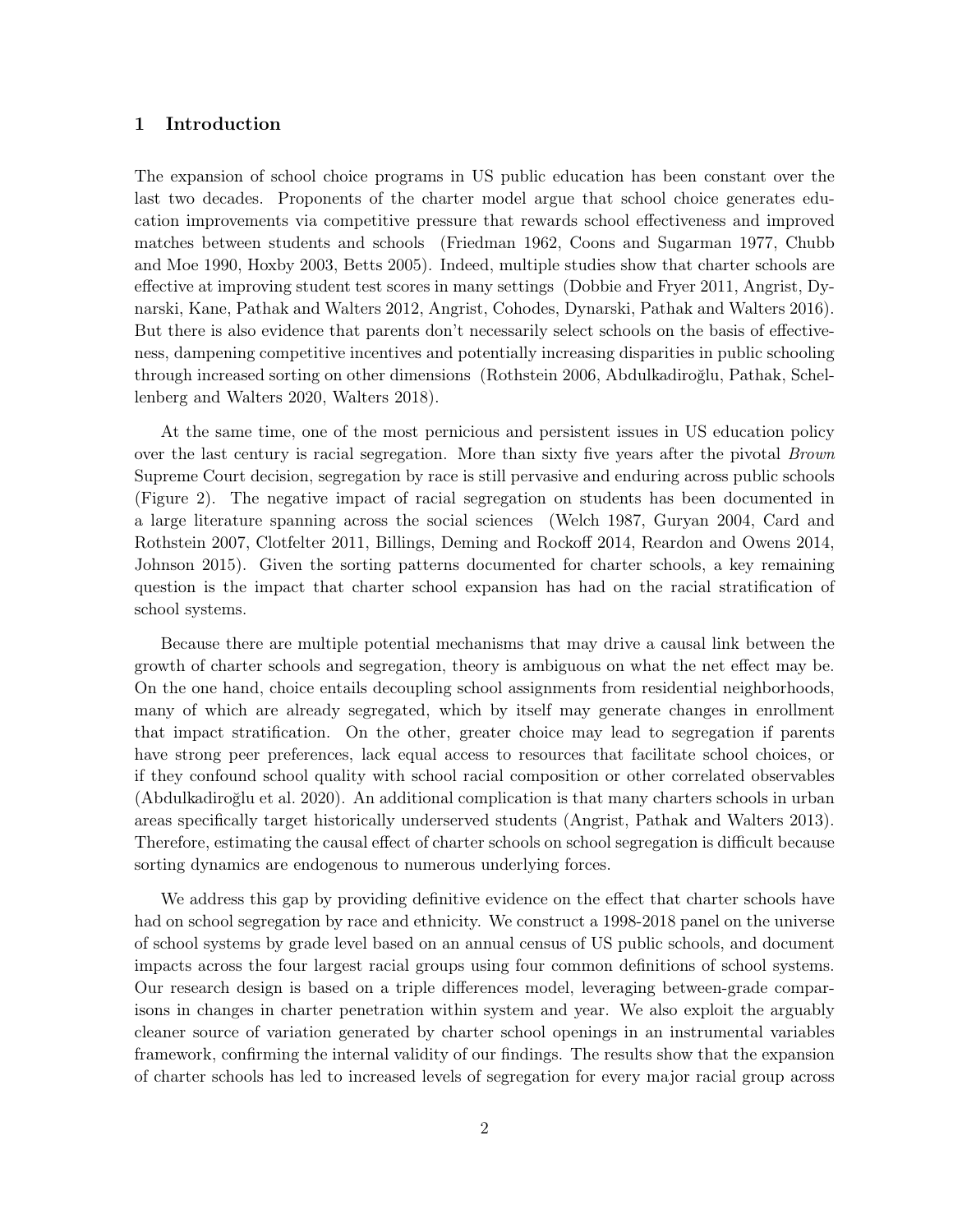school districts, cities, and counties, especially in urban school systems with large populations of underserved minorities. For the largest geographies, metropolitan areas, we uncover countervailing forces - while charters worsen segregation between the schools in a metropolitan area, they improve integration between school districts, where much of the racial segregation exists.

Our data source is the Common Core of Data (CCD), the census of public schools conducted annually by the US Department of Education. We use all waves of the CCD data that feature a charter school indicator, 1998-2018. Apart from being comprehensive, the main advantage of the CCD data is that it reports school enrollment separately by grade and race, allowing us to distinguish racial stratification levels for individual grades. The key variation exploited in our research design is extracted from this feature of the data. The causal effect of charter percent of enrollment is identified by comparing the dynamics of segregation between grade levels that have experienced differing intensity in charter growth. We restrict comparisons within school systems in a given year (system-year fixed effects) to eliminate the influence of system-wide time-varying confounding factors that are correlated with charter enrollment. School systems are defined using four distinct geographies: school districts, municipalities, counties, and metropolitan areas. Furthermore, we flexibly control for fixed differences in segregation across the grade levels of each system in our sample and for cohort effects (grade-system and state-grade-year fixed effects).

We demonstrate that these flexible controls are effective at eliminating confounding components of the correlation between charter school presence and racial stratification. Using a distributed lags model, we show that future charter growth is not predictive of current segregation levels, suggesting a lack of pre-trends in outcomes. We also implement an IV framework leveraging the arguably cleaner variation that is driven by charter school opening events. We construct the instrumental variable using charter schools' opening date and age. First, we estimate school level event studies that track the typical enrollment growth pattern of an average charter school, by grade. We use the estimates from the event studies to compute the predicted share of charter enrollment in each school system, grade and year. We use these predicted shares as exogenous instruments in our triple difference models, generating 2SLS estimates of the impact of charters that rely on the assumption that charter opening events impact stratification only via the charter share margin (after partialing out the flexible controls of the baseline model).

Across multiple specifications, the OLS and IV estimates are remarkably similar, suggesting that with the presence of flexible controls the OLS estimates are unbiased for the effect of charter schools on segregation. Additionally, we establish that, were charter school enrollment drawn randomly from the non-charter school population, charters would have a small integrative effect, instead of the segregative effect identified using actual charter enrollment data. Finally, we conduct a series of placebo tests asking whether changes in the charter share in one grade are spuriously linked to segregation in other grades, finding encouraging patterns. Altogether, the evidence indicates that our estimates are reliable average treatment effects of the charter school sector on school segregation.

We find that charter schools have countervailing effects on racial stratification, decreasing segregation across school district jurisdictions, but increasing segregation between schools. Increases in a public school system's charter share of enrollment cause increased levels of seg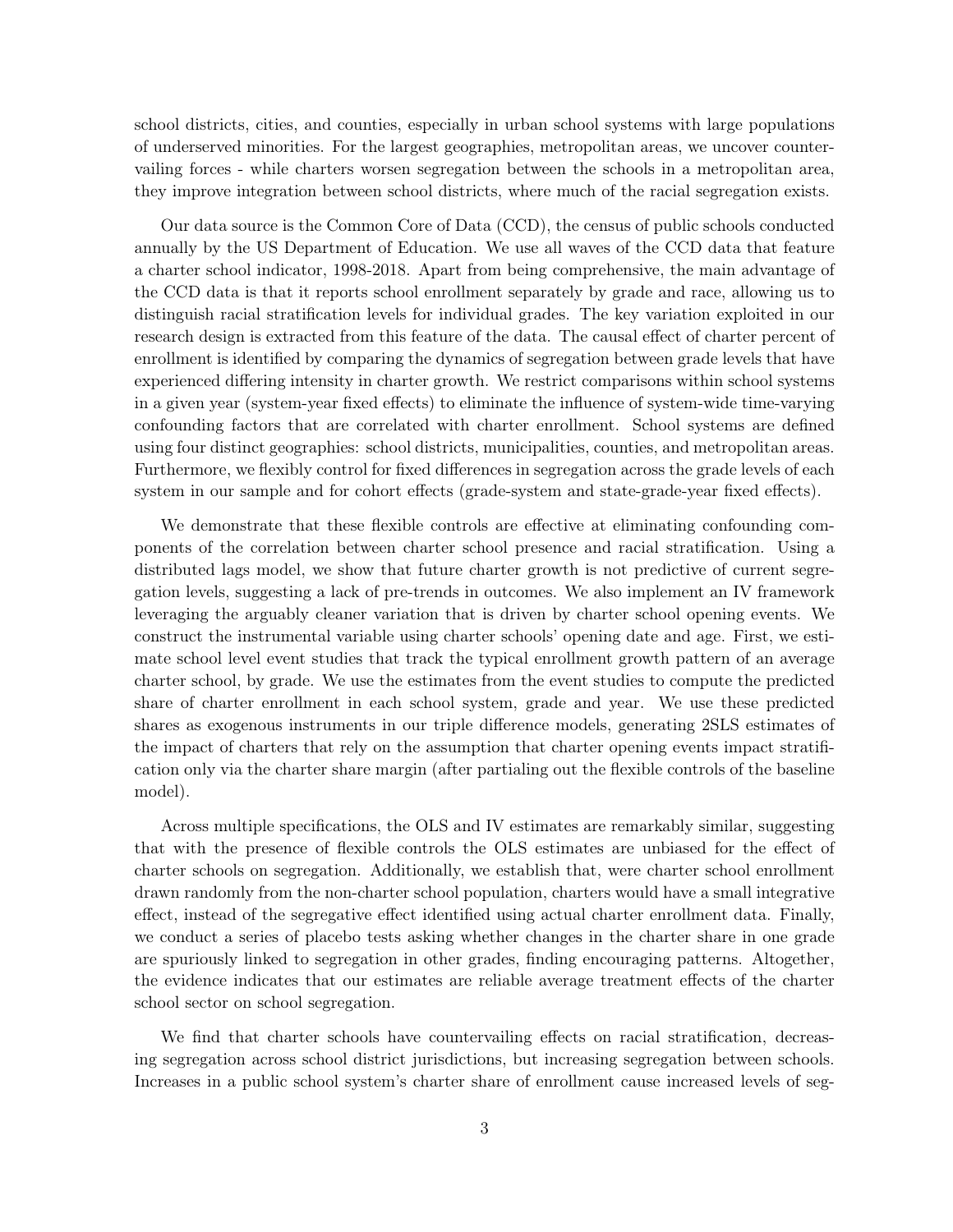regation for the four largest racial groups: Black, Hispanic, White, and Asian students. The magnitude of the impact is modest for the average district, but more worrying for systems with large charter shares. Our estimates suggest that a one percentage point (p.p.) increase in the fraction of enrollment going to charter schools causes approximately a 0.10 p.p. increase in the segregation of Black or Hispanic students, or an elasticity of 0.06 for the mean district. Impacts are larger for Black and White segregation than for Hispanic or Asian segregation. Moreover, we document substantial effect heterogeneity across states, with a potential mechanism related to state differences in charter schools' relative presence in urban districts and their target student population. Indeed, our findings indicate the segregation impact of charters is greater in urban districts whose student body is largely comprised of under-served minorities.

An exception to the general patterns in the data are metropolitan areas, which show more marked differences between the OLS and IV models and show little to no impacts when testing for pre-existing trends using distributed lags.<sup>1</sup> To explore this mixed finding further, we decompose metropolitan area segregation into a component due to within-district segregation and a component due to between-district segregation (Clotfelter 1999). We demonstrate that charter sector growth leads to decreases in the between-district component of segregation, and simultaneous increases in the within-district segregation component, suggesting that charter schools have led to diminished compositional imbalances across district boundaries that have not manifested into greater integration between schools. We provide additional evidence supporting this hypothesis by showing that the decrease in between-district racial imbalance caused by charter schools is concentrated in metropolitan areas with intense school district fragmentation. We also present models suggestive of a "reverse White flight" pattern between urban and suburban districts that is linked with charter growth.

In sum, our analysis constitutes a compelling case for the notion that charter schools have lead to higher average racial and ethnic segregation in US public schools. However, a clear normative stance on the implications of these impacts is complicated by the voluntary nature of school choice. On the one hand, there is enormous evidence of the beneficial impacts of school integration on the educational and socioeconomic outcomes of racial and ethnic minorities.<sup>2</sup> Under this lens, charters leading to heightened segregation is particularly worrisome. On the other hand, the stated mission of charter schools is often to serve students from underserved populations, and many have been shown to improve student outcomes.3 Because they serve

<sup>&</sup>lt;sup>1</sup>We conduct a Hausman-type test of equality between the OLS and IV estimates. We are able to reject equality between OLS and IV coefficients on minority segregation in metropolitan areas, which show IV estimates that are considerably larger than OLS. In contrast, we fail to reject IV and OLS equality for districts and counties. In municipalities we also reject the null of exogeneity, but the point estimates for minority segregation are of similar magnitude.

<sup>2</sup>See, for example, Johnson (2019). Evidence on both the harm of segregation and the benefit of integration on a multiplicity of student outcomes has been documented in decades of research (Crain and Mahard 1978, Crain and Strauss 1985, Clotfelter 2011, Guryan 2004, Ashenfelter, Collins and Yoon 2006, Jackson 2009, Reber 2010, Reardon and Owens 2014, Billings et al. 2014, Hanushek, Kain and Rivkin 2009, Card and Rothstein 2007).

<sup>&</sup>lt;sup>3</sup>While evidence on the mean national impact of charter schools on student achievement is mixed, studies using school lotteries in urban settings find that charters are more effective than other public schools at raising student test scores(Gleason, Clark, Tuttle and Dwoyer 2015, Abdulkadiroglu, Angrist, Dynarski, Kane and Pathak 2011, Dobbie and Fryer 2011, Angrist et al. 2012, Angrist et al. 2016, Abdulkadiroğlu, Angrist, Narita and Pathak 2017, Walters 2018). See Epple, Romano, and Zimmer (2015) for a summary of the existing evidence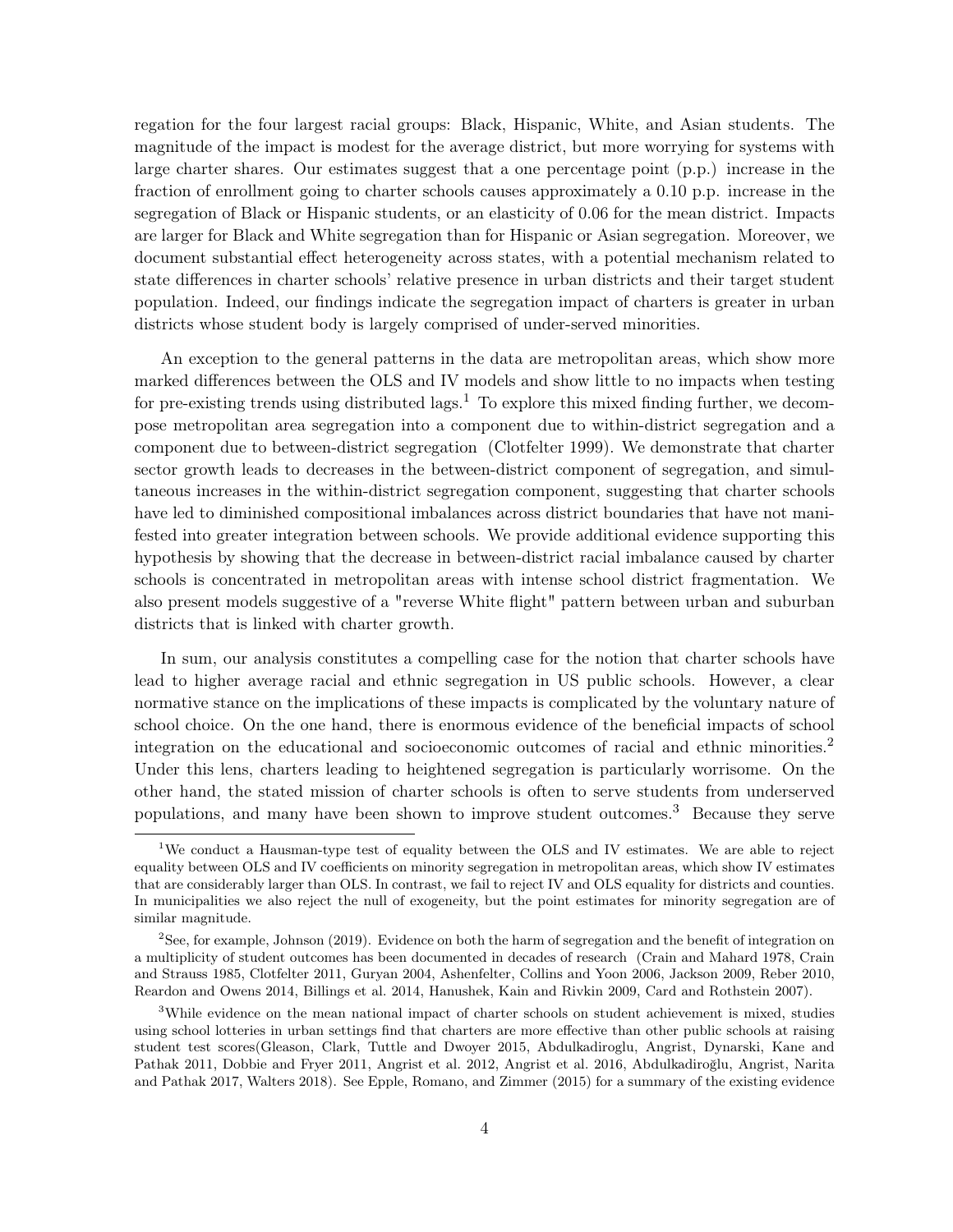homogeneous student bodies, specialized charter schools are likely to cause increased segregation within school systems. Segregation in the charter school sector is thus fundamentally different from the de jure segregation of the pre–Brown era, which explicitly funneled fewer resources for the education of the Black population (Card, Domnisoru and Taylor 2018). As such, we caution that school segregation caused by charter schools and segregation forced by government statute should not be interpreted with the same lens. More research is needed to understand whose choices drive charters' segregation effect, and the impact that choice-driven segregation has on the outcomes of school systems.

The rest of the paper proceeds as follows. Section 2 provides additional background on the history of school segregation and school choice, and the existing literature on these matters. Section 3 describes our data and estimation sample, and presents descriptive statistics. Section 4 develops our empirical framework to estimate the causal effect of charter schools on segregation. Section 5 presents the main results of the paper. Section 6 conducts a range of robustness checks and provides our analysis of the components of metropolitan area segregation. Section 7 concludes.

# 2 Background and Literature Review

#### 2.1 History of School Segregation

The issue of segregation and school choice has particular significance in the United States, as historically it was used as a tool to maintain segregated schools in the south following the Brown v. Board decision (Reardon and Owens 2014). In 1968, fourteen years after Brown, U.S. public schools were still intensely segregated, with an average within-district index of dissimilarity between black and white students of roughly 0.80 (Logan and Oakley 2004) and an average within-district variance ratio index of 0.63 (Coleman et al. 1975, Reardon and Owens 2014).

As a result of court-ordered desegregation plans in the mid-1970s, these rates fell substantially, with the largest declines in the south (Clotfelter 2011, Reber 2005). At the same time that within-district segregation was decreasing, however, between-district segregation increased, particularly in areas where school districts tended to be smaller and more numerous (Coleman et al. 1975). This form of de facto segregation, facilitated through white flight and racist housing market practices, was more difficult to address after the Supreme Court's 1974 Milliken v. Bradley decision ruled against court-ordered inter-district desegregation plans. Nevertheless, within-district segregation decreased substantially throughout the 1970s and continued to fall during the 1980s, albeit more modestly. Additional examinations of trends during the 1990s and 2000s find that trends in segregation have been near flat or modestly decreased over the past 20 years (Logan 2004, Stroub and Richards 2013). Between-district segregation is now higher than within-district segregation (Reardon and Owens 2014). Moreover, where districts tend to be larger, such as in the South and West, between district segregation tends to be lower (Clotfelter 1999).

on charter schools.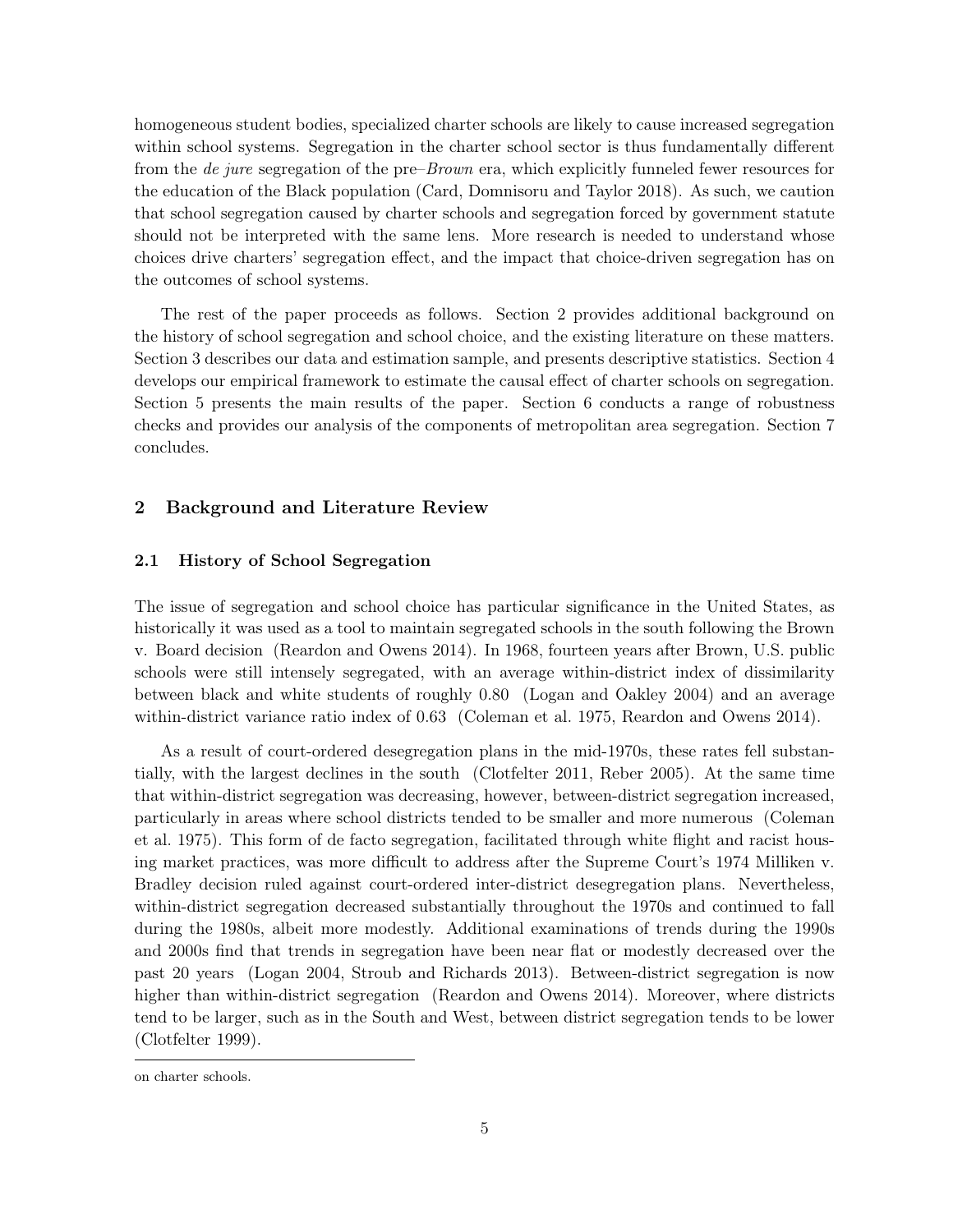#### 2.2 The Effects of School Segregation

From a political perspective that values equality and diversity, integrated schools are inherently good. Moreover, there is a rich literature supporting the notion that exposure to diversity has positive political and sociological benefits for a pluralistic society. In terms of measurable educational outcomes, an expanding body of research has documented the benefits of school integration, yet the precise mechanisms are less clear (Reardon and Owens 2014). Analysis of the desegregation plans that followed the Brown ruling found reduced high school dropout rates for Black students (Guryan 2004, Reber 2010) as well as reductions in the probability of incarceration and increases in wages, employment, and health status (Johnson 2015). The eventual termination of desegregation orders subsequently led to short-term resegregation that resulted in higher dropout rates for Black and Hispanic students (Liebowitz 2017, Lutz 2011). Similarly, an examination of the consequences of ending race-based bussing in Charlotte-Mecklenburg found that it increased racial inequality and led to negative effects on high school exams for white and minority students, lower graduation rates and college attendance for white students, and increases in crime for minority males (Billings et al. 2014, Vigdor 2011). Experimental lottery data show that a desegregation plan allowing minority students to transfer to higher-income schools with higher shares of white students increased college enrollment (Bergman 2018). Other research has documented the effect of both neighborhood and school segregation on the black-white test score gap, which is systematically higher in more segregated cities (Card and Rothstein 2007).

Reardon and Owens (2014) suggest that there are two primary mechanisms by which integration might improve student outcomes: by ensuring educational resources are more equitably available to all students (e.g., school resources, teacher resources, peer resources, parent resources), and by increasing the total pool of available resources because, for example, the political capital of parents in an integrated system may be more directed at acquiring higher total resources for the school system rather than specific schools. Thus far, studies have tended to focus on the availability of resources, which vary greatly as a function of segregation and seem to be a driving mechanism of the benefits of integration (Bergman 2018, Johnson 2015, Reardon and Kalogrides 2019, Reber 2010).

# 2.3 Prior Research Findings on Charter Schools and Integration

A summary of the research on charter schools and segregation described it as "regrettably weak" and noted that little is known about how charter schools affect the distribution of students in school systems (Gill, Timpane, Ross, Brewer and Booker 2007). This gap in the research has been more glaring in recent years as Secretary of Education Betsy DeVos has made the expansion of school choice a centerpiece of her tenure. In 2017, for example, the Associated Press (AP) conducted an analysis that compared charter schools to traditional public schools and found that charter schools were more likely to demonstrate high levels of racial isolation, which was widely interpreted as more segregated (Moreno 2017). The reaction to the story exemplified the importance of measurement and the divisiveness of the issue. The president of the American Federation of Teachers, Randi Weingarten, called the data from the Associated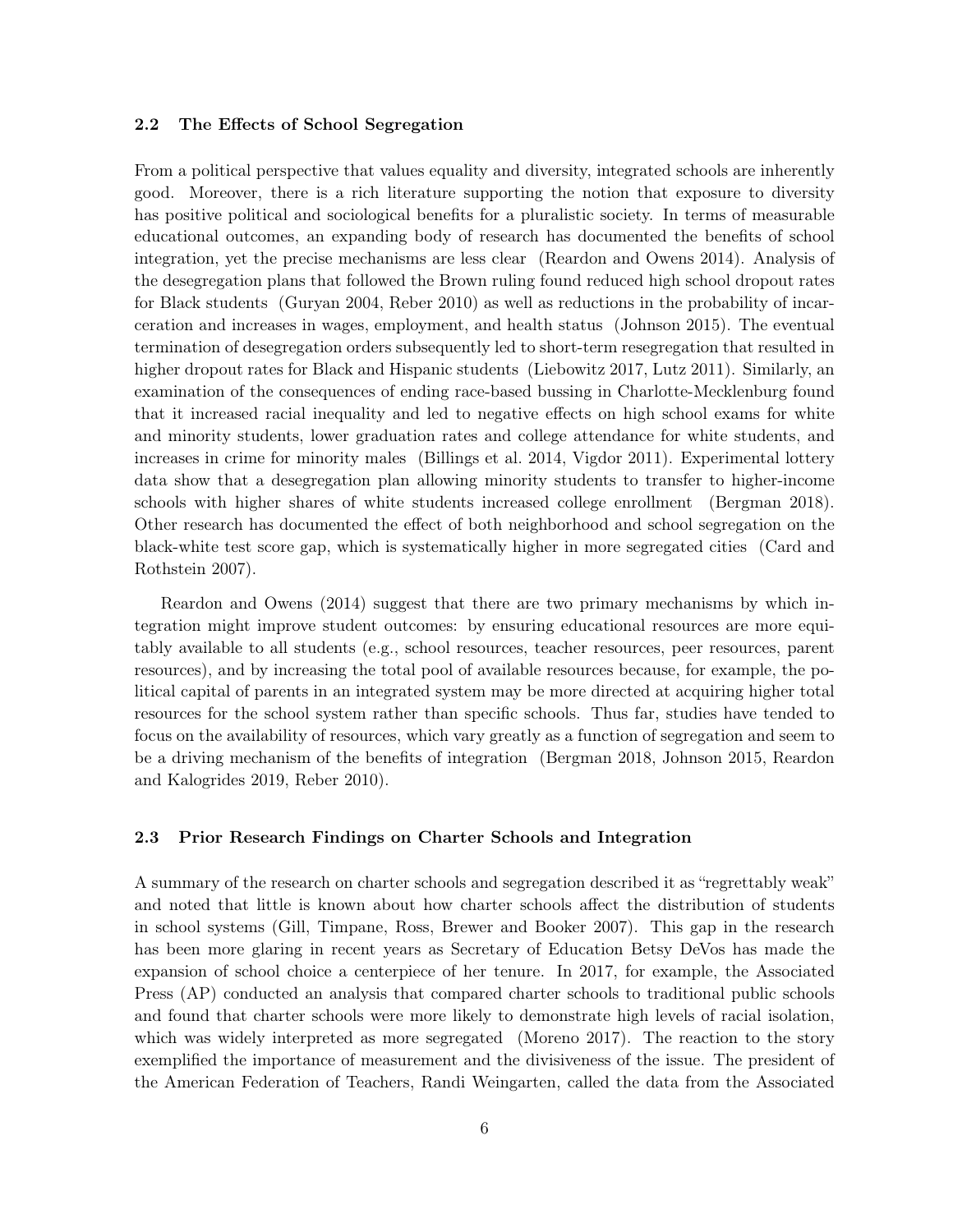Press "damning," and argued that "America's children deserve better" (Fay 2017). The National Education Association announced "Racial Isolation of Charter School Students Exacerbating Resegregation" (Walker 2018). Charter proponents pushed back, calling the Associated Press analysis "irresponsible" and arguing that charter schools merely reflected the neighborhoods in which they locate and the students they predominantly serve, which in both cases tend to be students of color (Fay 2017, Lake 2017). Charter schools, they argued, were being unfairly criticized for doing exactly what they had set out to do—serve students who were most in need of better educational options.

Similar disagreements surfaced when UCLA's Civil Rights Project issued a study establishing that isolation of minority students is more severe in the charter school sector than in traditional public schools (Frankenberg, Siegel-Hawley and Wang 2010). A reanalysis using similar methods but limited to geographical areas where charters tended to locate—urban areas with high residential concentrations—found that both charter schools and traditional public schools were similarly isolated (Ritter, Jensen, Kisida and Bowen 2014). Importantly, such relationships do not tell us the causal effect of charter schools on systemwide segregation, as they do not identify the effect that charter growth has on the distribution of enrollment patterns in school systems.

Other studies dig deeper by following individual student transfers in choice systems and judging if the transfers harm or improve exposure or isolation. Comparing students' neighborhoodbased school assignments to the actual schools students attended as a result of a public school choice program in, Durham, N.C., Bifulco et al. (2009) found that White parents tended to make moves that exacerbate isolation while Black parents made integrative moves. Also using North Carolina data, Bifulco and Ladd (2007) and Ladd and Turaeva (2020) found similar results when examining student transfers to charters. Similarly, Garcia (2008) used statewide Arizona data across a four-year period to track students who exited traditional public schools to attend charter schools and found that reductions in exposure were largely driven by White students transferring to whiter charter schools.

In contrast, Ritter et al. (2014) found that student transfers to charters improved the overall racial balance in the school system of Little, Rock, Arkansas. Zimmer et al. (2009) examined charters in 7 areas and concluded that, on average, students tended to transfer between traditional public and charter schools with similar racial compositions, though there was considerable variation by region. In Denver, San Diego, Ohio, and Texas, black students transferred to charters with higher concentrations of Black students, whereas in Chicago and Milwaukee, both Black and Hispanic students transferred to charter schools with lower concentrations of their own race/ethnicity. Similarly, in Denver, Texas, and Ohio, Hispanic students transferred to charters with lower proportions of similar students. In Philadelphia, White, Hispanic, and to a lesser extent Black students students transferred to charter schools with higher concentrations of similar students.

Such studies are informative, as they allow us to directly observe the movement of students by race/ethnicity and shed light on the mechanisms through which choice may impact segregation. At the same time, these studies are limited in scope and specific to local geographic conditions. Moreover, rather than looking at the net effect on the distribution of students in school systems, they rely on the amount of exposure or isolation experienced by students who transfer. We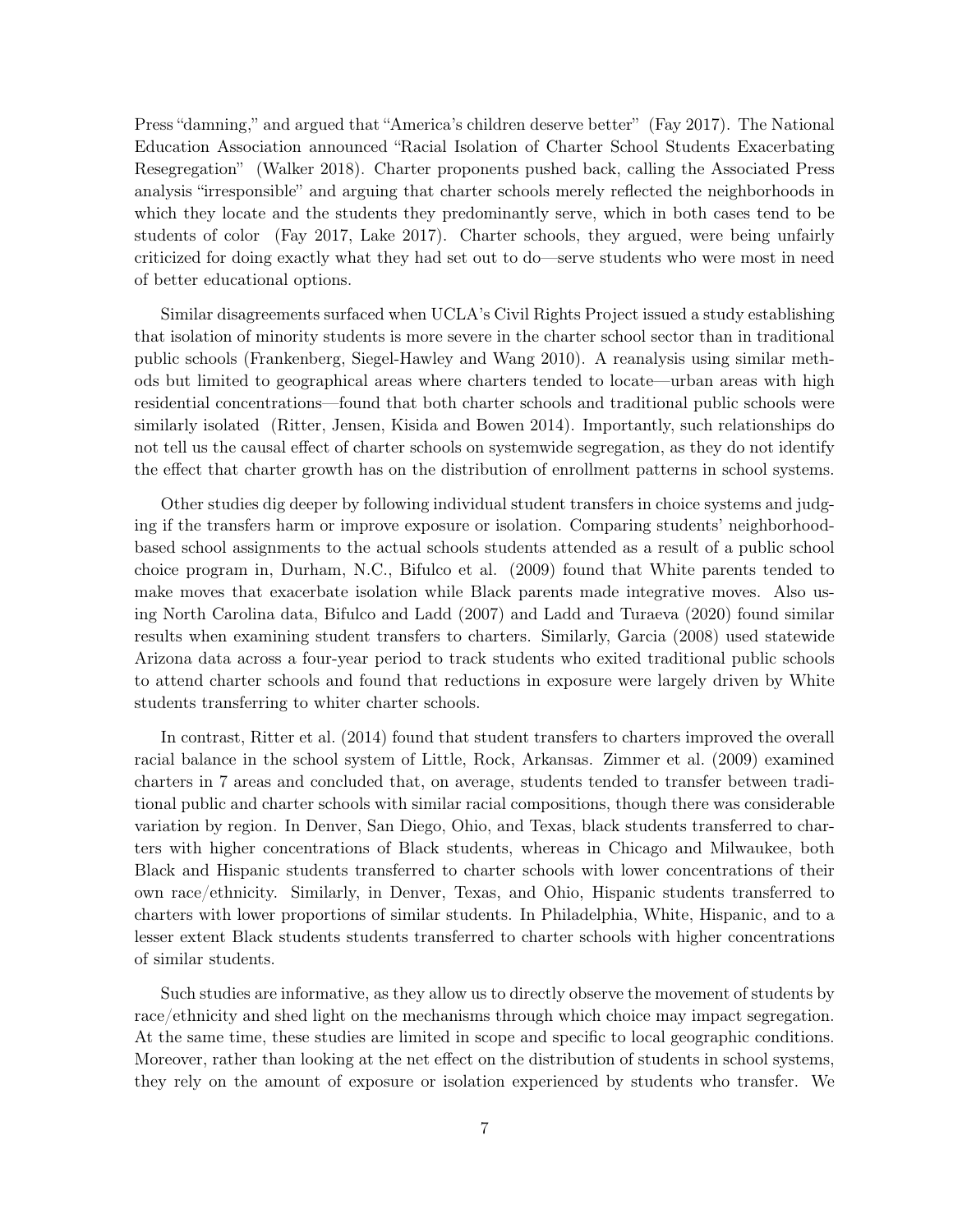address this gap with a comprehensive analysis of the effects of charter schools on the distribution of students in school systems using the universe of public school systems containing charter schools from 1998-2018.

# 3 Data

The main data source in our study is the National Center of Education Statistics' (NCES) Common Core of Data (CCD), which includes school enrollment counts by grade level and race/ethnicity, school type, and the latitude and longitude of schools' geographic locations.<sup>4</sup> The data are accessed via Urban Institute's Education Data Portal. We use standard GIS procedures to match school locations to different geographical units: geographic school districts, municipalities, counties, and metropolitan areas. We treat each of these geographies as distinct definitions of school systems. This is particularly important as it allows us to geo-locate charter schools in the school systems that they affect. For school districts, we use the 2015 definition of school district boundary maps from NCES' Education and Geographic Estimates (EDGE). For metropolitan areas, we use U.S. Census Bureau TIGER/Line 2010 definitions of Core Based Statistical Areas, focusing only on Metropolitan Statistical Areas. We also geo-locate schools to Census Places, the census' formal definition of all "municipalities" – incorporated cities, towns, and unincorporated concentrations of population in the U.S. Finally, we merge school location data with 2010 U.S. Census Bureau tracts and blocks. From these data we acquire residential population counts by age/race/ethnicity, adult educational attainment, and median household income.

We structure the data as a stacked panel of school systems over years and grade levels—for each year in 1998-2018. We observe racial composition for each school grade level across grades K-12 (1998 is the first year the charter flag is available). In terms of school level sample restrictions, we drop closed or inactive schools, schools devoted to special programs, schools serving only kindergarten or lower, those providing only adult education, and schools not located in U.S. mainland states. We also drop schools with missing enrollment counts by race, an issue that is prevalent in some states during the early years of the data. With regard to system level sample restrictions, we drop system-grades that have only one school at any point during the sample period, since segregation is not well defined in these cases. In addition, we drop systems that are observed only for a single grade or year after these earlier sample restrictions.5

Our final analytic sample includes four distinct stacked panels of school districts  $(n = 5, 325)$ , municipalities  $(n = 5, 610)$ , counties  $(n = 2, 741)$ , and metropolitan areas  $(n = 330)$ , observed for grades K-12 across 1998-2018. The total number of observations in these panels approx-

<sup>&</sup>lt;sup>4</sup>To ensure the accuracy of the school location data, we conduct a geocoding procedure using school address data, which is more complete than location data in the CCD. This makes a difference especially for early years (approx. 1998-2009) in which location data is not available, missing, or otherwise low quality. The school location data we use is publicly available via the Urban Institute's Education Data Portal.

<sup>&</sup>lt;sup>5</sup>In our primary analysis, we treat virtual public schools like other public schools, since they account for student enrollments and from a practical perspective provide the fullest picture of how students are distributed in school systems. We have also run our results excluding virtual schools and our findings are consistent.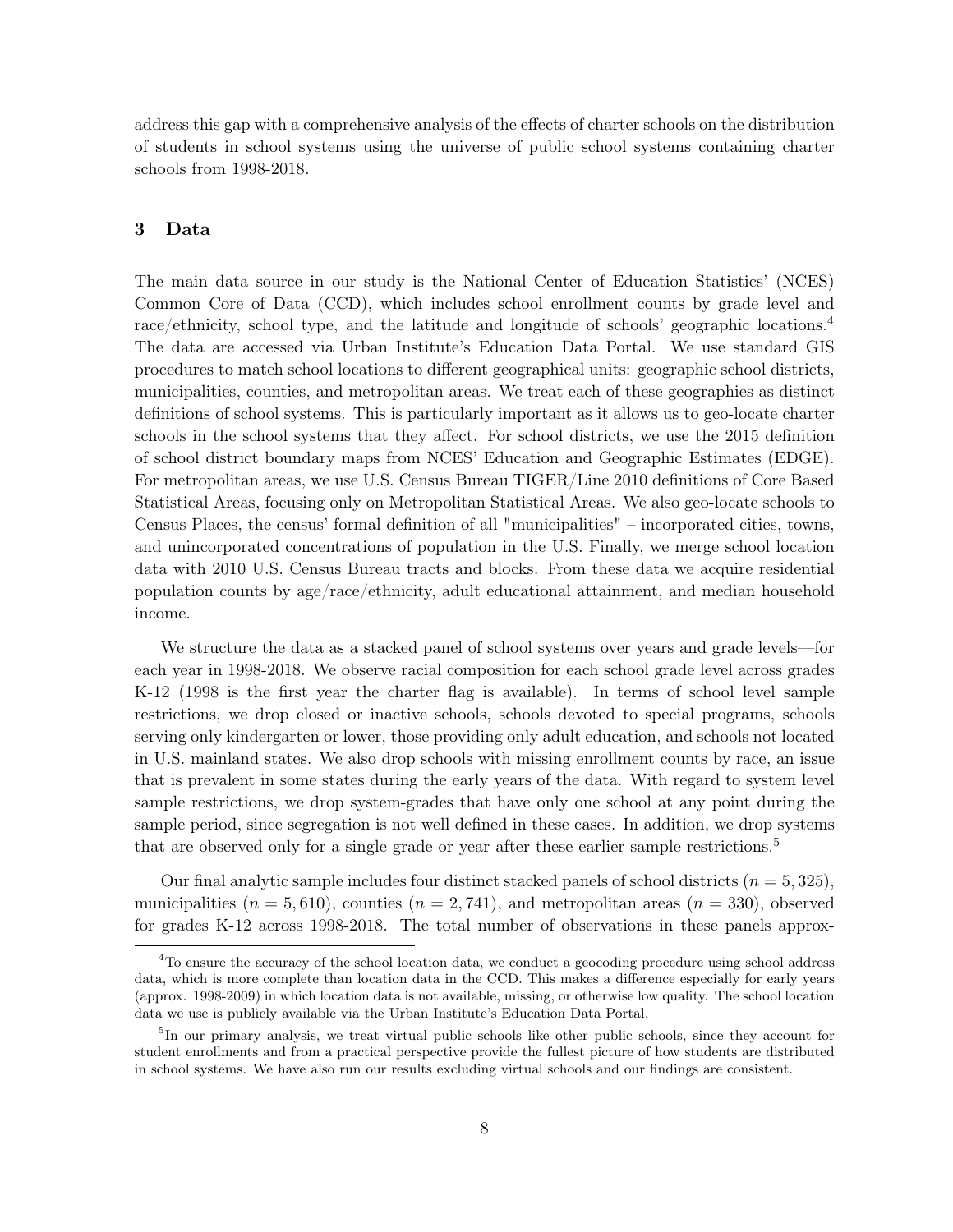imately ranges between 85,000 and 800,000.<sup>6</sup> It is also worth noting that the CCD charter indicator is often missing or otherwise of low quality during the early years of our estimation sample (about 1998–2003). Our main results are insensitive to the removal of these early years of data.

#### 3.1 Descriptive Statistics

Nationally, charter schools have increased their share of total enrollment. Figure 1 shows that, between 1998-2018, the average K-12 student attended a district-grade in which the charter percent of enrollment grew from 0.3% to 6.9%. This overall trend includes many districts that never have charter entry, so it understates the average charter share growth among districts that have seen charter entry, which rose from  $0.49\%$  to 11.6 % over the same period. It is important to keep in mind that these national trends mask considerable variation in charter growth between districts and across grade levels within districts.

Charter schools tend to serve a population that over represents Black and Hispanic students. Table 1 shows that, compared to traditional public schools, charters enroll higher proportions of Black students than White students in elementary and middle schools. Charter schools also tend to enroll higher proportions of Hispanic students in middle and high school. These student enrollment characteristics are largely reflective of charter school locations. Charter elementary and middle schools are more likely to be located in census tracts with higher proportions of Black residents, while charter middle and high schools are located in areas with higher proportions of Hispanic residents compared to White residents. This is consistent with research demonstrating that schools tend to closely reflect neighborhood compositions (Monarrez 2020, Whitehurst, Reeves, Joo and Rodriguez 2017). Charter schools also tend to be located in tracts with relatively lower median income and adult educational attainment.

#### 3.2 Measuring Segregation

Determining the effect of charter school growth on school system segregation has proved vexing. A notable takeaway from related literature is that different methods of measuring segregation can lead to different conclusions (Reardon and Owens 2014) The two most common approaches to segregation measurement involve absolute measures and relative measures (Clotfelter, Hemelt, Ladd and Turaeva 2018). Absolute measures describe the extent to which students from one demographic group are exposed to another group within individual schools. A common exposure measure is the isolation index, which measures the average school minority share experienced by minority students. Other approaches quite simply define segregated schools as those with high proportions of Black or Hispanic students. Some researchers have adopted the term "hy-

<sup>6</sup>These stacked panels are highly unbalanced. For example, in the school district sample only 17% of districts have an observation for every single year in 1998-2018 and grade in K-12. The main reason is that most school districts have grade levels that don't meet our baseline sample criteria: at least two schools need to serve a grade. For districts with a single high school, for instance, we drop high school grades but still keep their middle and elementary schools, if they meet the criteria.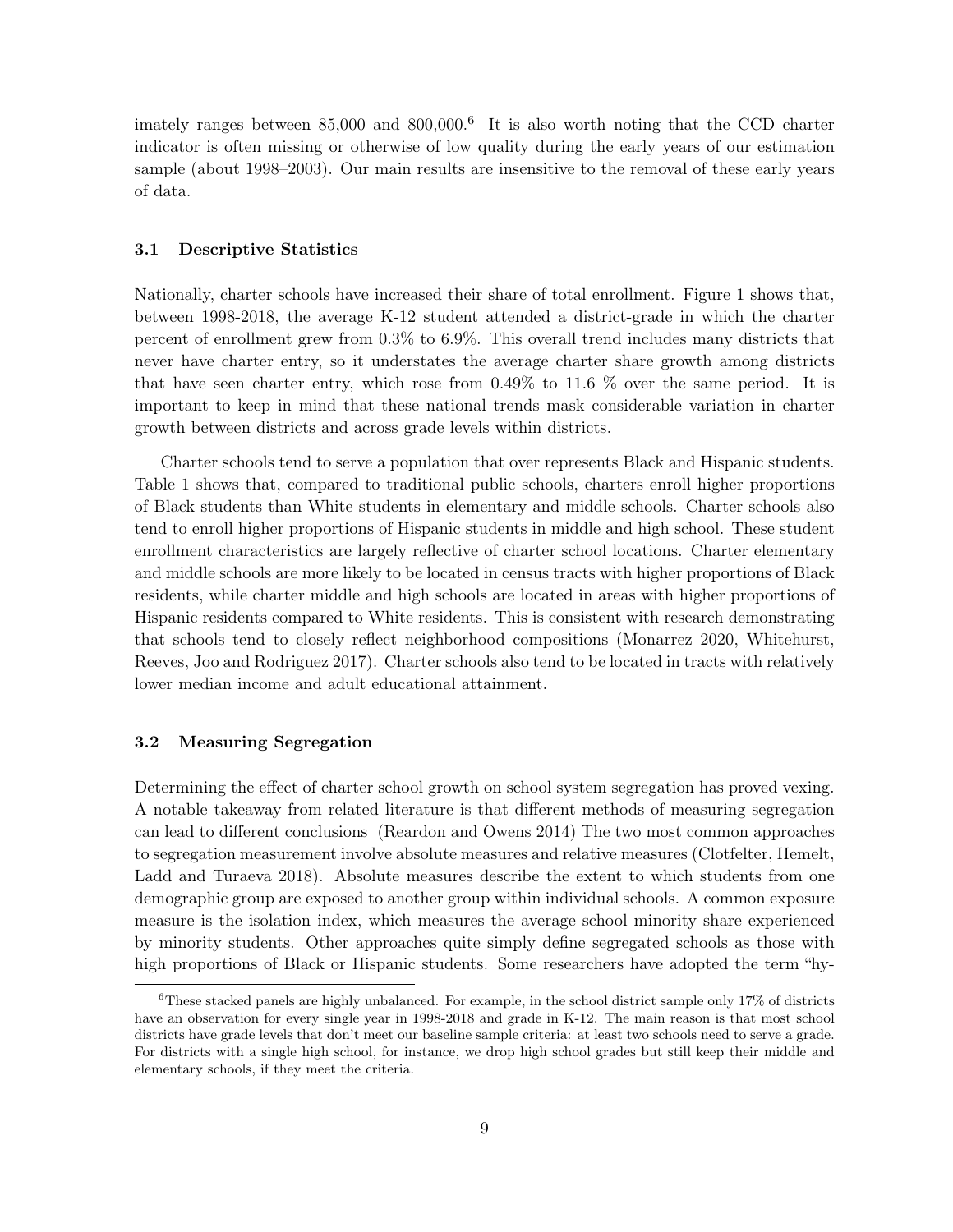persegregated" to describe schools whose enrollment is comprised of 90% or higher share of underrepresented minorities, showing that charter schools are more hypersegregated (Frankenberg et al. 2010, Orfield, Jongyeon, Frankenberg and Siegel-Hawley 2016).

While descriptively useful, a drawback of absolute measures is that they reflect both racial stratification across schools and the underlying racial composition of the school system. Schools in high minority areas may be labeled hypersegregated simply for reflecting the underlying pool from which they draw students. Over time a school system may appear to be increasingly segregated simply because of increases in the local minority population. Recent claims in the media that schools have resegregated tend to rely on absolute measures, which do not account for the fact that White students make up an increasingly smaller share of all students in the United States (Fiel 2013, Caetano and Maheshri 2017, Harris and Curtis 2018). These issues complicate comparisons of absolute segregation across time and place.

Relative segregation measures focus on stratification by describing how evenly the population of minority students is distributed across schools, adjusting for the racial composition of the school system. This makes them comparable across different locations and over time. We use the variance ratio index (also known as "eta-squared"), a relative measure that has been widely used by economists to characterize sorting (Kremer and Maskin 1996, Graham 2018). The variance ratio builds from the isolation index but includes a simple adjustment for system-wide composition, defined as:

$$
Variance \; Ratio = \frac{E[q_{sj}| URM = 1] - Q_j}{1 - Q_j} = E[q_{sj}| URM = 1] - E[q_{sj}| URM = 0], \quad (1)
$$

where  $q_{sj}$  is the fraction of students in school s in school system j that are an underrepresented minority (URM), i.e. Black or Hispanic.<sup>7</sup> The isolation index, which is the average of  $q_{sj}$  when restricting attention to the URM population, can be written as the conditional expectation  $E[q_{sj} | URM = 1]$ , where URM is an indicator for URM students. This term is adjusted by  $Q_j$ , the system-wide fraction of the URM population. The intuition of the adjustment is straightforward. In a perfectly integrated system all schools would have a composition equal to  $Q_j$ . On the other hand, in a perfectly segregated school system URM students are only exposed to themselves, so the isolation index would equal one. Noting that the denominator is equal to the maximum excess isolation level possible and the numerator is the level of excess isolation currently experienced in the school system, the variance ratio measures existing excess URM isolation, relative to a complete segregation benchmark.

It is a remarkable fact of algebra that the variance ratio also coincides with the second equality in (1), which is the difference in average school exposure to URMs between URM and non-URM students. Therefore, the variance ratio index can also be interpreted as a gap in URM exposure. It bears mentioning that this characterization of the variance ratio also coincides with the OLS slope coefficient of a student level regression of  $q_{sj}$  on the URM indicator. In other words, the variance ratio can also be interpreted as how predictive a student's race is of the race

<sup>&</sup>lt;sup>7</sup>the index includes charter schools and every other type of public school that reports enrollment counts to the Common Core of Data. Our research question requires this, as we want to study impacts on imbalance across the public schools of the entire public school system in a given locality.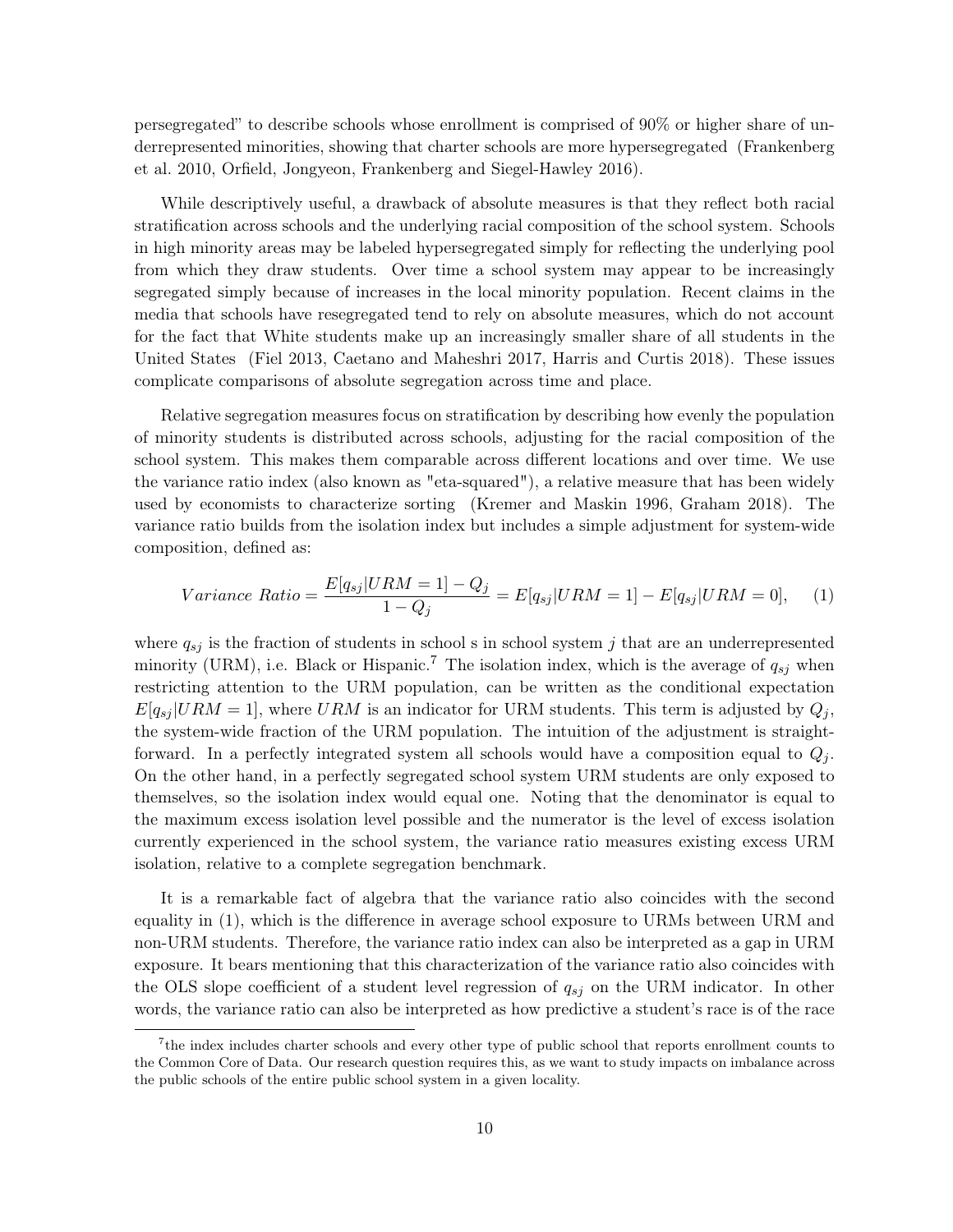of her school peers.

Several studies have shown that the variance ratio index arises naturally in the econometric analysis of the racial achievement gap. In a linear model in which student outcomes are partly generated by school resources and school racial composition is correlated with school resources, the variance ratio is the natural metric linking inequity in schooling caused by segregation and mean racial gaps in outcomes (Card and Rothstein 2007, Reardon and Owens 2014, Graham 2018). As such, our main results report charter schools' impact on the variance ratio. But to be sure that our results are not driven by our choice of segregation index, we conduct a parallel analysis in the appendix using another common relative measure of segregation, the index of dissimilarity (Table A4 in the appendix).

An additional important consideration when measuring segregation is the "segregation of whom?" question. In the past, much of the literature focused on the separation of Black and White students, for good reason (Johnson 2019). But in today's diverse student population this would seem more arbitrary. The recent economics literature on segregation measures the segregation of URM (Black and Hispanic) students from others (Card, Mas and Rothstein 2008, Caetano and Maheshri 2017).8 Recent work also uses multi-group indices of segregation (called "entropy") to account for the country's growing diversity (Iceland  $2004$ )<sup>9</sup>. We take a middle of the road approach, presenting results for the segregation of URM students for comparability to the recent literature, and also looking at the segregation of Black, Hispanic, Asian, and White students separately.

A final relevant measurement issue is that segregation indices are mechanically sensitive to the number of schools per capita in the school system. Holding constant school system demographics and assuming a random school sorting mechanism, a school system with more schools has a wider scope for segregation than one with fewer schools simply because of sampling error. In appendix figure A1 we carry out simulations to show the extent to which charter school expansion could impact segregation simply due to the fact that the same student population is sorting into a larger number of schools. The simulations demonstrate that the mechanical effect of number of schools on segregation is minimal in large districts but might be more worrisome in districts with smaller population. Thus, our models control for number of schools to pick up these mechanical impacts, so the concern that our impact estimates may be mechanical worries us little.10

<sup>&</sup>lt;sup>8</sup>It should be noted that the segregation of URM students may be considerably different (usually higher) from the segregation of Black students and the segregation of Hispanic students. URM segregation is not a linear combination of the segregation of these groups measured separately.

<sup>&</sup>lt;sup>9</sup>For reference, we provide baseline impact estimates of charter school share of enrollment on Theil's H index of multi-group segregation in appendix Table A7.

<sup>&</sup>lt;sup>10</sup>To be certain that mechanical effects do not drive our main estimates, we conducted falsification tests that estimate charter impacts on segregation assuming that charter schools randomly draw their enrollment from noncharter schools (with replacement), but are otherwise equally numerous and populous as in the real data, see the bottom of section 4.1 and Table A1 in the appendix. We also perform tests of treatment effect heterogeneity across school districts with different population sizes, shown in Table A5 in the appendix. Our estimate of the impact of charters on segregation is remarkably similar across quartiles of the distribution of total district enrollment.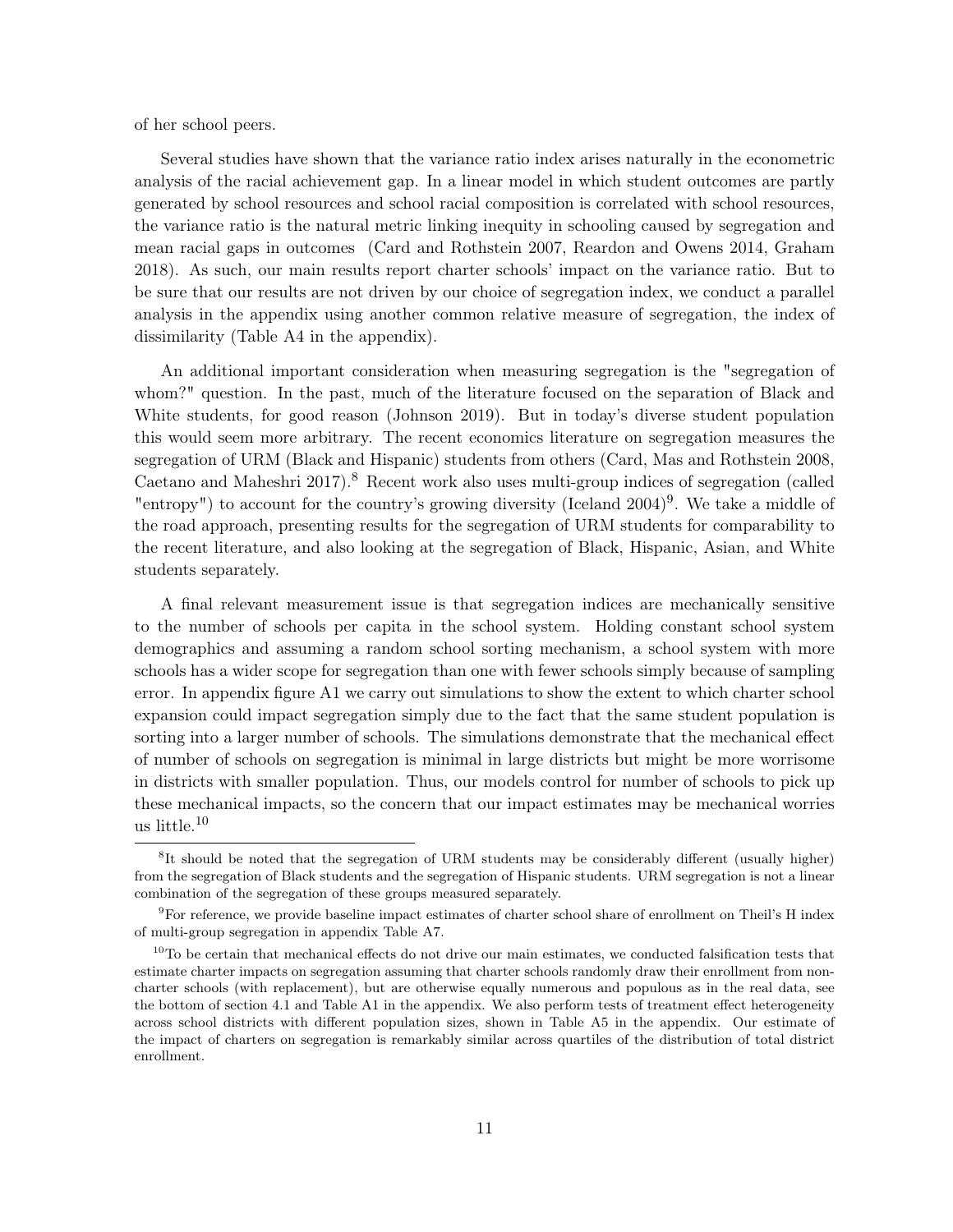#### 3.3 National Trends in School Segregation

Figure 2 reports trends in average school segregation nationally, defined across four geographies: school districts, municipalities, counties, and metropolitan areas. Across geographies, the dynamics of average school segregation tell a similar story. Regardless of which racial or ethnic group one focuses on, national trends in school segregation have been essentially flat over the last twenty years. An exception is the segregation of Black and White students in metropolitan areas, which has declined considerably during this period. While in the early 2000's Black students were more segregated than Hispanic students in metropolitan areas, today segregation levels for these groups have converged. White segregation in metropolitan areas declined in a parallel manner to that of Black students, but they continue to be the most segregated racial group. Asian students are the only group that has experienced increases in segregation. The relatively flat trend in average segregation is consistent with similar analyses using measures of unevenness which show flat to declining trends in segregation over the past two decades (Fiel 2013, Logan 2002, Logan 2004, Reardon and Owens 2014, Whitehurst et al. 2017).

While trends are similar, segregation levels across geographies are considerably different. When we measure it at the school district level, average school segregation is in the order of 20 in most years of the data. School segregation levels for municipalities is similar to that of districts. In contrast, when measured at the metropolitan area level segregation jumps up to about 35. County level segregation is in the middle, about 28 throughout the sample. Schools are therefore more severely segregated across metropolitan areas than they are within school districts, as has been documented in the literature (Clotfelter 1999, Reardon and Owens 2014, Reardon and Kalogrides 2019, Reardon, Yun and McNulty 2000, Stroub and Richards 2013). These differences have important implications for our evaluation of the role of charter schools in determining racial stratification patterns.

#### 4 Empirical Framework

Theory suggests that the expansion of charter schools can impact school segregation via at least three distinct mechanisms, generating ambiguous predictions. First, they provide an outside option from traditional district schools, expanding families' choice set and partly removing the deterministic link between schools and neighborhoods (Monarrez 2020).<sup>11</sup> Because US cities typically have segregated neighborhoods, this mechanism raises the scope for school integration,

<sup>&</sup>lt;sup>11</sup>Studies examining school commuters demonstrate that charter schools weaken the link between residence and school assignment. Using data from Detroit, descriptive work has found that more than three quarters of students who left the city to attend a school did so to attend a charter school, nearly double the rate of charter attendance for those who remained (Cowen, Edwards, Sattin-Bajaj and Cosby 2018). Moreover, Black and Hispanic students tended to travel further because they lived further from high-quality school options, whereas White and Asian students were more likely to live in tracts that bordered suburbs. Nationally, while 22 percent of parents attending residentially assigned schools report moving to their neighborhood specifically to attend their school, only 11 percent of parents attending schools of choice report making similar moves. These data also reveal disparities along racial lines–though roughly a quarter of White or Asian parents reported moving to attend a residentially-assigned school, only 17 and 14 percent of Hispanic and Black parents did the same (U.S. Department of Education 2017).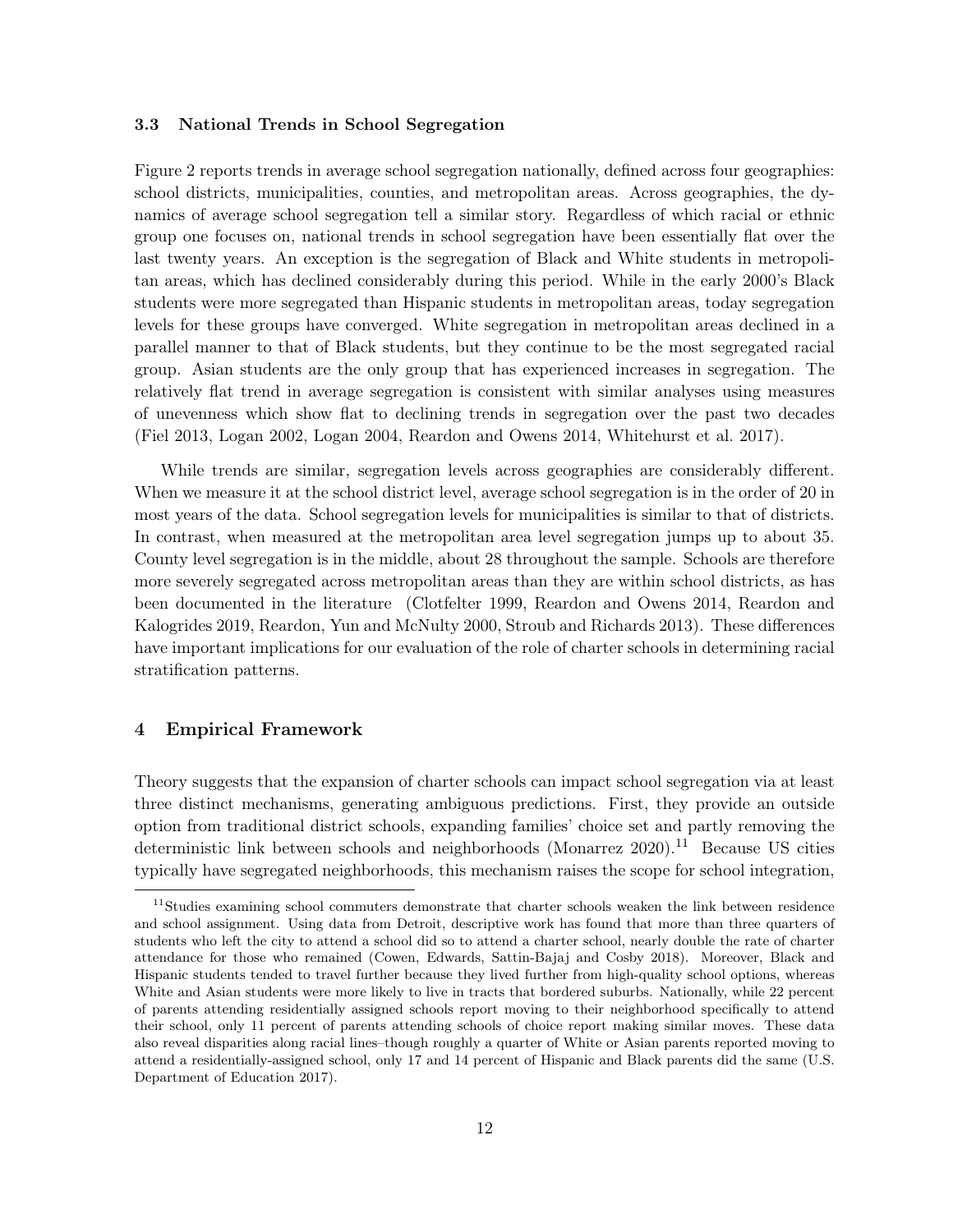but cannot by itself achieve it. The second mechanism, perhaps the most important, is parents' school selection behavior, which is determined by charter schools' individual reputations (and missions) relative to district schools, as well as preferences over peers, commuting burdens and other factors. If charters are considered "high quality", they may attract parents of higher socioeconomic status, placing downward pressure on school segregation. Finally, a third channel is linked to secondary impacts on the composition of district schools resulting from the sorting dynamics initiated by families that leave neighborhood schools for charters. These dynamics could evolve further, perhaps triggering tipping point effects (Schelling 1972, Caetano and Maheshri 2017). In addition, there is evidence that charter school selection behavior varies considerably between urban and suburban areas. Studies of the Boston area charter sector have shown that, while urban charters enroll predominantly URM students, suburban charter enrollment demographics are similar to that of district schools (Angrist et al. 2013). This suggests that parental preferences over charters may vary by locality, by socioeconomic status, or both.

There is thus a multiplicity of countervailing mechanisms at play behind system-wide sorting dynamics driven by the expansion of the charter sector, making the effect of charter schools on segregation ambiguous. This theoretical ambiguity motivates the following reduced form empirical analysis. We begin by defining the endogenous variable of interest. We parametrize treatment dosage as the percent of total public school enrollment in a given geographic jurisdiction that goes to the charter school sector, making the treatment variable continuous and bounded between 0 and 100. We parametrize treatment in this way because the charter share of enrollment is a natural and commonly used metric for the relative importance of the charter school sector, which is amenable to comparisons across geographies of different population density.

The key intuition of our research design is that comparing grade differences in segregation by charter dosage within a system-year can rule out multiple competing explanations. In this sense, the best source of identifying variation in our data is the charter school opening (and perhaps closing). However our setting is not ideal for a standard event study design, since multiple charters can open and close in a given system-year, the level at which the outcome is measured.<sup>12</sup> Furthermore, when charter schools open, they do so gradually, meaning that the "event onset" of charter schools "treating" a district is not discrete. Thus, we first focus on models that parametrize treatment continuously while still retaining the key identification intuition, circumventing these issues. We then confirm our findings by leveraging the, arguably cleaner, charter opening event variation in an instrumental variables framework, outlined in section 4.1.

We begin by estimating the following econometric specification

$$
Y_{igt} = \beta E_{igt} + X'_{igt} \Gamma + \tau_{ig} + \delta_{it} + \gamma_{s(i)gt} + \epsilon_{igt}
$$
\n(2)

 $12$ While different approaches have been proposed to handle multiple events in an event study framework, the literature on best practices in this realm is still inconclusive (Sandler and Sandler 2013). Because in many cases we would be dealing with dozens (if not hundreds) of events for a single treated unit, we opt for a different route.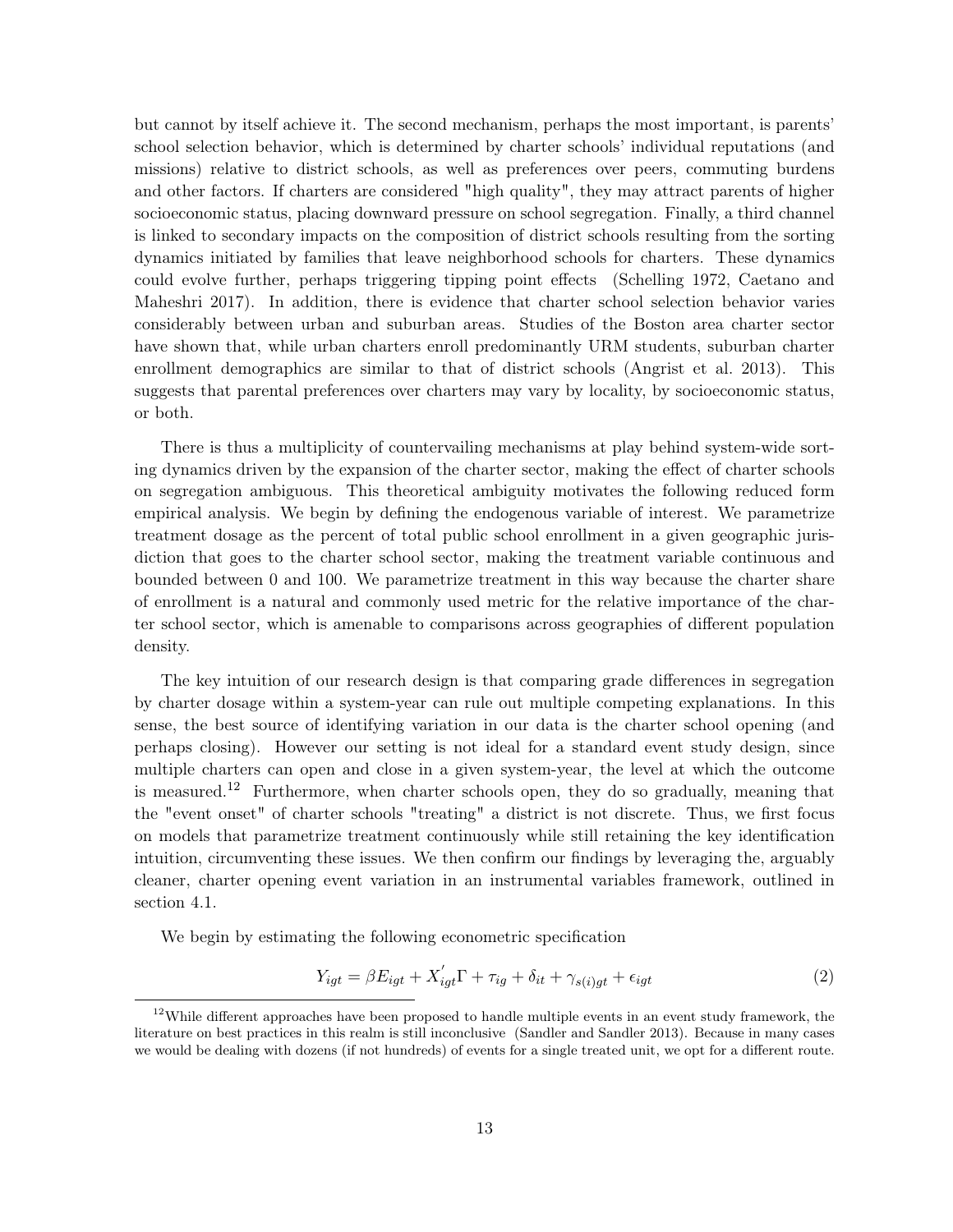where  $Y_{igt}$  is the segregation of school system i in grade g for school year t;  $E_{igt}$  is the percent of school system enrollment going to charter schools in that grade and year; and  $X_{iqt}$  is a vector of characteristics that vary at the system-grade-year level, including log of total enrollment, the fraction of students from a given racial group, and the number of schools serving a given system-grade-year. The model also includes system-by-grade fixed effects  $\tau_{iq}$ , system-by-year fixed effects  $\delta_{it}$ , and state-by-grade-by-year fixed effects  $\gamma_{s(i)gt}$ . Finally,  $\epsilon_{igt}$  is an idiosyncratic error component that varies at the system-grade-year level and, if correlated with  $E_{i\sigma t}$ , may threaten the validity of the assumptions necessary to interpret  $\beta$  causally.

This specification can be interpreted as a triple differences strategy, with identification relying primarily on the inclusion of school system-year fixed effects, but also accounting for state-year-grade and system-grade variation.<sup>13</sup> The system-year effects  $\delta_{it}$  serve an important role because they account for unobserved time-varying shocks at the school system level that have equal impact on segregation across all grade levels. For instance, we can rule out that our estimates are driven by districts enacting a policy that applies to all grade levels and impacts segregation, and whose timing coincides with the rise of the charter school sector in this locality. Additionally, system-year effects flexibly absorb the impact that urban change and gentrification - which has happened sporadically across certain urban localities - may have on stratification patterns. Nonetheless, by themselves the system-year fixed effects cannot account for important between-grade grade differences in the determinants of school segregation.

The inclusion of system-grade fixed effects  $\tau_{ig}$  restricts comparisons to the same grade level within a single school system, which has a twofold use in the case for causal identification. First, it gets rid of time-fixed confounding variation in segregation across the geography of the country. For instance, school segregation is higher in southern school systems than in western ones. Charter penetration also happens to be higher in the West than in the South, but we wouldn't want to attribute this correlation to the causal effect of the charter sector. Second, system-grade effects difference out time-fixed variation in segregation across school grade levels, which have been documented empirically (Greenberg and Monarrez 2019). In addition, the state-grade-year effects  $\gamma_{s(i)qt}$  ensure that we also flexibly account for differences in segregation by grade that vary by year and state, which could be driven by state-specific cohort effects, such as the secular growth of Hispanic enrollment during the last two decades in certain areas of the country.

Intuitively, our empirical strategy is to identify causal effects using variation in charter enrollment *dynamics* across grade levels within each school system. For example, if in 2010 the share of 9th grade charter school enrollment in Washington, D.C. grew more than in other grades and there was a corresponding increase in 2010 9th grade segregation changes, relative to other grade levels, our model would attribute this to charters having a causal association with increased segregation. Our national estimate  $\beta$  of this effect can be interpreted as a weighted average of these types of adjusted comparisons within system-years, across all school systems fitting our analysis requirements over the period 1998-2018.<sup>14</sup>

<sup>&</sup>lt;sup>13</sup>The analytic sample drops school districts that administer a single school and those that are singletons with respect to the fixed effect structure of equation (2).

<sup>&</sup>lt;sup>14</sup>Since our strategy relies on the structure of the grade, year, and district effects, we present estimates of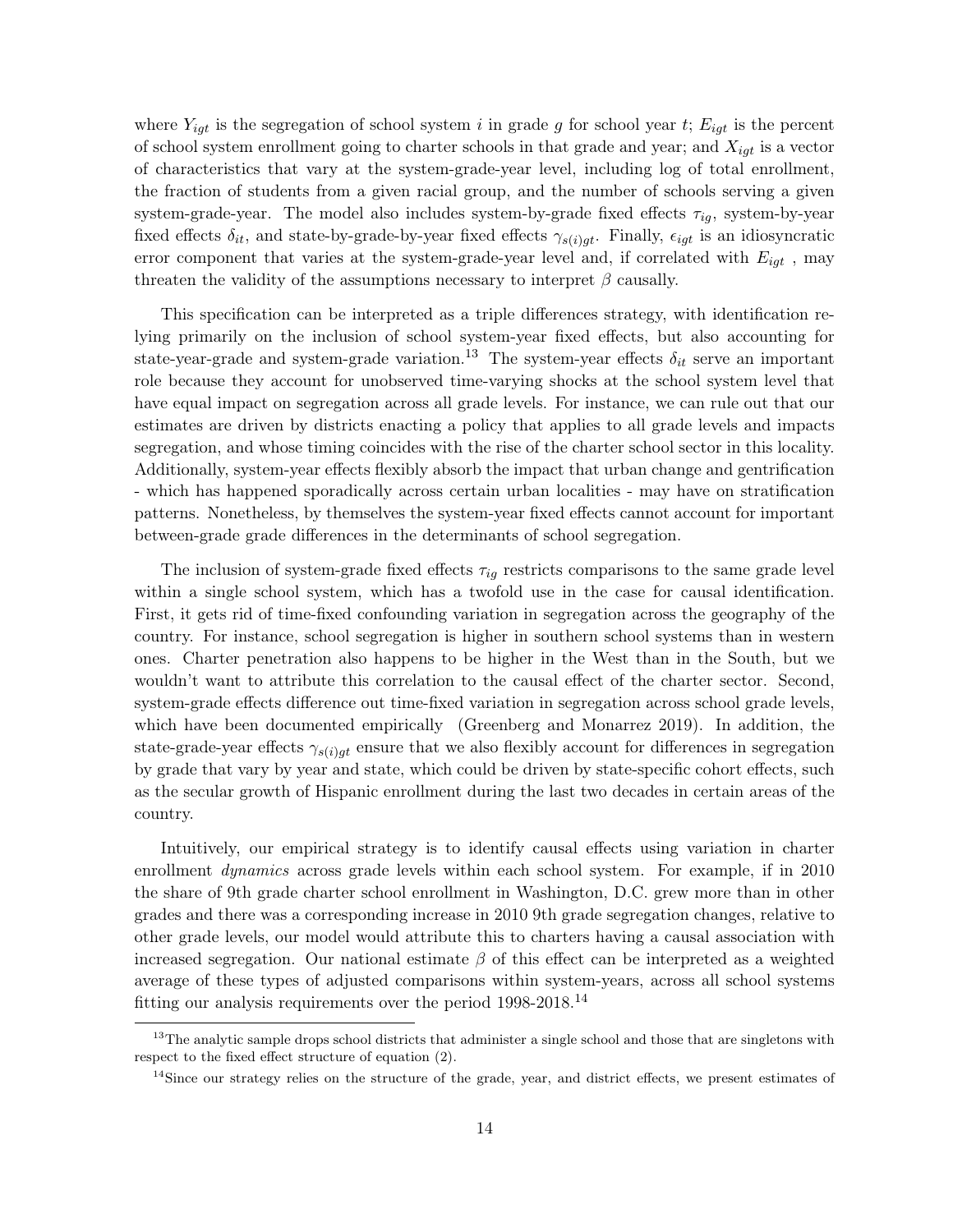#### 4.1 Robustness

The triple differences framework described above helps rule out a large number of confounding factors in our efforts to estimate the causal effect of charter schools on segregation. But it does not rule all of them out. One may worry that there could be unobserved factors driving both changes in charter school enrollment and in segregation at the system-grade-year level. Another potential confounder could arise if segregation dynamics themselves cause student flows in and out of existing charter schools, impacting the charter share of enrollment. This could happen if families' decision on charter schools is driven in part by within-grade segregation dynamics in the school system.

We carry out a series of tests to ensure that these potential explanations do not drive our main findings. First we conduct pre-trend tests using the following distributed lag specification:

$$
Y_{igt} = \sum_{l=0}^{3} \beta_l E_{ig,t+l} + X'_{igt} \Gamma + \tau_{ig} + \delta_{it} + \gamma_{s(i)gt} + \epsilon_{igt}.
$$
\n(3)

Here,  $\beta_l$  captures the effect of l leads of charter percent of enrollment  $E_{ig,t+l}$ , on current segregation levels. In other words, this model tests whether future increases in the fraction of students enrolled at charters are predictive of current levels of district segregation, which would threaten our identification assumption.

We also carry out a two-stage estimation procedure that leverages variation generated by charter school opening events as the source of identification. The first step is to estimate the change in the charter share of enrollment that is attributable to the opening of charter schools, and not to the churn of student flows between existing schools in the district. We construct a school-by-year panel of charter schools and estimate standard event study models of total enrollment on years since school opening (Jacobson, LaLonde and Sullivan 1993, Cohen, Coughlin, Crews and Ross  $2019$ .<sup>15</sup> These models produce precise event study estimates of the average growth in enrollment associated with the opening of a charter, measured in number of students, presented in Figure 3. For the mean charter school, annual growth in enrollment is steep in the early years, then it quickly levels off. Enrollment growth dynamics vary by grade in a predictable manner that is consistent with schools "rolling up" their enrollment with a gradual opening.16

We compute the charter school fitted values  $\hat{e}_{sqt}$  from the grade-specific school level event studies shown in Figure 3 (where k indexes schools). Next, we aggregate these fitted values to

models that vary fixed effect structure in Table A6, showing that our main conclusions do not rely heavily on the specific fixed effect structure of equation (2).

<sup>&</sup>lt;sup>15</sup>We estimate grade-specific models of the following specification:  $e_{sgt} = \sum_{k=1}^{10} \alpha_{kg} D_{sg}^k + \phi_{sg} + \psi_{tg} + \nu_{sgt}$ where  $e_{st}$  is the total enrollment of charter school s in year t;  $D_{sg}^{k}$  are event study indicators for the number of years that have passed since the school's opening year, and  $\phi_{sg}$  and  $\psi_{tg}$  are school and year effects.

 $16$ Figure A2 shows distributions summarizing the variation in opening and closure events that underlie the enrollment growth event study estimates. Charter openings range around 500 per year nationally, closures are growing over time from fewer than 100 to more than 400 annually.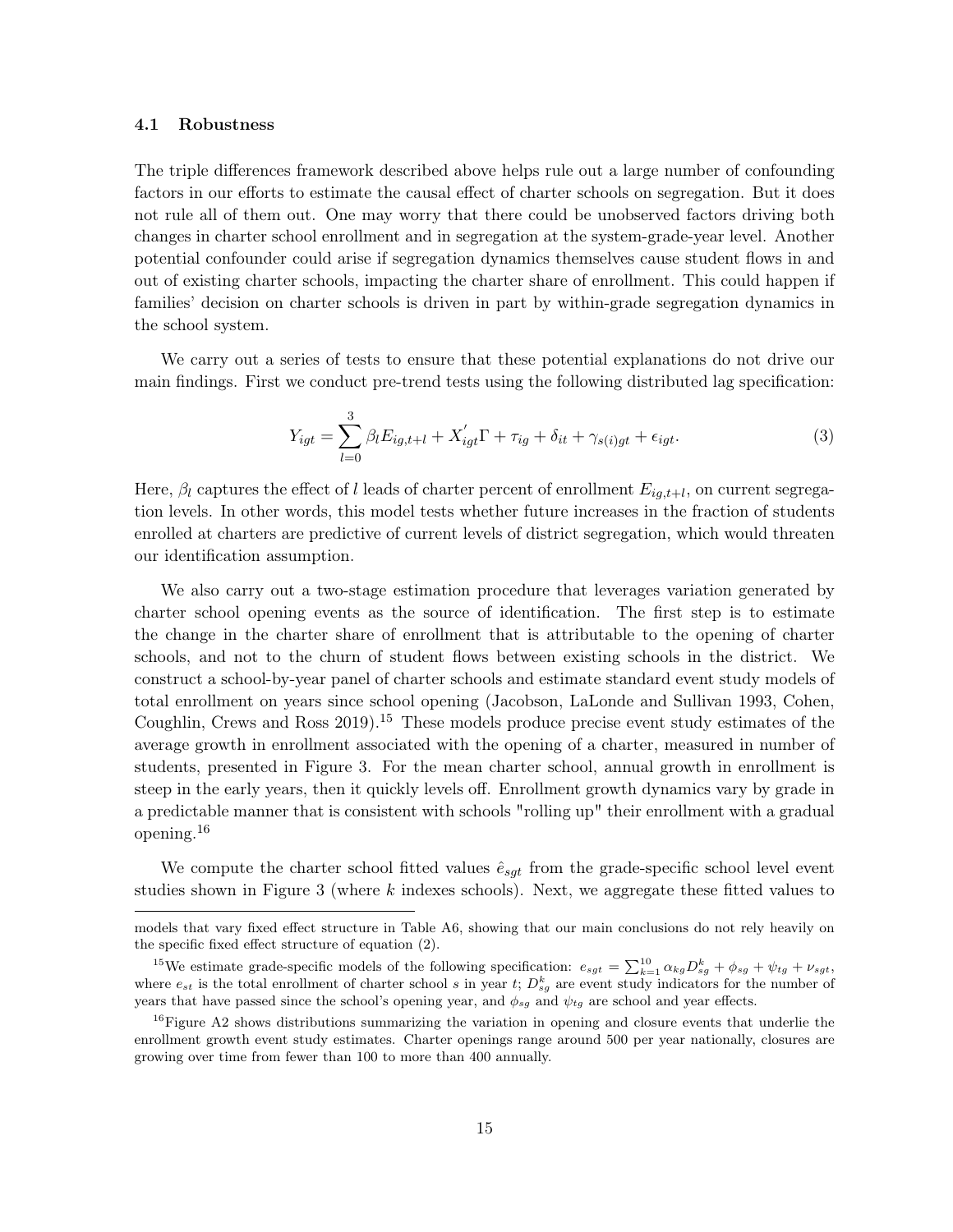the level of our outcome of interest, a system-grade panel:

$$
\hat{E}_{igt} = \frac{1}{N_{igt}} \sum_{s \in i} \hat{e}_{sgt} = \frac{1}{N_{igt}} \sum_{s \in i} \left( \sum_{k=1}^{10} \hat{\alpha}_{kg} D_{sg}^k + \hat{\phi}_{sg} + \hat{\psi}_{tg} \right),\tag{4}
$$

where  $N_{igt}$  is total district enrollment by grade and year,  $(\{\hat{\alpha}_{kg}\}_{k=1}^{10}, \hat{\phi}_{sg}, \hat{\psi}_{tg})$  are the estimated event study coefficients, and  $D_{sg}^k$  are school level indicators of the number of years the charter school has been open. The predicted charter share estimates capture variation in the charter share that is attributable to three sources. The first is driven by charters' birth date, age, and the event study coefficients – the impact of the number of years charter schools have been open, given the typical growth of new charter schools. The second is the sum of school fixed effects, which capture differences in the overall size of charter schools that are opening. While potentially problematic, the flexible controls in equation (2) absorb variation in the charter share driven by these fixed differences between charter school sectors. The third is determined by the grade-specific year effects in the event study model, capturing the secular increase in charter enrollment over time, which is also absorbed by controls.

We leverage variation driven by charter school openings using the predicted share of charter enrollment defined in equation (4) as an exogenous instrument in the triple differences models (equation (2)). The logic of this instrument is that it is purged from "bad" variation in the charter share of enrollment that is driven by student flows in and out of charter schools that could be correlated with unobserved determinants of district segregation. The exclusion restriction assumption in the IV models requires that the charter school opening events impact segregation exclusively via the charter share of district-grade enrollment, after partialing out flexible fixed effects. With the presence controls, the IV models rule out the vast majority of threats to the identification strategy. We first report the OLS estimates of (2), given the ease of their interpretation, but we confirm these with a 2SLS specification and by conducting Hausmantype tests of equality between the OLS and IV impact estimates.

We conduct additional robustness tests which are informative in their own right. First, we carry out a randomization-based falsification test using a transformed outcome variable. For each charter school in the data we drew a binomial random variable with number of trials equal to the charter's actual total enrollment in a given grade-year. The likelihood of 'success' in the trial is equal to a racial group's share of enrollment in the non-charter schools in the charter's school system. This is equivalent to randomly drawing students with replacement from the noncharter school population. We compute counterfactual segregation indices using these synthetic charter counts, and estimate our baseline triple differences model (equation (2)).

Because the variance ratio index considers a school that is racially representative of the district to be 'integrated' (equation (1)), the synthetic charters will tend to push segregation toward zero. In other words, if charter school enrollment is representative of district schools (up to randomization error), then the estimate of  $\beta$  in equation 2 should be negative when using counterfactual segregation as the outcome. The estimates in Table A1 in the appendix support this hypothesis. The coefficients on charter percent in these models tend to be small and negative, confirming the claim that, were charter school students randomly drawn from the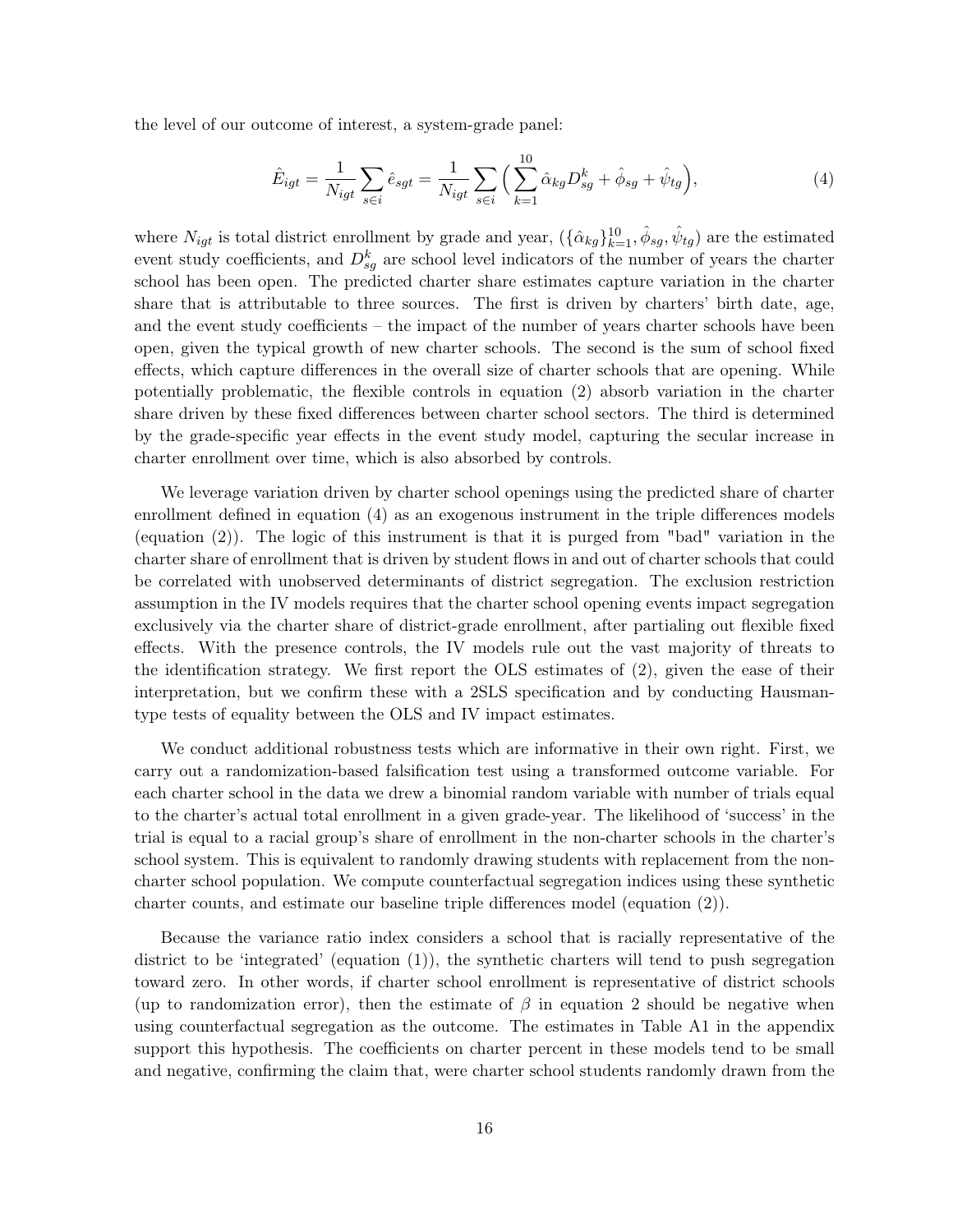district school population, they would have the impact of lowering segregation. We show in section 5 that this is not the case when using the real data on charter enrollment breakdowns.<sup>17</sup>

As a final robustness test, we estimate a battery of placebo tests, presented in detail in the appendix. Intuitively, the placebo tests ask whether charter growth in elementary school grades is predictive of contemporaneous changes in middle or high school segregation, and vice versa. Observing such a relationship in the data may be indicative of unobserved confounders that vary at the district-year-grade level and could threaten the causal interpretation of our main estimates. In practice, we test the cross-grade link hypothesis across all 13 school grade levels. The direction of the potential cross-grade link is interesting by its own right. One could imagine that off-diagonal coefficients with  $g < g$  (the lower triangle in Table A.2) could capture preemptive behavior on the part of households. This could happen if student sorting in early grades reacts to the growth of charter schools in higher grades, as families choose the educational trajectory of their children. Under this view, significant patterns in the uppertriangle of the placebo test matrix are more worrisome in terms of threats to our research design, as they cannot be explained by preemptive behavior and are more likely to be an indication of endogeneity problems. See appendix A for details.

# 5 Results

Table 2 summarizes our estimation samples (defined at the system-grade level), showing the 2018 mean of key analysis variables across four geographic levels, weighted by total enrollment. The first four columns show that school districts and municipalities are of similar size and hold similar attributes, although they aren't identical. Students attend schools in districts and municipalities controlling 99 and 92 schools on average. Of these, about 10 to 11% are charter schools, although they tend to have lower enrollment than other public schools, enrolling about 8% of the student population. Our charter enrollment growth models (Figure 3), predict that the average charter share is slightly lower, about 7%.

Students attend districts and municipalities in which almost half (48%) of the student body is Black or Hispanic, and about 40% White. School segregation is similar whether it is measured at the district or municipality level. White students are the most isolated individual group, second in isolation only to Black and Hispanic students grouped together. These patterns highlight the importance of the "segregated from whom?" question when measuring segregation, and serve as a preview of our analysis, which is conducted separately across racial and ethnic groups. Our main estimates focus on the grouping of Black and Hispanic student as an "underrepresented minority" (URM) group. This choice makes our work more comparable to the existing literature.

Patterns for larger geographies – counties and metropolitan areas – highlight that school segregation is more severe as one zooms out from school district and municipal boundaries.<sup>18</sup>

<sup>&</sup>lt;sup>17</sup>As discussed in section 3.2, this falsification test also ensures that our estimates of  $\beta$  are not positive simply due to the mechanical impact of adding more schools on the segregation index.

<sup>&</sup>lt;sup>18</sup>In some instances, county and school district geographies coincide. This is common, but not ubiquitous, in the Southern US. For instance, counties and districts coincide in Florida, but not in Louisiana or Kentucky. But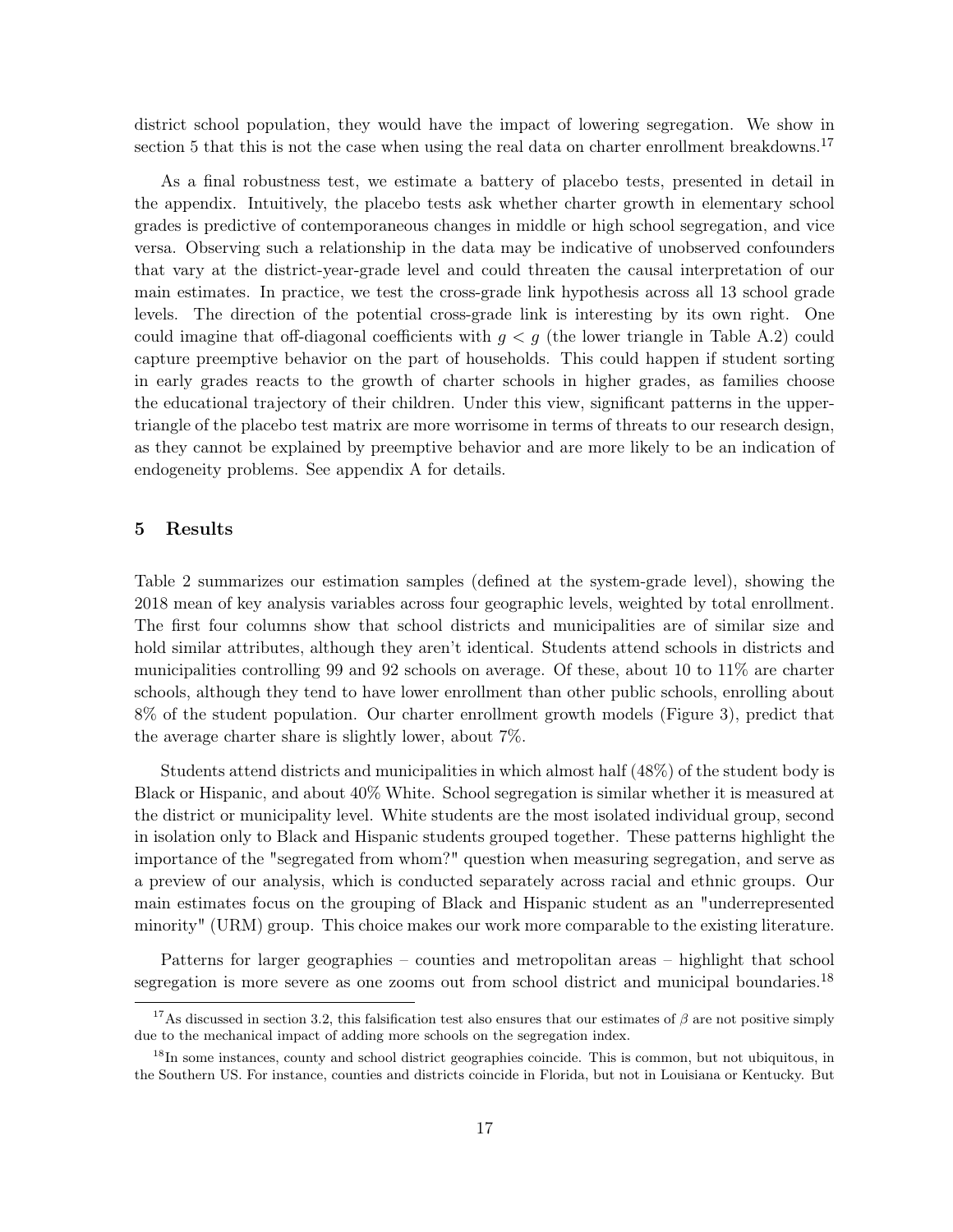Metropolitan areas do not fully cover the US, defined only in urban centers, although 91% of public school students nationwide attend school in a metro area. Students in metro areas have about 50 thousand peers in a given grade, attending about 870 schools. The average charter share of enrollment is similar to that of districts, about 7.4%. Further, metro areas and smaller geographies are similar in terms of their student-weighted average racial composition. Nonetheless, they differ markedly in terms of segregation levels. Metro area school segregation, regardless of racial or ethnic group, tends to be twice as severe as district and municipal segregation, and about 50% larger than county segregation.

Having a sense of our estimation sample, the odd-numbered columns of Table 3 present baseline estimates of the impact of a one percent increase in the charter enrollment share on school segregation. These are OLS estimates of equation (2), which includes system-year, system-grade, and state-grade-year effects. Our preferred interpretation of these models is as a within-districtyear estimator of the effect of the charter share. We estimate that a one percentage point increase in the charter share leads to between a 0.09 a 0.10 percentage point increase in the segregation of URM students in school districts, municipalities, and counties.<sup>19</sup> In contrast, for metropolitan areas the impact on URM segregation is lower and noisier, about 0.06 p.p. The discrepancy between metro areas and other geographies is a harbinger of much of the empirical results that follow.

The second and third panels of Table 3 show that impacts for Black student segregation are about 50% larger than impacts on Hispanic student segregation. We estimate that if charter schools increase their share of enrollment by 1 p.p. then Black segregation would go up by about .07 to .1 p.p., while Hispanic segregation would increase by .04 to .05 p.p. Impacts for Asian students are somewhat smaller than that for Hispanic students, in the range of .02-.04 p.p. For White students, the segregation impact of charter growth is roughly the same as the impact on URM segregation across all geographies. This is not surprising, since in many systems the share of Black, Hispanic and White enrollment shares is roughy equal to one, this means that White segregation and URM segregation must be approximately equal by construction.

To get a better grip on the magnitude of the effect estimates, consider that in 2018 URM students experienced segregation levels of about 12.6 percentage points, and the mean charter percent of enrollment was 8.1%. The OLS fixed effect models thus suggest that, on average, the presence of charters has caused about 6% of current school segregation levels in districts. While the magnitude of this effect is modest, our models offer a cautionary tale for localities with a rapidly growing presence of charter schools. Extrapolating the charter share to 20% of public school enrollment, would lead to an increase in segregation of 15% relative to the nationwide average. This suggests that the elasticity between charter share and segregation is about .06 for the average district and closer to 0.15 for districts with a large charter share.

One may be worried that the effect estimates reported in Table 3 could be biased by district-

generally, district geographies tend to be smaller than counties.

 $19$ In Table A5 in the appendix, we present estimates that vary the structure of the fixed effects, gradually adding each of the control variables to our preferred model in equation (2). Notably, the coefficient on charter percent is sensitive to the addition of controls up until the inclusion of state-by-year effects; after which, the inclusion of more controls changes the estimates little, even in the IV estimates.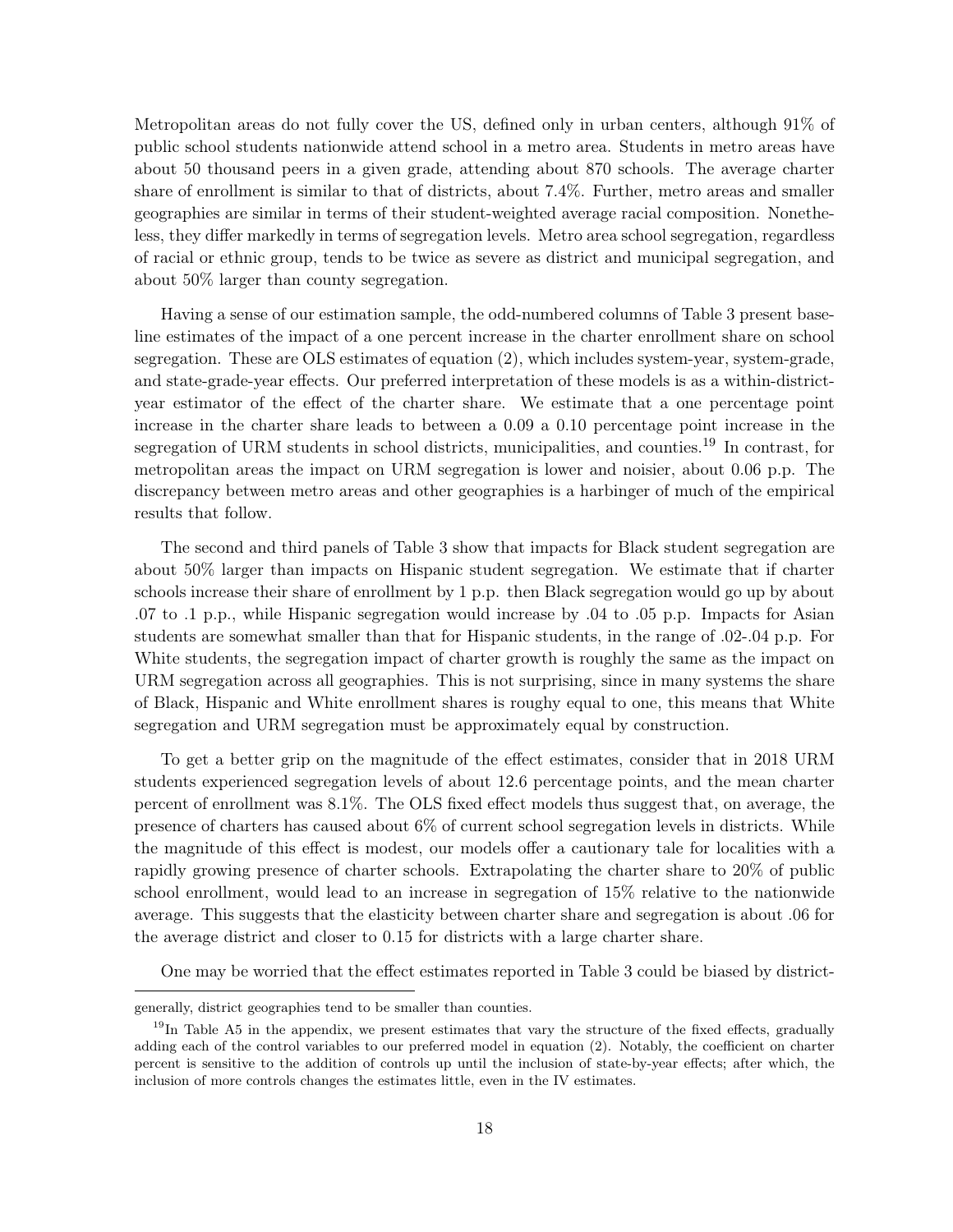specific pre-trends in segregation leading the growth of the charter school sectors. Figure 4 presents our estimates of equation (3), which is a generalization of the models in Table 3 that includes leads and lags of the charter share of enrollment. Across geographic samples, our models estimate precise zeroes for leads of the charter share (negative event time). This suggests that past segregation dynamics that are system and grade specific are not predictive of future growth in the charter sector. Further, the estimates are highly robust to the addition of leads and lags of time-varying controls that are system-grade specific, including the log total enrollment, racial population shares, and the number of schools serving a grade. This evidence supports the claim that there are no pre-existing trends in segregation leading up to the growth of the charter school sector. Moreover, there is little indication of a lagged effect of charters on segregation, as noted by insignificant coefficients for positive event time in the plots. In sum, this evidence is consistent with charter growth causing contemporaneous increases in school segregation.

The estimates reported in Figure 4 show consistent patterns for all geographic levels except for metropolitan areas. Our samples of school districts, municipalities, and counties all show precisely estimated contemporaneous effects and a lack of pre-trends. Further, the estimates of the contemporaneous effects are of similar magnitude to the ones shown in Table 3, suggesting that omitting leads and lags of the charter share from the baseline models does not result in much omitted variable bias. In contrast, the metropolitan area models do not show significant contemporaneous effects, and the point estimate is attenuated (relative to Table 3 column 7) after the inclusion of leads and lags of the charter share. The exceptionality of metropolitan area effects in these models motivates an in-depth examination of charter effects in metro areas, presented in section 5.1.

Thus far, the evidence suggests that charters have the effect of increasing the segregation of school systems, and that this effect is not driven by pre-existing trends in segregation. Nonetheless, there could be other identification threats. In particular, one may worry about the potential for reverse causality even conditional on our flexible controls. For instance, within a locality, grade, and year, it could be the case that segregation dynamics - say, increasing integration due to cohort demographic change - could themselves cause increases in charter enrollment growth, specially if households use segregation dynamics in their decision to enroll in charter schools. We remedy this concern by presenting IV estimates of equation (2) in the even-numbered columns of Table 3. The instrument in these models is the predicted share of charter school enrollment given the typical growth of charter schools after their opening (equation (4)). The exclusion restriction requires that the impact of charter opening events on segregation operates exclusively via the charter share of enrollment (conditional on fixed effects and time-varying controls).<sup>20</sup>

The 2SLS models in Table 3 show that OLS and IV estimates of the effect of charter share on segregation are of similar magnitude across racial groups and geographies. Our baseline estimates for the segregation of Black and Hispanic students show that OLS and IV estimates differ by as little as 0.1 percentage points and up to 2.3 percentage points. Similar patterns hold

 $^{20}$ In Figure A3 of the appendix we present tests for pre-existing trends in the instrumental variable, the predicted share of charter school enrollment given their opening dates and ages. The estimates confirm a lack of pre-trends in the instrument, similar to patterns in Figure 4 (the coefficients in Figure A3 are smaller, since they are reduced form estimates, see Table A3).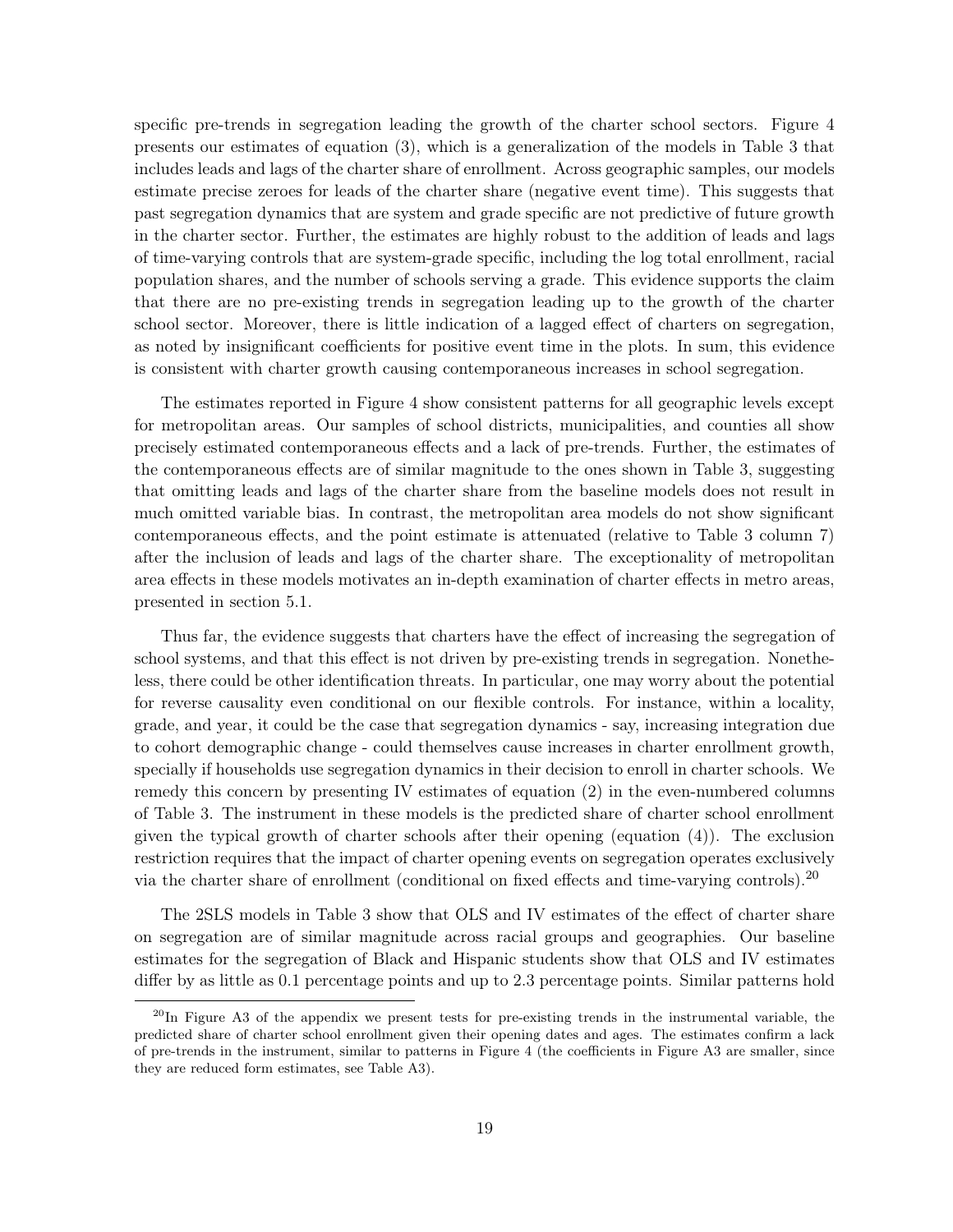for the OLS and IV impacts on the segregation of individual racial groups. Taken as a whole, the evidence in Table 3 suggests that there is little difference between the OLS and IV estimates for URM segregation across most geographies. We conduct Durbin-Wu-Hausman (DWH) tests of equality between the IV and OLS coefficients on URM segregation, presenting the p-values for these at the bottom of Table 3. Assuming the validity of the IV coefficients, we fail to reject the assumption that charter percent is exogenous (after partialing controls out) for school district and county level segregation. However, the DWH test rejects equality between IV and OLS for segregation of municipalities and metropolitan areas. The IV coefficient is consistently larger than OLS in these models, with this difference being considerably more pronounced for metropolitan areas. For municipalities, the difference between OLS and IV is never larger than about 1 p.p.  $(12\%)$ , but for metro areas the IV is consistently about 2-3 p.p. (about 33%) larger than OLS. Our interpretation of these patterns is that the rejection of the DWH test in metropolitan areas is more economically meaningful than for municipalities, motivating a more in-depth analysis of stratification dynamics at the metro area level (section 5.1).

The IV results establish that there should be little worry of endogeneity in our OLS withinsystem-year estimates of the impact of the charter share on racial segregation. We thus retain the OLS estimates of the triple differences model in equation (2) as our preferred estimates, since they have a more straightforward interpretation. Nonetheless, we report the IV estimates as a useful check on the credibility of our claim to causality.<sup>21</sup>

As a final robustness check, we show in Table A2 of the appendix that the placebo tests are largely consistent with a causal interpretation for our main estimates. Charters are most predictive of the segregation of the grade they serve, and their impact of segregation by grade is of similar magnitude to our main estimates, with a few exceptions. The placebo tests show little indication of the existence of unobserved confounders or preemptive household behavior. With the exception of small between-grade correlations across high school grades, charter school growth in grade k is not predictive of segregation in grade  $k' \neq k$ . We direct readers to appendix A for a detailed description of the placebo tests.

Together, the absence of segregation pre-trends, the similarity of the OLS and IV point estimates, and the consistency of both the placebo tests and the randomization-based falsification tests (Table A1), provide convincing evidence that our models identify the causal effect of the charter share of enrollment on the racial segregation of public school systems. While the magnitude of this effect is modest, we can confidently reject the null that charters do not racially segregate schools, for any of the four largest racial and ethnic groups in the country. However, results for segregation at the metropolitan area level show more odd patterns. While our baseline models still indicate that charters lead to increases in metropolitan segregation, the distributed lag models are inconsistent with meaningful effects, and the IV estimates are considerably larger than OLS. Therefore, we now turn to a decomposition of the metropolitan area effects and dig deeper into the underlying mechanisms (section 5.1); we then turn to an

<sup>&</sup>lt;sup>21</sup>Table A3 in the appendix presents first stage and reduced form model estimates corresponding to the IV models in Table 3. These models help establish why our OLS and IV estimated effects are so similar. For instance, they show that for school districts the reduced form effect is slightly more than half of the OLS impact, but the first stage effect is itself about 0.60, translating into IV impact estimates of a similar magnitude to OLS.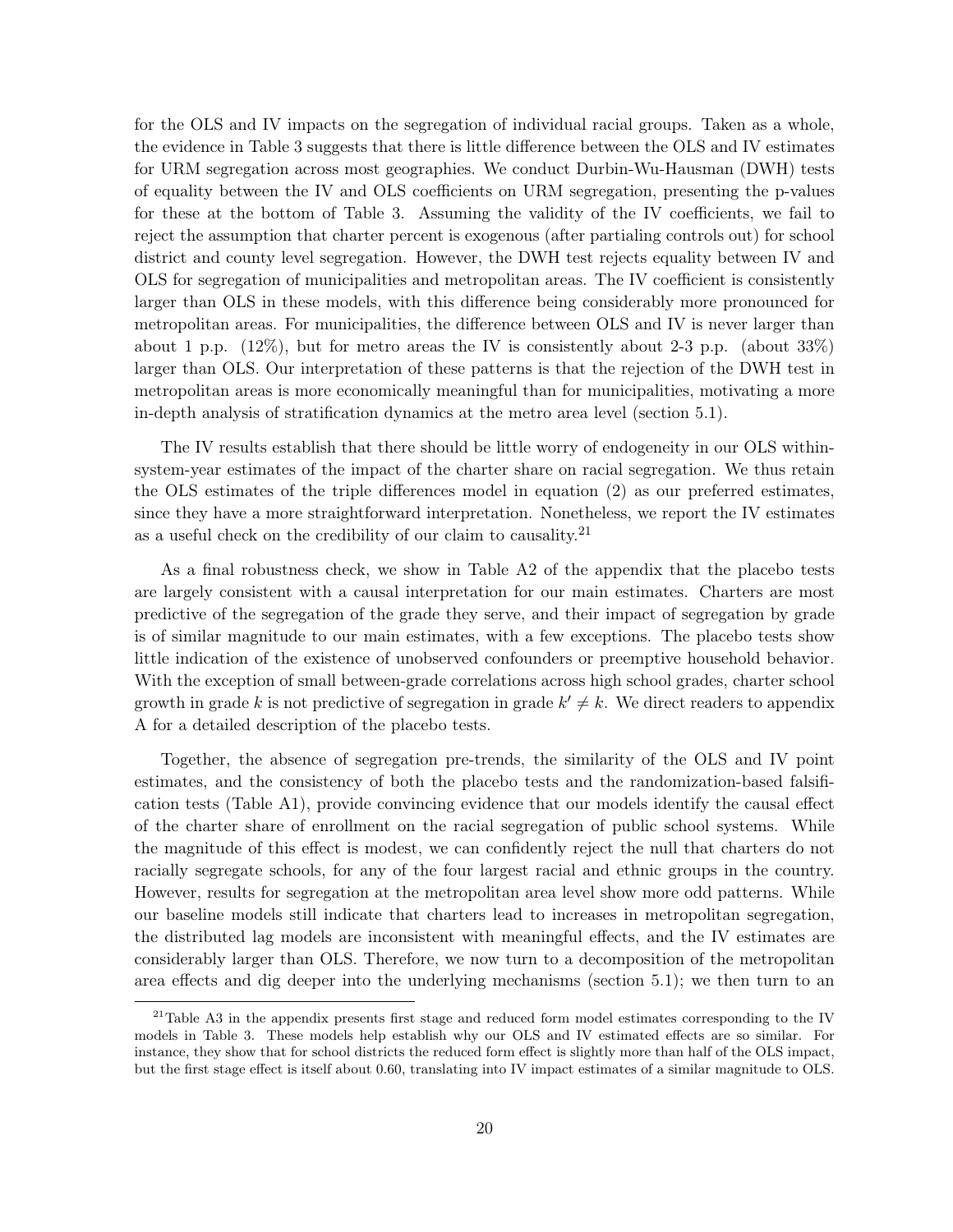analysis of effect heterogeneity (section 5.2).

#### 5.1 Between-District Segregation in Metropolitan Areas

An additional consideration for the effect of school choice on segregation is its potential ability to diminish the role that the jurisdictional boundaries of school districts have in determining school segregation at the metropolitan area level. It is a known fact that racial composition differences between school districts drive about two thirds of metropolitan school segregation (Clotfelter 1999). But charter school enrollment normally takes place with little regard to district jurisdictional divisions.<sup>22</sup> Indeed, we are only able to measure charters' impact on school districts by linking them geographically to district boundaries and implicitly assuming that any school sorting takes place within the population encased within district jurisdictions. Due to the potential importance of this mechanism, we now develop a framework to test the impact of charters on racial stratification patterns across school district boundaries.

The introduction of school choice could have different simultaneous and counteracting effects on school segregation at the metropolitan level. On the one hand, we know from the analysis above that the presence of charter schools leads to increased racial stratification within school districts. On the other, if charters lead to increased between-district sorting patterns, this could potentially have an integrative effect. Such an effect would be especially likely if charters cause increased non-minority enrollment in high minority districts, or vice versa.

Using our grade-specific panel datasets on school segregation by metro and year, we decompose metropolitan area segregation into within- and between-district components following the methodology introduced by Clotfelter (1999). We compute between-district segregation by assuming a counterfactual scenario in which school districts are perfectly integrated, such that every school in their jurisdiction has a racial composition equal to district-wide composition. Computing metropolitan segregation under this counterfactual focuses on differences in the composition of entire districts, giving us a measure of the extent of racial stratification between school districts in a metropolitan area. We measure the within-district component of metropolitan segregation by taking a population weighted average of the variance ratio index of the metropolitan area's school districts.23

Table 4 presents our estimates of the effect of charter percent of enrollment on each com-

 $^{23}\mathrm{The}$  difference between total metropolitan segregation and between-district segregation has also been used as a measure of within-district segregation. Our estimates are similar when using this measure.

 $22$ Given the complexity of various state laws governing charter schools, it is difficult to summarily categorize state enrollment policies. Roughly a third require prioritization of students living in the district where the charters are located, with additional spots filled through open-enrollment. South Carolina's policy, for example, is arguably one of the strictest, limiting out-of-district enrollment to 20 percent of total enrollment unless both the sending and receiving school boards approve. Colorado requires that a majority of students come from the district where the charter resides or from contiguous districts, which likely covers anyone within a reasonable commuting distance. At the other end of the spectrum, some states require that charters be open to all students, regardless of district. For example, Indiana has no geographic constraints, but like most states it allows preferences for siblings, children of employees, and socioeconomically disadvantaged students (Education Commission of the States 2018).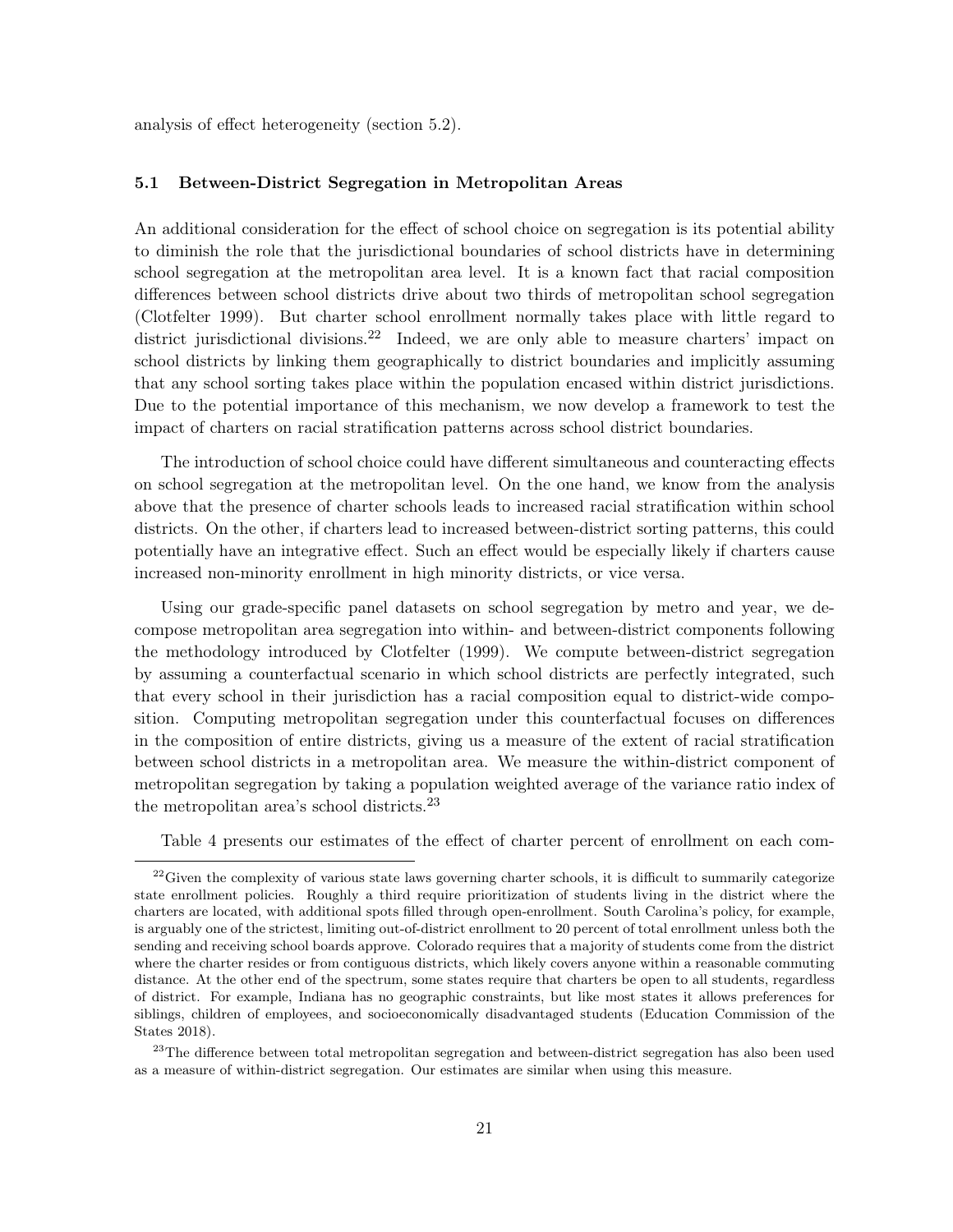ponent of metropolitan school segregation. Columns (1) and (2) replicate the OLS and IV results on total metro segregation in Table 3, which showed that the effect on metropolitan area segregation is lower than it is on smaller geographies like school districts, municipalities, and counties. Columns (3) and (4) report the impact of the metro charter share on the withindistrict component of metro segregation. The estimate magnitudes here are remarkably similar to the estimates for the school district panel in Table 3 (1) and (2), even though Table 4 uses a metropolitan level dataset. We interpret this as added evidence of the robustness of our results of the effect on school district segregation.

Columns (5) and (6) report OLS and IV estimates of the impact of charters on segregation between school districts, where we find negative point estimates. Interestingly, our estimates indicate growth in the charter share leads to lower levels of between-district segregation. While our point estimates are negative across all the major racial groups, we can reject that these impacts are zero for URM, Black and White stratification in the OLS models, and only for URM (and marginally for Black) segregation in the IV specifications. These findings suggest that charters cause decreases in the between-district component of metropolitan segregation for certain groups. For the mean metropolitan area, the estimates suggest that, were charter schools abolished, between-district segregation would fall by about 1%. Noticeably, in the majority of specifications the sum of the within- and between-district effect estimates is approximately equal to the total effect on metropolitan segregation. We interpret this as another encouraging pattern, suggesting that our empirical strategy is effective at disentangling effects component-wise.

Taken together, the results in Table 4 establish that charter schools have counteracting effects on school segregation at the metropolitan area level. As we had shown before, charters increase the segregation taking place inside school districts. But they also tend to diminish compositional imbalances between districts in the same metropolitan area. The effect on withindistrict segregation is larger, thus our estimate on total metro segregation is still positive. One interpretation of these results is that charter schools echo the role of magnet schools during the court desegregation order era(Welch 1987). Magnet schools were introduced as a way of attracting white families to urban school districts in the hope of limiting white flight to suburban school districts. Magnets were thus meant to sacrifice the within-district integration objective in order to limit the more severe problem of growing segregation between districts. Charter schools today appear to have this type of dual effect: they alleviate certain compositional imbalances across district lines, but this has not resulted in greater school integration.

The evidence of counteracting effects of charters on the segregation of metropolitan areas motivates additional analyses investigating potential mechanisms. Prior research has found that white flight during the era of court-ordered desegregation was higher in areas that are fragmented into a large number of school districts (Reber 2005). If charters have the effect of facilitating and enhancing between-district enrollment flows, such dynamics are likely to play out to a greater degree in cities with intense school district fragmentation. To examine this, we break our sample into three quantiles based on the total number of districts in a metro area.<sup>24</sup>

 $24$ Using these categorizations, low fragmentation metropolitan areas have an average of 4.3 districts, mid fragmentation areas have 11.8, and high fragmentation areas have 53.9 school districts. Highly fragmented metropolitan areas encompass the most populous in the country, including New York, Los Angeles, Chicago,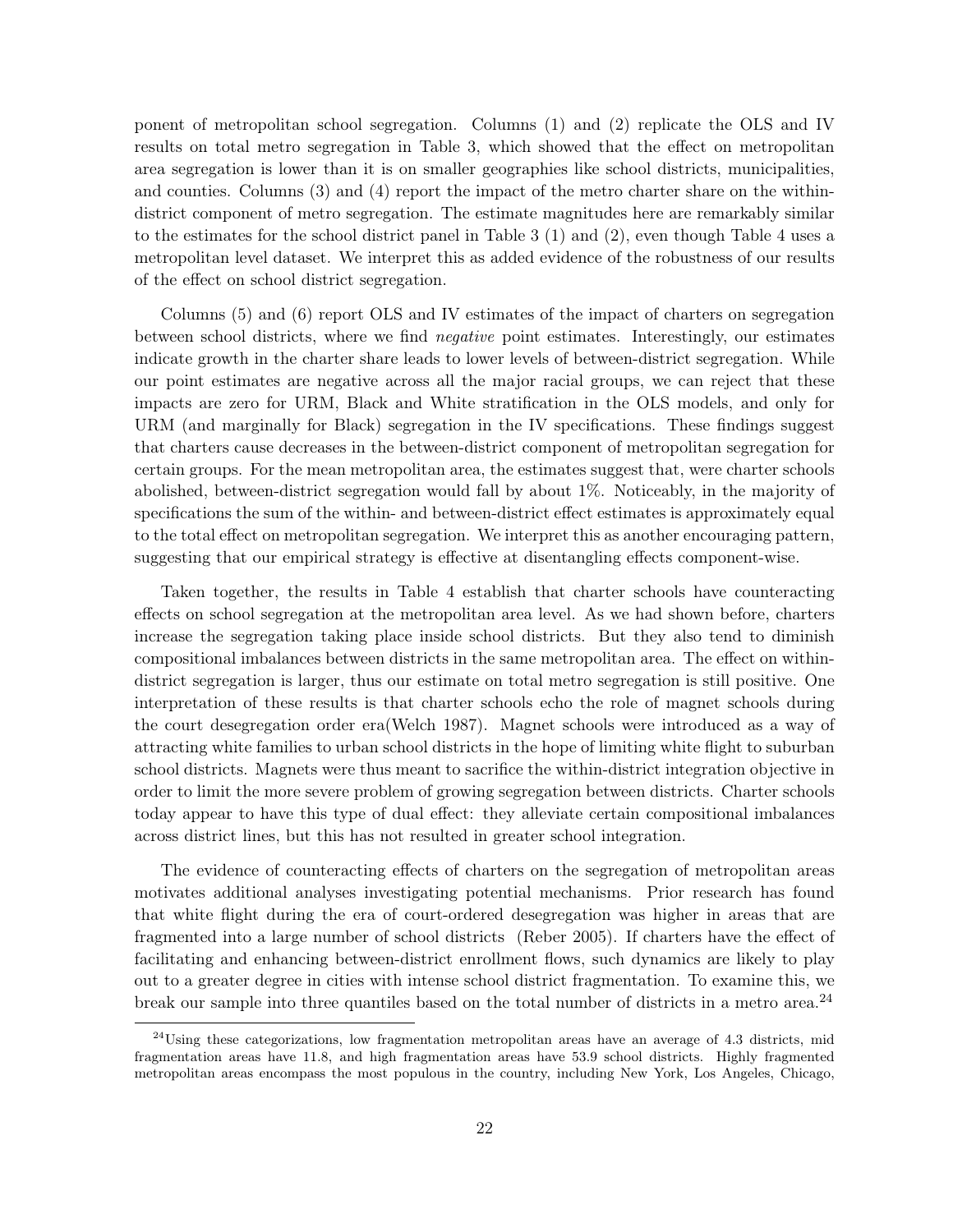The first panel on the top left of Figure 5 shows that point estimates for total metropolitan segregation effects are positive in cities with fewer districts, and close to zero in cities with medium to high school district fragmentation. In contrast, effects for the within-district component of segregation (reported in in the top right panel) are positive and at least marginally significant across the board, suggesting that the within-district segregative effect of charters is not particularly sensitive to school district fragmentation. On the other hand, the bottom left panel reports effects on the between-district component of metropolitan segregation, showing that the between-district integration effect of charters, while imprecise, is increasingly more pronounced in areas that are fragmented into more local school districts.

One possible explanation for these findings is that metropolitan areas that are fragmented are those in which white animosity toward school integration was historically more intense. This would be consistent with higher white flight to suburban districts and more district secessions (Reber 2005). If charter schools are bringing white students back to urban districts, but into white-isolated charter schools, this would lead to higher within-district segregation but lower between-district segregation. We can shed some light on these implications using our current empirical framework.

To do so, we first restrict our sample to school districts located in metropolitan areas and split it into large urban districts and other urban or suburban districts. We define large urban districts as those at or above the 75th percentile of total enrollment, in the distribution of districts within the metro. We then estimate the following econometric specification, aimed at capturing the effect of the presence of charter schools in large urban districts on the composition of smaller nearby school districts (and vice versa):

$$
Y_{igt} = \beta E_{igt} + \psi E_{M(i)gt}^* + X_{igt}' \Gamma + \tau_{ig} + \delta_{it} + \gamma_{s(i)gt} + \epsilon_{igt}.
$$
\n
$$
\tag{5}
$$

All variables are defined as in equation (2) and  $E^*_{M(i)gt}$  is the charter percent of enrollment in certain other districts in the same metro area  $M$  as  $i$ .

We present the results in Table 5. The first three columns use the sample of large urban school districts, regressing their segregation level on their own charter percent of enrollment as well as the charter percent of enrollment at smaller districts in the same metropolitan area. For large urban districts, an increase in charter percent is associated with increases in the White share of total enrollment, and also higher White isolation and White segregation in these districts. Similar effects hold for the segregation of Black and Hispanic students, although we detect no effects on the total share of enrollment of these groups. The charter share of nearby suburban school districts is not associated with compositional or sorting dynamics in large urban districts.

Conversely, columns (4)-(6) of Table 5 present estimates for smaller school districts, modeling outcomes as a function of their own charter share and that of nearby large districts. Charter presence in large urban districts nearby is associated with a decrease in the overall White and Black enrollment shares of smaller districts. For the case of Whites, the sign of this effect

Dallas, and Houston.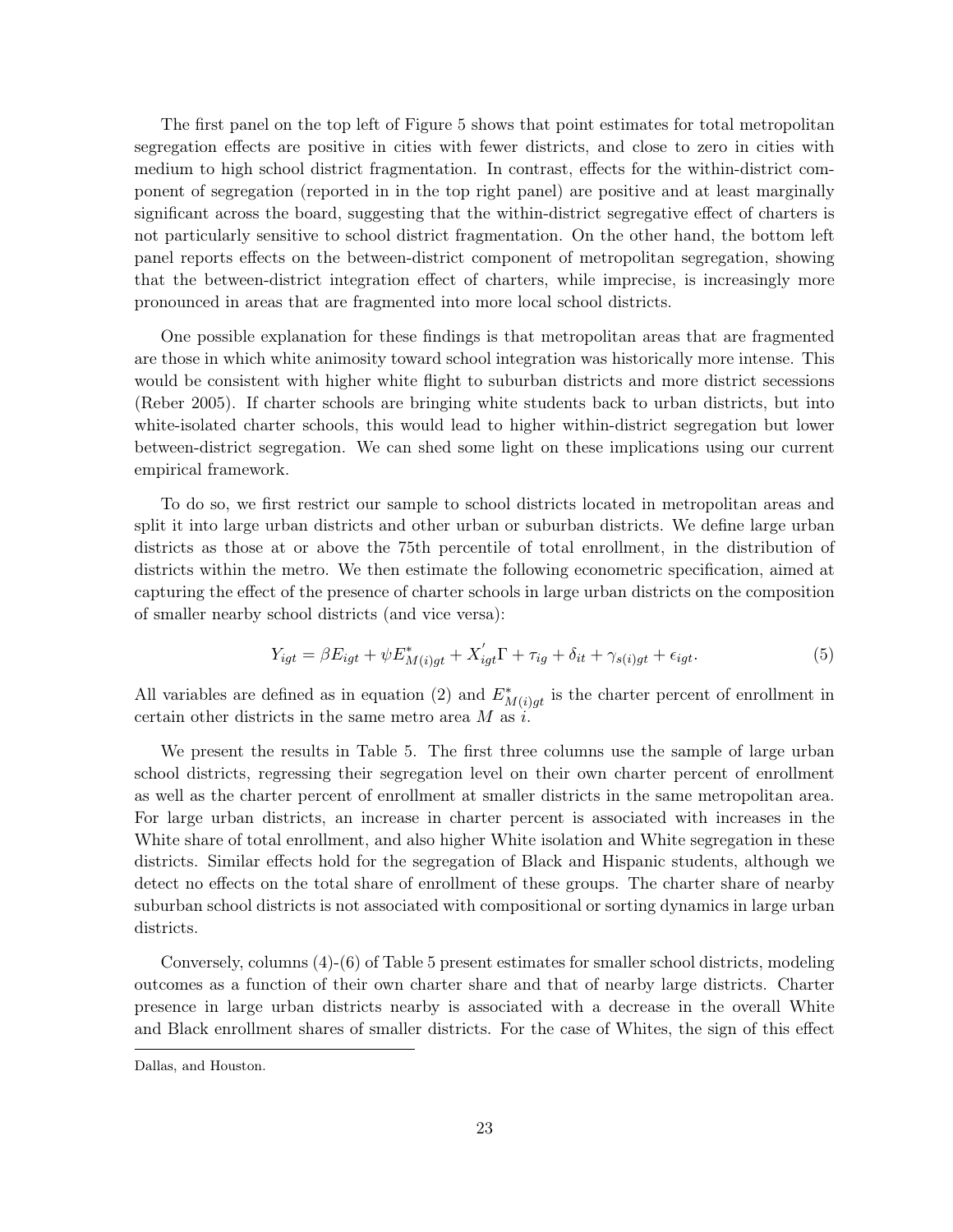corresponds symmetrically with the evidence of the increased large urban White share in column (1). Additionally, charter growth in urban districts is associated with increases in the Hispanic share of the smaller districts.

Altogether, Table 5 provides evidence indicative that charter school growth causes enrollment flows between districts, although our data precludes us from studying flows directly. Further, the evidence suggests one explanation: White students moving from smaller districts to large urban ones, a "reverse white flight" effect. Patterns for other groups are less consistent, although we also detect evidence of between district dynamics for them. Nonetheless, since smaller districts tend to have higher White enrollment shares than large urban districts, this evidence is suggestive that one of the mechanisms leading to higher between-district integration following charter growth is an increase in White student flows from suburban to urban districts. The evidence also indicates potential flows of Black families to urban schools, which may be resulting in a rising share of Hispanic students in suburban districts.

At the same time, there is little indication that between-district integration flows translate to lower within-district segregation. The estimates show that increases in the White share of enrollment are juxtaposed with more white-isolated schools in large urban school districts. This may explain why the charter effect of higher between-district integration does not lead to higher school integration on net. Further assessing the mechanisms of these compositional dynamics in school enrollment is of great policy interest, but beyond the scope of this study. Our results instead provide a first look into the complexity of stratification dynamics caused by the growth of the charter school sector.

# 5.2 Treatment Effect Heterogeneity

The evidence presented thus far establishes that charter schools increase the racial and ethnic segregation of school districts. The average national effect is small in magnitude, which is likely both a function of charters' relatively small share of total enrollment and of treatment effect heterogeneity. One potential mediator in effect heterogeneity for school districts is urban/suburban difference in charter sorting. There is evidence of differences in student selection across between urban and suburban charter schools. For the case of Boston, for example, urban charter schools tend to enroll disproportionately high shares of Black students (relative to traditional district schools), unlike nonurban charters whose Black shares are more representative (Angrist et al. 2013). This difference is partly driven by charter philosophies; urban charters often feature the "No Excuses" teaching model, which is targeted for at-risk students and has shown to be effective at raising student outcomes (Angrist et al. 2013, pp. 4). Such variability between urban and nonurban charter school sorting suggest that the effect of charter schools on segregation would be larger in urban than in suburban districts.

We test this hypothesis in Table 6, which shows that charter sorting heterogeneity by urbanicity is complex, as it interacts with baseline district demographic composition. Column 1 tests this using our preferred triple differences models of segregation, interacting the charter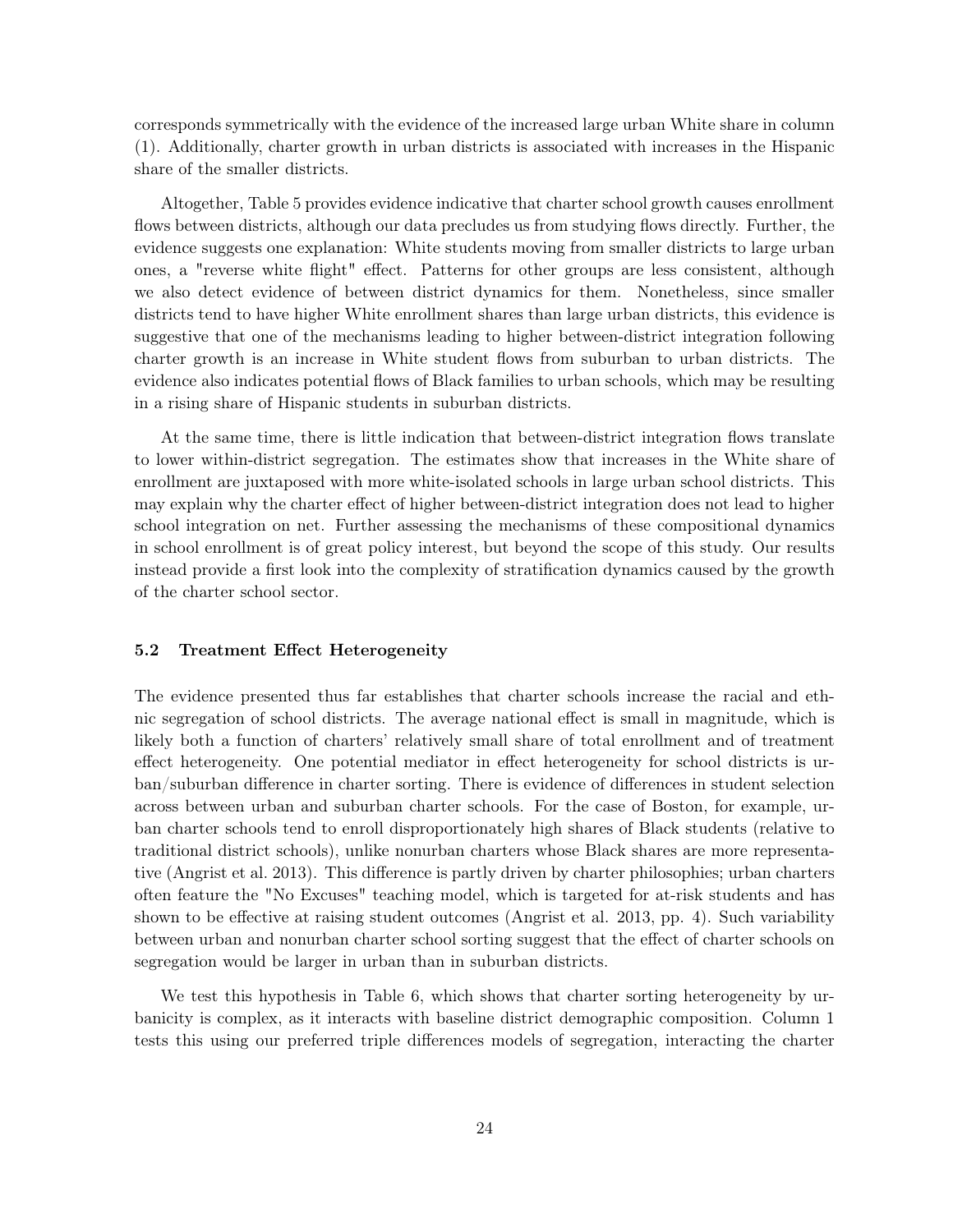percent variable with indicators for district urbanicity.<sup>25</sup> In column 2, we test whether impacts vary significantly by baseline district composition (2010 URM share of total enrollment), defined using three quantiles of the nationwide district distribution.<sup>26</sup> Columns 3 through 4 look a the interaction of urbanicity and baseline composition by estimating models akin to column 2, separately for urban, suburban, and rural districts.

We do not find meaningful heterogeneity in charter's impact on segregation by urban and suburban status alone. Column 1 shows that the coefficients on urbanicity interactions tend to be small in magnitude and in most cases indistinguishable from zero (the omitted category are urban districts). Estimates in column 2 show that charter school's impact on segregation, while positive and significant across the board, is larger in districts with a high URM share of total enrollment. We split the sample to show that the patterns in columns 1 and 2 mask important interaction effects, most prominently for White stratification. Notably, charters don't have a main effect on the segregation of Whites in urban districts; the impact is present only in urban districts with a relatively high URM share. For Hispanic and Black students the main effect in urban districts is there, but it is attenuated relative to the pooled models, and the interaction with the high URM indicators is positive, relatively large, and precisely estimated.

Heterogeneity patterns in suburban districts are considerably different and appear more complex across racial groups. Charters have a large main effect on the segregation of White students in suburbs. Further, the sign of the interaction with high URM shares is negative (albeit imprecise), suggesting that charters cause more White segregation in a low minority suburban district than in a high minority one, exactly the opposite pattern than we saw for urban school districts. For Black students, the suburban main effect is similar to the pooled models, and the interaction with higher URM is positive, albeit noisy and indistinguishable from zero. Similarly, Hispanic students attending suburban districts see a charter segregation main effect of about .07 percentage points, and imprecisely estimated negative point estimates in districts in which minorities are a larger share of the population.

We hypothesize that these heterogeneity patterns may be due to differences in sorting akin to the urban/nonurban differences discussed by (Angrist et al. 2013) for the case of Massachusetts. The results are consistent with the urban charter hypothesis: charters in high-minority urban districts cause a relatively large segregation impact because they are more likely to have missions targeted at helping disadvantaged students. For Black and Hispanic students, charters lead to a larger rise in segregation in higher minority urban districts than in higher minority suburban ones. However, suburban charters located in low minority districts have a large impact on the stratification of White students, which is telling of the complexity of the sorting patterns caused by the charter sector. Also telling of complexity is the fact that charters have small to no segregation impacts in low minority urban districts.

Our results show that effect heterogeneity varies by location and district demographics. One policy implication of these findings is that policymakers concerned about segregation should

 $25$ We define urbanicity based on the "locale" variable in the CCD, using 2010 definitions. WE combined the "town" and "rural" categories into one, "Town/Rural".

 $^{26}$ The average URM share in the Low quantile was 7.4%, for Mid it was 25.4%, and for High it was 65%.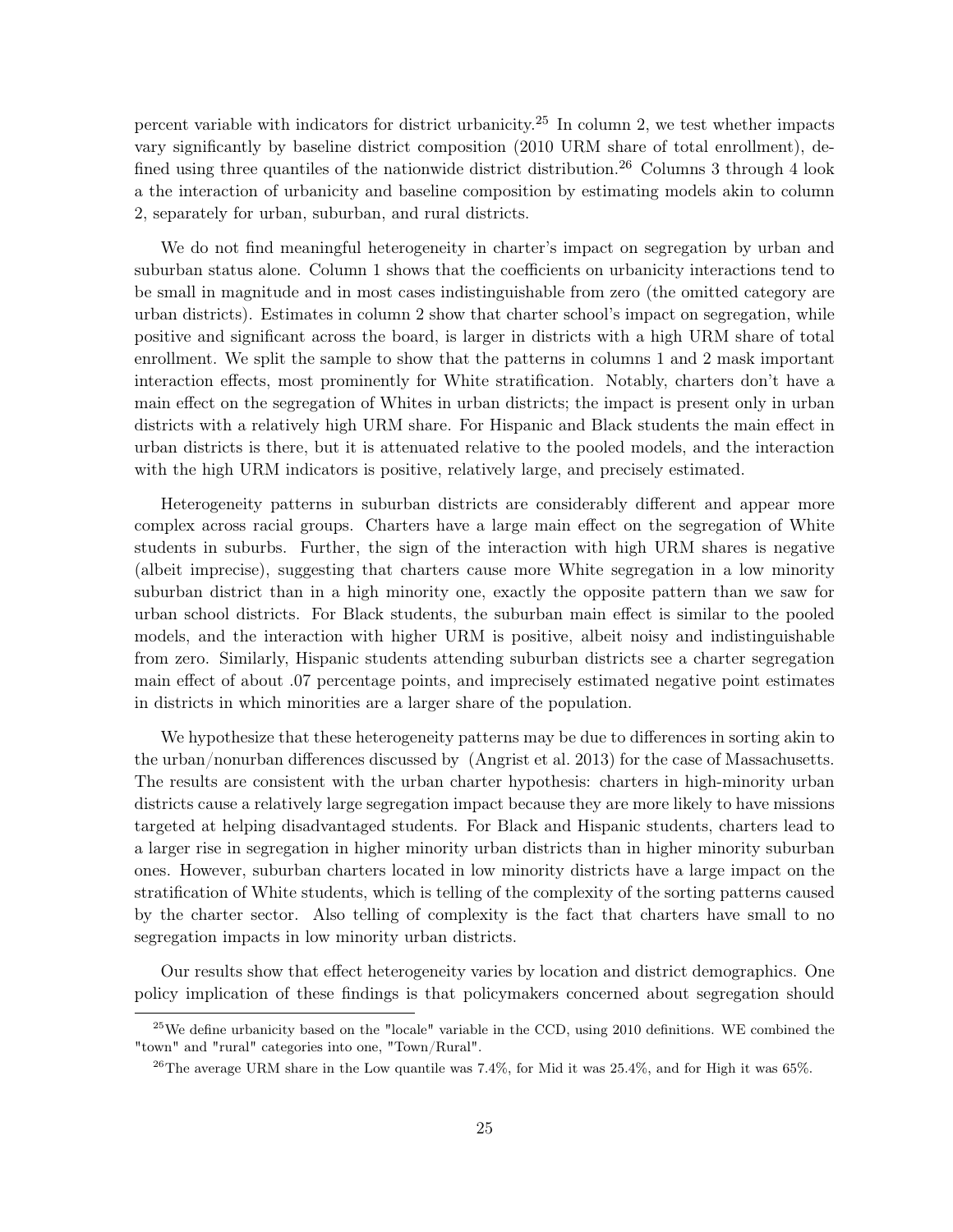be more wary of a growing charter sector in high-minority urban districts and low minority suburban districts, than in low minority urban districts and high minority suburban districts.

#### 5.2.1 State Heterogeneity

A number of previous studies that have analyzed the effects of charters on school segregation in particular cities or states have found mixed results (Ritter et al. 2014, Clotfelter et al. 2018). We hypothesize that the discrepancy in the evidence is likely due to charter schools impacting segregation differently in different parts of the country. This could happen because of several reasons. First, there could be variability in the target student population of charter schools' missions by state. For instance, in Texas charter schools tend to serve economically disadvantaged Hispanic and Black students in urban settings, while in North Carolina charter schools are more likely to open near white suburban communities. Second, states vary in their chartering procedures, which could affect the composition of their charter sector. For example, some states require local school districts to approve charters, which could allow local authorities to determine whether and how charters open. Finally, it could also be the case that parental preferences over school racial composition vary by state.

We provide a comprehensive test of the extent of heterogeneity in the segregation effect of charters by state. To do so, we estimate models akin to the main econometric model in equation (2), with the addition of interactions of state indicators with the charter enrollment share:

$$
Y_{igt} = \sum_{s} \beta_{s} D_{s(i)} \times E_{igt} + X'_{igt} \Gamma + \tau_{ig} + \delta_{it} + \gamma_{gt} + \epsilon_{igt}.
$$
\n(6)

where all variables are defined as in equation (2), i indexes school districts, and  $D_{s(i)}$  is an indicator of the state the district is located in, with state-specific average treatment effects  $\beta_s$ indexed by s. Because they are interacted with the continuous treatment variable  $E_{iqt}$ , state effects are interpreted directly, not relative to an omitted state. Our estimates of the state effects in this equation (and their confidence intervals) are reported in Figure 5, separately by racial grouping. These models use a restricted sample of states that have at least a 1% charter school share total public school enrollment at some point during the time period 1998-2018.

In 32 of the 37 states with sizable presence of charters, our point estimate of the effect of the charter share on Black or Hispanic segregation is positive, and a majority of these (19) are positive and statistically different from zero. States in which the effect of charters on segregation is above 0.25 (i.e. more than double the national average) include: Louisiana, Minnesota, Missouri, North Carolina, Oklahoma, Rhode Island and South Carolina. For these states, a 1 percentage point increase in segregation leads to a 0.25 percentage point increase in the segregation of Black and Hispanic students. In 2018, school districts in our sample for these states had average segregation levels of about 20 percentage points (and a mean charter share of 14%). Our estimates thus suggest that on average at least 18% of current school segregation levels in these states was caused by the charter school sector.

The results in Figure 5 also demonstrate substantial heterogeneity in state impacts across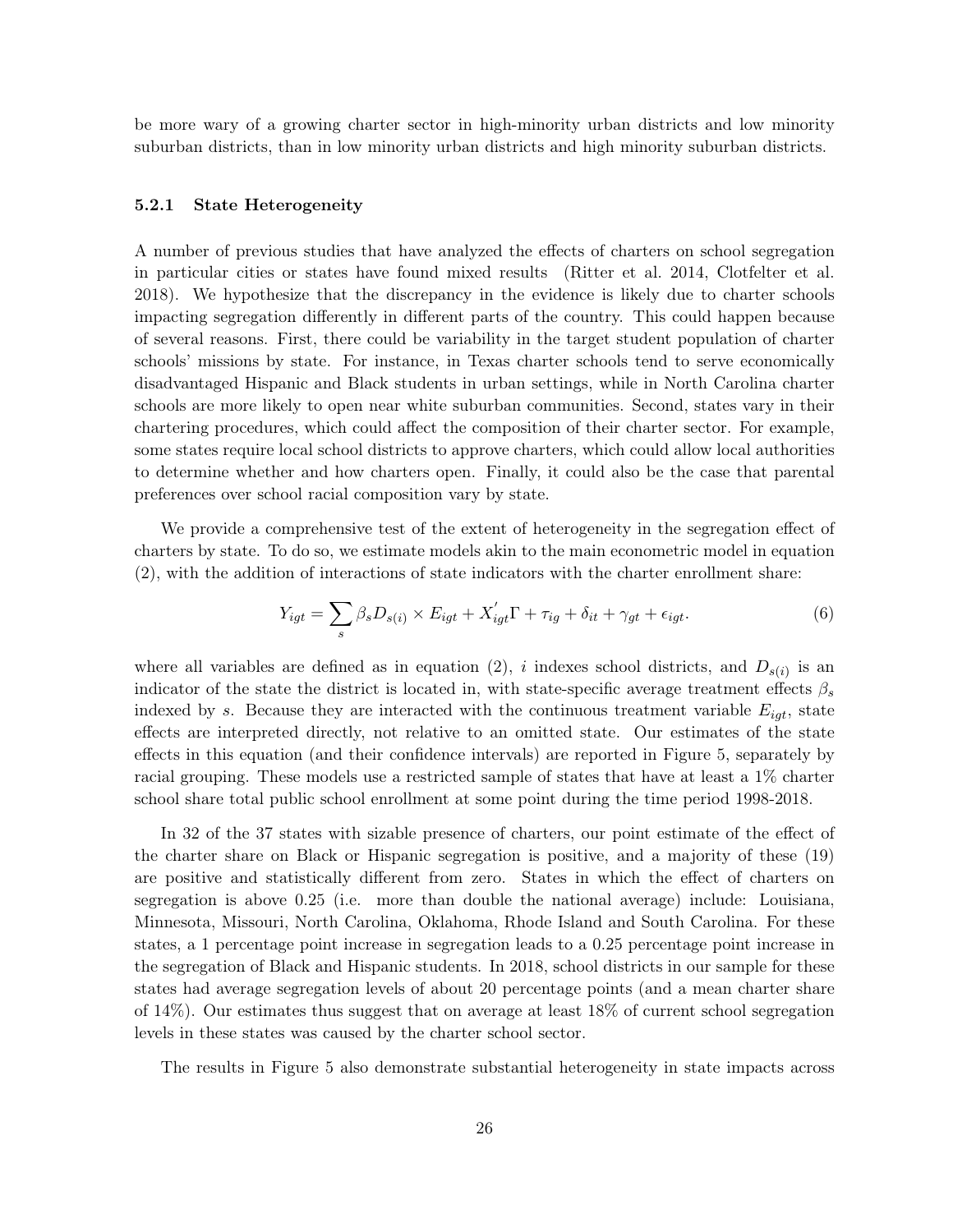groups. As in the baseline estimates in Table 3, coefficients tend to be larger for Black and White students than for Hispanic students, in some cases alarmingly so.<sup>27</sup> But, while there is variability in the state interaction point estimates, they also vary considerably in precision. Some states for which we cannot reject that charters have no effect on URM segregation include: Arizona, Florida, Illinois, Oregon, and Pennsylvania. Finally, for a couple states our point estimates suggest that charter schools led to increases in integration. Although none of these are statistically significant, charters seem to have led to greater school district integration for URM students in Connecticut. However, we strongly advise against the over-interpretation of the outlier patterns in these estimates.

We hypothesize that state heterogeneity in the effect of charter schools is likely mediated by state variation in the composition of charter schools' target student population and mission. While we cannot observe charter school type in our data, we present suggestive evidence of this channel in Figure 7.28 The plots in the top panels show that the impact of charter schools in a given state is positively correlated with the urban share of charter enrollment, echoing the interaction estimates shown in Table 6 above. They also highlight some of the differences in state-specific impacts by race. Charter schools have quite a large impact on the segregation of Black students in Louisiana, Illinois and Minnesota, all states in which the urban share of charter enrollment is close to 100%. The positive relationship between urban share of the charter sectore is also present for White students, and to a lesser extent for Hispanic students.

Another potential, correlated, mediator of state heterogeneity in charter segregation impacts is the relative charter share of minorities, defined as the ratio of the minority share of charter enrollment over the minority share of total public school enrollment. The plots in the bottom panels of Figure 7 show that states in which charters are more likely to educate minority students than other public schools tend to see higher increases in segregation as the charter school sector grows. This evidence is consistent with a theory in which states with more charter schools that are geared toward serving underrepresented minority students seeing a larger impact of the charter sector on school segregation, echoing some of the takeaways of the district effect heterogeneity estimates reported above.

# 6 Conclusion

Employing a triple differences identification strategy that controls for a wide range of observable and unobservable school system characteristics, we demonstrate that charter school growth over a period of 20 years has led to increased racial and ethnic segregation in US public schools. Our main estimates suggest that this effect is of modest magnitude. We present evidence that this effect is highly heterogenous across different types of school systems and by state, highlighting the importance of nuance in interpreting our main estimates. Moreover, we provide evidence that

<sup>&</sup>lt;sup>27</sup>For succinctness, we omit results for Asian students here. There is limited state heterogeneity on Asian segregation impacts, and as in Table 3, the coefficients are relatively small.

<sup>&</sup>lt;sup>28</sup>In recent releases, the Common Core of Data has added a variable capturing information on the agencies in charge of certain charter school groups (e.g. KIPP). Unfortunately, we do not have this information for much of the panel, which limits our ability to use this variable to investigate effect heterogeneity.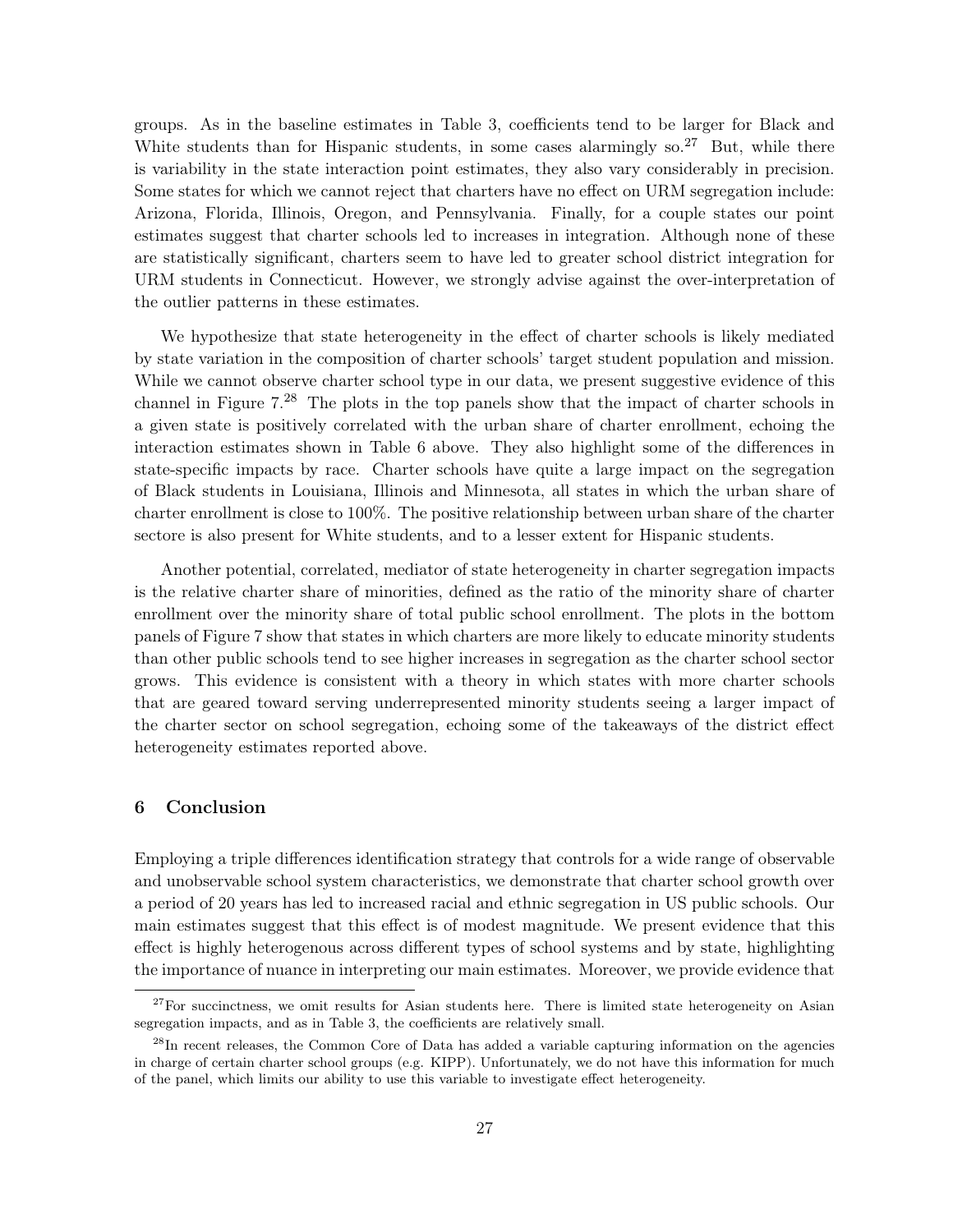charters sometimes help improve compositional imbalances between school districts in the same metropolitan area. However, the slight rebalancing of district demographics has not translated into gains in the integration of schools. These takeaways are robust to a battery of robustness tests and measurement choices.

But it is worth noting that the normative implications of this result are complicated by the voluntary nature of charter school enrollment. If a family chooses a charter school because it focuses on students of special needs, and this leads to higher segregation levels, it is difficult to say whether such an increase in segregation is detrimental to social welfare. Our examination of the heterogeneity of impacts suggests that charters in high-minority districts may cause a relatively large impact on segregation, which may be explained by the fact they are more likely to have missions targeted at underserved students.

Simply put, segregation that takes place under a choice environment is fundamentally different to the type of school segregation that took place during the pre-Brown era of de jure segregation. Moreover, while segregation by race is a highly salient and important topic in U.S. public education, it is not the only type of segregation that is important. Policymakers and stakeholders are also rightly concerned about other forms of segregation, including segregation by income, disability, or English-language learner status. Recent work suggests charter schools may increase socioeconomic segregation at levels comparable to our findings (Marcotte and Dalane 2019). Future work should continue to explore the effects of charter schools on the distribution of historically underserved students in school systems.

The findings suggest that policymakers should be attentive to the potential problems introduced when families are able to compete for a public good and how relative advantages across families may manifest in increased stratification. Our simulations suggest that charter schools have the potential to generate integrative effects, amounting to as much as a 2 percent reduction in the segregation of minority students for the average district (Table A1). Though this effect is small, the potential is greater in areas with significantly larger charter shares. Such efforts seem worth considering given the political barriers that tend to thwart integration efforts in traditional public school districts.

One promising strategy comes from controlled choice policies that centralize school choice options into common enrollment systems. Research suggests that areas that adopt common enrollment systems reduce the burden of choosing a school and increase the proportion of disadvantaged students entering charter schools (Winters 2015). To the extent that the effect of charters on segregation is related to differential abilities of parents to navigate charter school options, common enrollment systems may ameliorate the problem. Related strategies include incorporating weights in common enrollment systems that increase diversity (Hawkins 2018b, Hawkins 2018a).

Other potential solutions involve so-called diverse-by-design charter schools. Though currently only a small fraction of charters fall into this category, they represent a growing trend (Potter and Quick 2018). Because charter schools have broad freedom to target their recruitment strategies from broader geographical areas, such designs have the promise of using charters as agents for integration. While little research has yet to evaluate the effectiveness of such policies, strate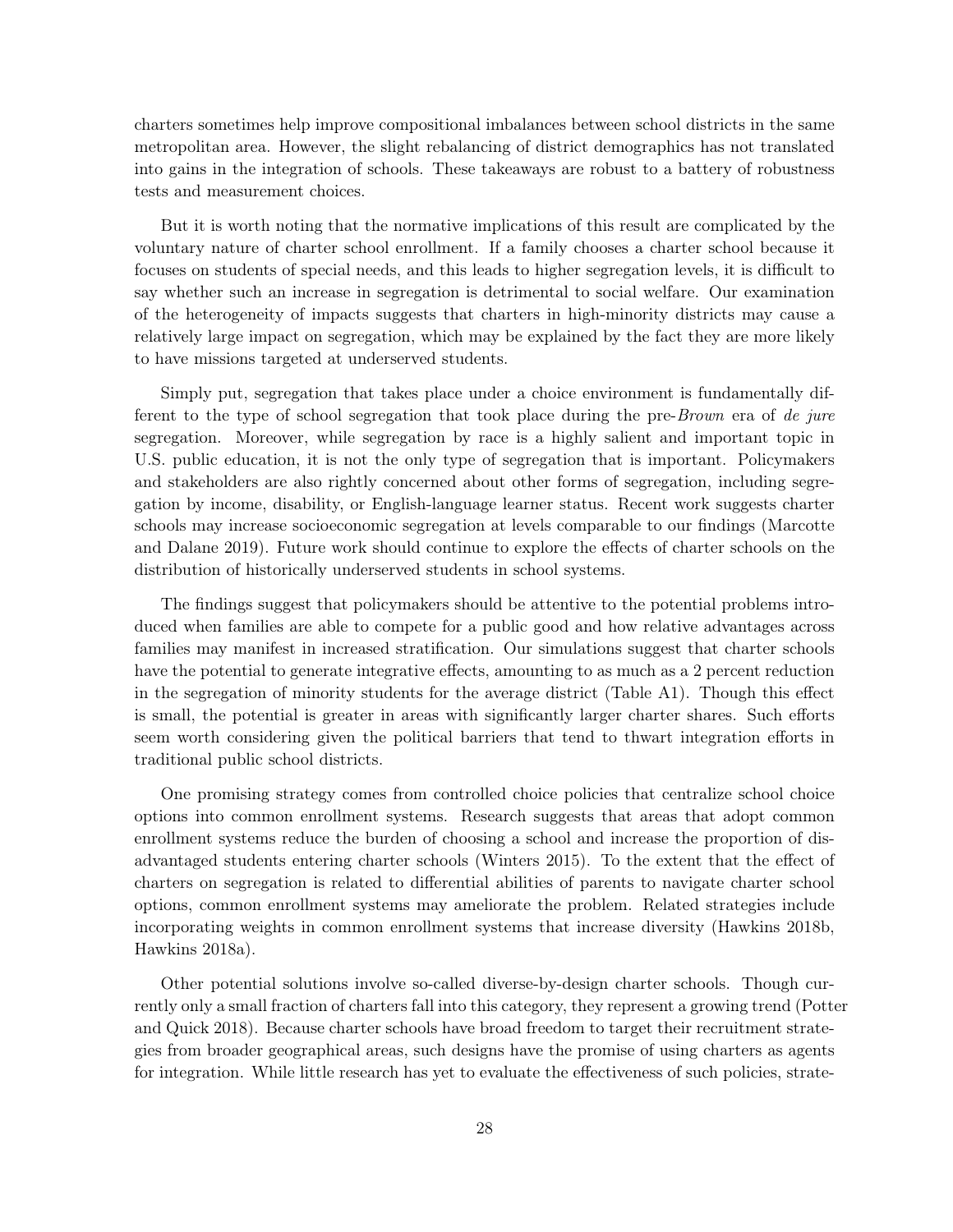gies to encourage diversity, such as weighted admission lotteries and targeted recruitment efforts, show promise. In some areas, such as San Antonio, a holistic approach that includes charter schools and traditional public schools is being pursued that not only incorporates common enrollment systems and weighted admission lotteries, but strategically locating new schools of choice and increased funding for transportation (Hawkins, 2018a, 2018b). With the right design features, it is possible that school choice could become an agent of integration.

# References

- Abdulkadiroglu, Atila, Joshua D. Angrist, Susan M. Dynarski, Thomas J. Kane, and Parag A. Pathak (2011) "Accountability and Flexibility in Public Schools: Evidence from Boston's Charters And Pilots," The Quarterly Journal of Economics, Vol. 126, No. 2, pp. 699–748.
- Abdulkadiroğlu, Atila, Joshua D. Angrist, Yusuke Narita, and Parag A. Pathak (2017) "Research Design Meets Market Design: Using Centralized Assignment for Impact Evaluation," Econometrica, Vol. 85, pp. 1373–1432.
- Abdulkadiroğlu, Atila, Parag A. Pathak, Jonathan Schellenberg, and Christopher R. Walters (2020) "Do Parents Value School Effectiveness?," American Economic Review, Vol. 110, No. 5, pp. 1502–1539, DOI: [10.3886/E112266V1.](http://dx.doi.org/10.3886/E112266V1)
- Angrist, Joshua D., Sarah R. Cohodes, Susan M. Dynarski, Parag A. Pathak, and Christopher R. Walters (2016) "Stand and Deliver: Effects of Boston's Charter High Schools on College Preparation, Entry, and Choice," Journal of Labor Economics, Vol. 34, No. 2, pp. 275–318, DOI: [10.1086/683665.](http://dx.doi.org/10.1086/683665)
- Angrist, Joshua D., Susan M. Dynarski, Thomas J. Kane, Parag A. Pathak, and Christopher R. Walters (2012) "Who Benefits from KIPP?," Journal of Policy Analysis and Management, Vol. 31, No. 4, pp. 837–860.
- Angrist, Joshua D., Parag A. Pathak, and Christopher R. Walters (2013) "Explaining Charter School Effectiveness," American Economic Journal: Applied Economics, Vol. 5, No. 4, pp. 1–27.
- Ashenfelter, Orley, William J Collins, and Albert Yoon (2006) "Evaluating the role of Brown v. Board of Education in school equalization, desegregation, and the income of African Americans," American Law and Economics Review, Vol. 8, No. 2, pp. 213–248.
- Bergman, Paul (2018) "The Risks and Benefits of School Integration for Participating Students: Evidence from a Randomized Desegregation Program," Institute for the Study of Labor  $(IZA).$
- Betts, JR (2005) Getting Choice Right: Ensuring Equity and Efficiency in Education Policy, Chap. The economic theory of school choice: Brookings Institution Press.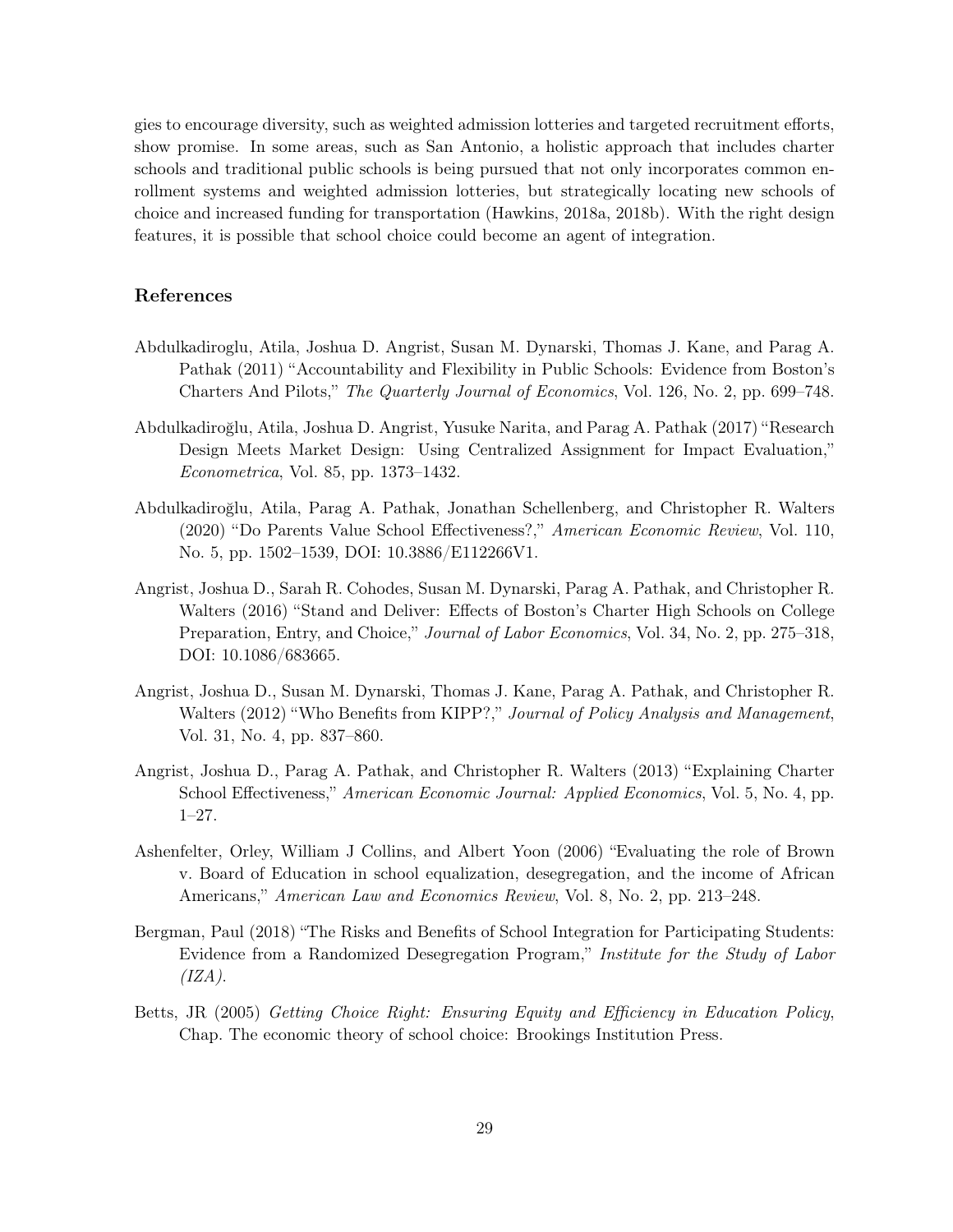- Bifulco, Robert and Helen Ladd (2007) "School Choice, Racial Segregation, and Test-Score Gaps: Evidence from North Carolina's Charter School Program," Journal of Policy Analysis and Management, No. 26, pp. 31–56.
- Bifulco, Robert, Helen Ladd, and S Ross (2009) "Public school choice and integration evidence from Durham, North Carolina," Social Science Research, No. 38, pp. 71–85.
- Billings, Stephen, David Deming, and Jonah Rockoff (2014) "School segregation, educational attainment, and crime: Evidence from the end of busing in Chartlotte-Mecklenburg," The Quarterly Journal of Economics, Vol. 129, No. 1, pp. 435–476.
- Caetano, Gregorio and Vikram Maheshri (2017) "School segregation and the identification of tipping behavior," Journal of Public Economics, Vol. 148, No. C, pp. 115–135, DOI: [10.1016/j.jpubeco.2017.02.](http://dx.doi.org/10.1016/j.jpubeco.2017.02)
- Card, David, Ciprian Domnisoru, and Lowell Taylor (2018) "The Intergenerational Transmission of Human Capital: Evidence from the Golden Age of Upward Mobility," NBER Working Papers 25000, National Bureau of Economic Research, Inc.
- Card, David, Alexandre Mas, and Jesse Rothstein (2008) "Tipping and the Dynamics of Segregation," The Quarterly Journal of Economics, Vol. 123, No. 1, pp. 177–218.
- Card, David and Jesse Rothstein (2007) "Racial segregation and the black-white test score gap," Journal of Public Economics,, No. 91, pp. 2158–2184.
- Chubb, J.E. and T.M. Moe (1990) Politics, Markets, and America's Schools, The American studies collection: Brookings Institution, URL: [https://books.google.com/books?id=](https://books.google.com/books?id=mplqg6qzOGwC) [mplqg6qzOGwC](https://books.google.com/books?id=mplqg6qzOGwC).
- Clotfelter, Charles (1999) "Public school segregation in metropolitan areas,"Technical Report 6779, NBER Working Paper.
- Clotfelter, Charles, S Hemelt, H Ladd, and M Turaeva (2018) "School segregation in the era of immigration and school choice: North Carolina,"Technical report, APPAM.
- Clotfelter, Charles T (2011) After Brown: The rise and retreat of school desegregation: Princeton University Press.
- Cohen, Jeffrey, Cletus C Coughlin, Jonas Crews, and Stephen L Ross (2019) "Negative Externalities and Real Asset Prices: Closing of Stapleton Airport and Effect on Nearby Housing Markets," FRB St. Louis Working Paper, No. 2019-27.
- Coleman, James S et al. (1975) "Trends in School Segregation, 1968-73.."
- Coons, J and S Sugarman (1977) Education by Choice: University of California Press, Berkeley.
- Cowen, Joshua, Danielle Sanderson Edwards, Carolyn Sattin-Bajaj, and Missy Cosby (2018) "Motor city miles: Student travel to schools in and around Detroit," Urban Institute.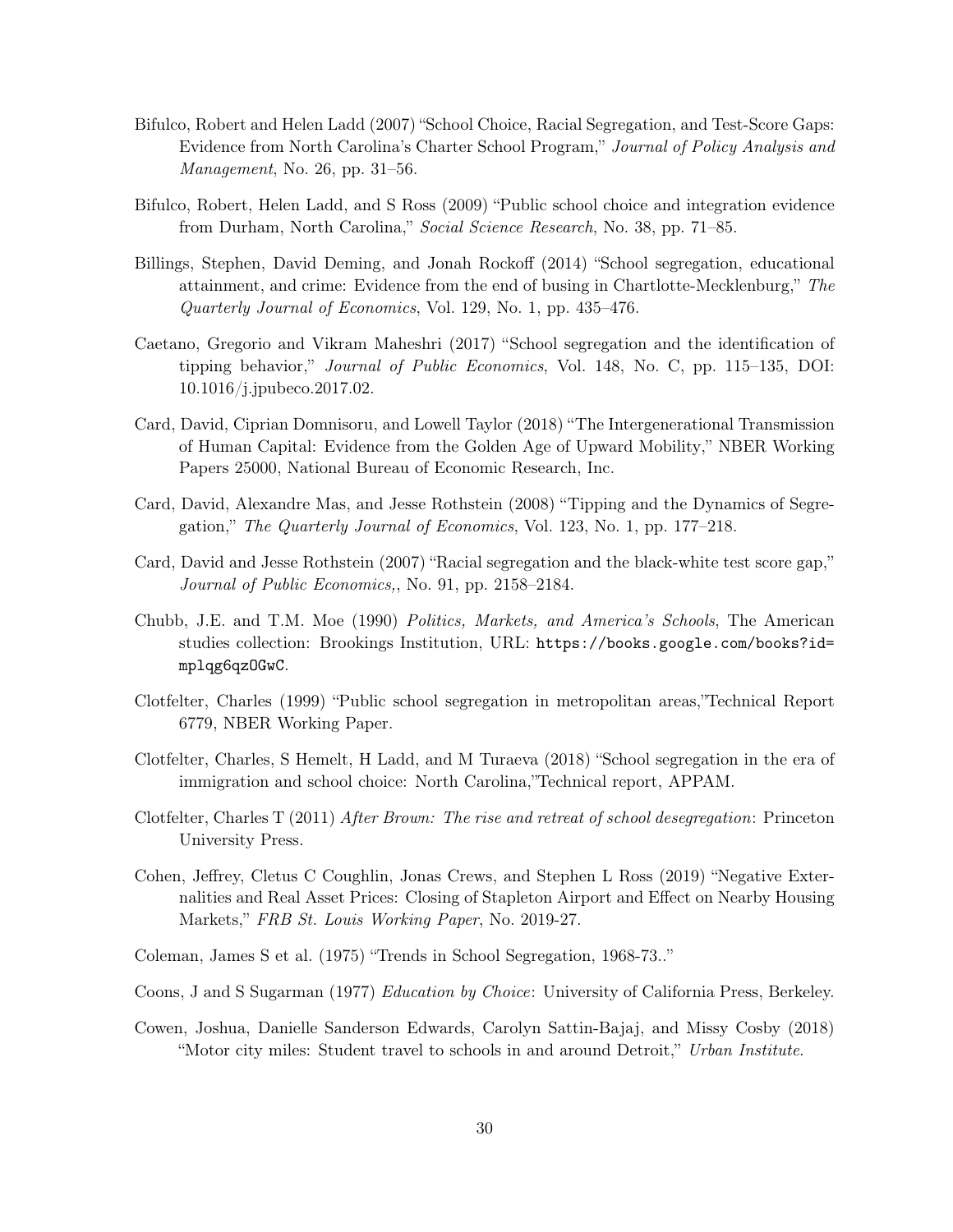- Crain, Robert L and Rita E Mahard (1978) "Desegregation and black achievement: A review of the research," Law & Contemp. Probs., Vol. 42, p. 17.
- Crain, Robert L and Jack Strauss (1985) "School Desegregation and Black Occupational Attainments: Results from a Long-Term Experiment.."
- Dobbie, Will and Roland G. Fryer (2011) "Are High-Quality Schools Enough to Increase Achievement among the Poor? Evidence from the Harlem Children's Zone," American Economic Journal: Applied Economics, Vol. 3, No. 3, pp. 158–187.
- Fay, L (2017) "Education Reform Groups Decry Associated Press Analysis of Charter School Segregation."
- Fiel, J (2013) "Decomposing School Resegregation: Social Closure, Racial Imbalance, and Racial Isolation," American Sociological Review, Vol. 5, No. 78, pp. 828–848.
- Frankenberg, E, G Siegel-Hawley, and J Wang (2010) "Choice without equity: Charter school segregation and the need for civil rights standards,"Technical report, The Civil Rights Project/Proyecto Derechos Civiles at UCLA.
- Friedman, Milton (1962) Capitalism and Freedom: Cambridge University Press.
- Garcia, David (2008) "The Impact of School Choice on Racial Segregation in Charter Schools," Educational Policy, Vol. 22, No. 805-829.
- Gill, Brian, P Mike Timpane, Karen E Ross, Dominic J Brewer, and Kevin Booker (2007) "Rhetoric versus reality: What we know and what we need to know about vouchers and charter schools," Rand Corporation.
- Gleason, Philip, Melissa Clark, Christina Clark Tuttle, and Emily Dwoyer (2015) "The Evaluation of Charter Impacts: Final Report," national center for education evaluation, Institute of Educational Sciences, US Department of Education.
- Graham, Bryan S. (2018) "Identifying and Estimating Neighborhood Effects," Journal of Economic Literature, Vol. 56, No. 2, pp. 450–500.
- Greenberg, Erica and Tomas Monarrez (2019) "Segregated from the Start: Comparing Segregation in Early Childhood and K-12 Education,"Technical report, Urban Institute, https://www.urban.org/features/segregated-start.
- Guryan, Jonathan (2004) "Desegregation and Black Dropout Rates," American Economic Review, Vol. 94, No. 4, pp. 919–943.
- Hanushek, Eric A, John F Kain, and Steven G Rivkin (2009) "New evidence about Brown v. Board of Education: The complex effects of school racial composition on achievement," Journal of labor economics, Vol. 27, No. 3, pp. 349–383.
- Harris, F and A Curtis (2018) "The Unmet Promise of Equality."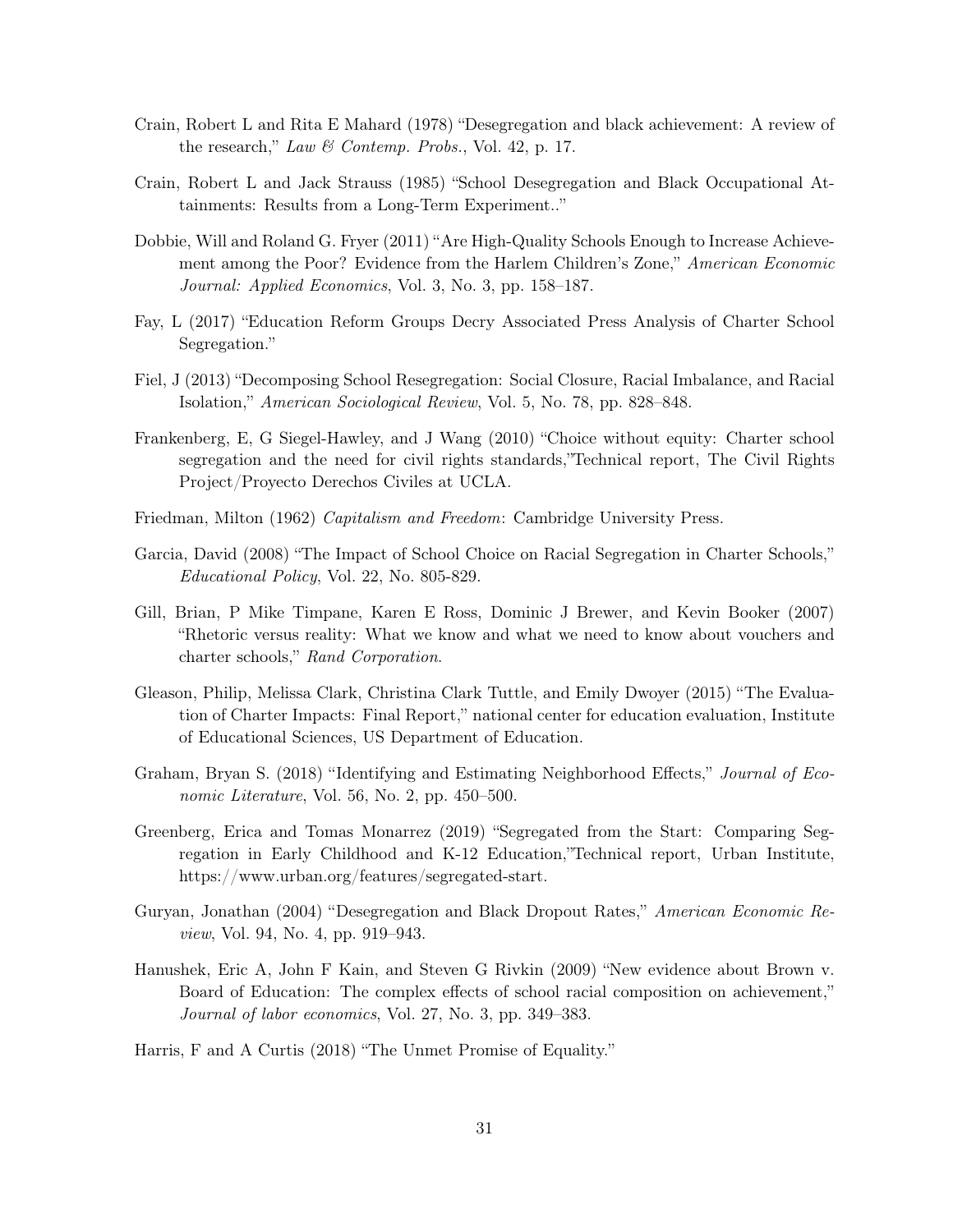- Hawkins, B (2018a) "The architect: How one Texas innovation officer Is rethinking school integration."
	- (2018b) "Texas, 78207: America's most radical school integration experiment."
- Hoxby, Caroline Minter (2003) "School Choice and School Productivity. Could School Choice Be a Tide that Lifts All Boats?," in The Economics of School Choice: National Bureau of Economic Research, Inc, pp. 287–342, URL: [https://ideas.repec.org/h/nbr/nberch/](https://ideas.repec.org/h/nbr/nberch/10091.html) [10091.html](https://ideas.repec.org/h/nbr/nberch/10091.html).
- Iceland, John (2004) "The multigroup entropy index (also known as Theil's H or the information theory index)," US Census Bureau. Retrieved July, Vol. 31, p. 2006.
- Jackson, C. Kirabo (2009) "Student Demographics, Teacher Sorting, and Teacher Quality: Evidence from the End of School Desegregation," Journal of Labor Economics, Vol. 27, No. 2, pp. 213–256, DOI: [10.1086/599334.](http://dx.doi.org/10.1086/599334)
- Jacobson, Louis S, Robert J LaLonde, and Daniel G Sullivan (1993) "Earnings losses of displaced workers," The American economic review, pp. 685–709.
- Johnson, Rucker C. (2015) "Long-run Impacts of School Desegregation & School Quality on Adult Attainments," NBER Working Papers 16664, National Bureau of Economic Research, Inc, URL: <https://ideas.repec.org/p/nbr/nberwo/16664.html>.
- Johnson, Rucker C (2019) Children of the dream: Why school integration works: Hachette UK.
- Kremer, Michael and Eric Maskin (1996) "Wage Inequality and Segregation by Skill," NBER Working Papers 5718, National Bureau of Economic Research, Inc.
- Ladd, Helen F. and Mavzuna Turaeva (2020) "Parental preferences for charter schools in North Carolina: Implications for racial segregation and isolation," Working Paper 195, Annenberg Institute at Brown University, URL: <http://www.edworkingpapers.com/ai20-195>.
- Lake, R (2017) "Associated Press Blames Public Charter Schools for America's Segregated Cities."
- Liebowitz, D (2017) "Ending to what end? The impact of the termination of court-desegregation orders on residential segregation and school dropout rates," Educational Evaluation and Policy Analysis, Vol. 40, No. 1, pp.  $103-128$ .
- Logan, John (2002) "Choosing Segregation: Racial Imbalance in American Public Schools, 1990- 2000,"Technical report, Lewis Mumford Center for Comparative Urban and Regional Research, SUNY Albany.

(2004) "Resegregation in American public schools? Not in the 1990s,"Technical report, Lewis Mumford Center for Comparative Urban and Regional Research, SUNY Albany.

Logan, John and D Oakley (2004) "The continuing legacy of the Brown decision: court action and school segregation 1960-2000,"Technical report, Lewis Mumford Center for Comparative Urban and Regional Research, SUNY Albany.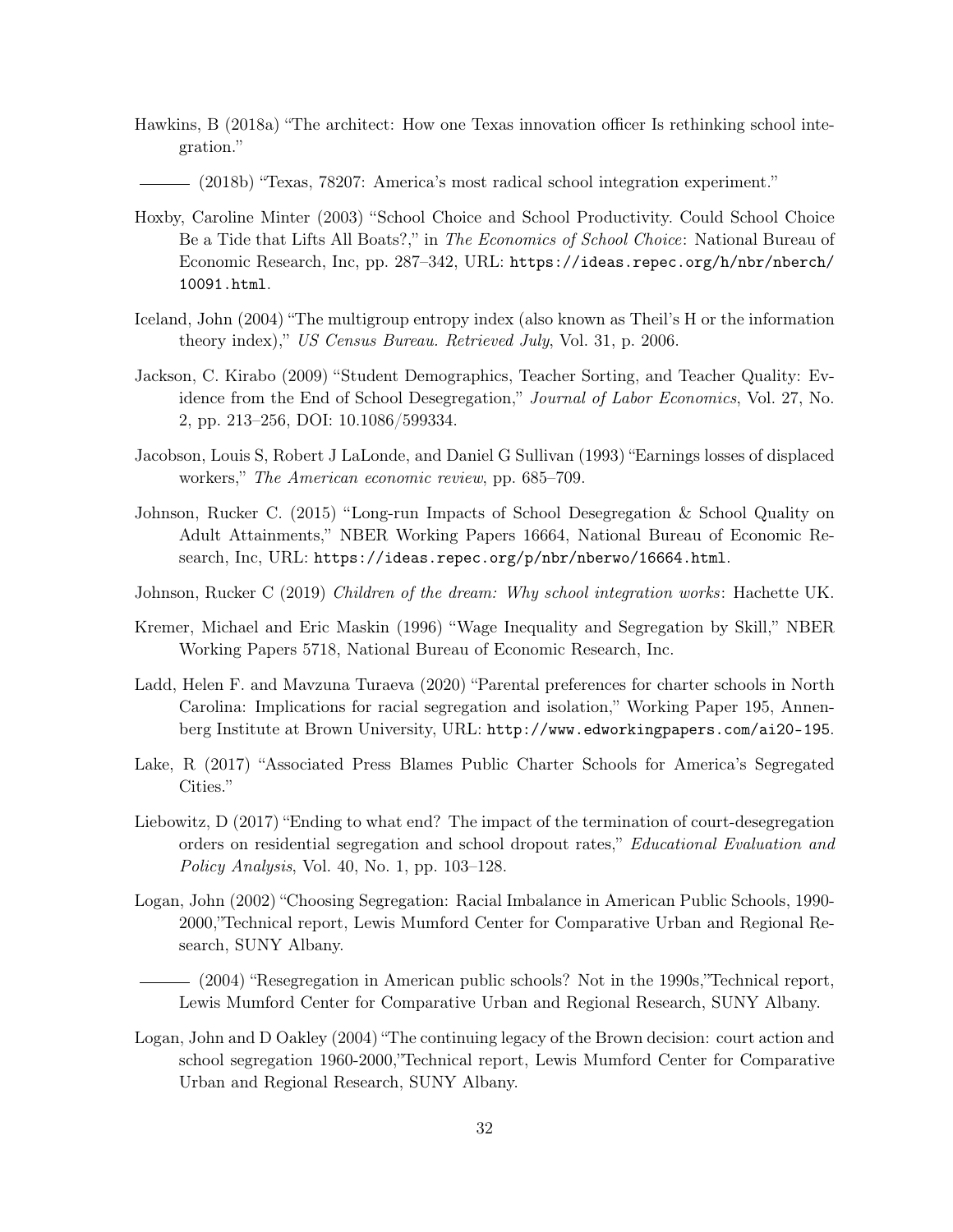- Lutz, B (2011) "The end of court-ordered desegregation," American Economic Journal Policy, Vol. 3, No. 2, pp. 130–68.
- Marcotte, Dave E and Kari Dalane (2019) "Socioeconomic segregation and school choice in American public schools," Educational Researcher, Vol. 48, No. 8, pp. 493–503.
- Monarrez, Tomas (2020) "School Attendance Boundaries and the Segregation of Public Schools in the US," Working Paper.
- Moreno, I (2017) "US charter schools put growing numbers in racial isolation."
- Orfield, Gary, E Jongyeon, E Frankenberg, and G Siegel-Hawley (2016) "Brown at 62: School Segregation by Race, Poverty and State.,"Technical report, The Civil Rights Project/Proyecto Derechos Civiles at UCLA.
- Potter, H and K Quick (2018) "Diverse-by-design charter schools,"Technical report, The Century Foundation.
- Reardon, Sean and Demetra Kalogrides (2019) "The geography of racial/ethnic test score gaps," American Journal of Sociology, Vol. 124, No. 2, pp. 1164–1221.
- Reardon, Sean and Ann Owens (2014) "60 Years After Brown: Trends and Consequences of School Segregation," Annual Review of Sociology, No. 40, pp. 199–218.
- Reardon, Sean, John Yun, and Tamela McNulty (2000) "The Changing Structure of School Segregation: Measurement and Evidence of Multi-racial Metropolitan Area School Segregation, 1989–1995," Demography.
- Reber, Sarah (2005) "Court-Ordered Desegregation Successes and Failures Integrating American Schools since Brown versus Board of Education," Journal of Human Resources, Vol. 40, No. 3, pp. 559–590.
- Reber, Sarah J (2010) "School desegregation and educational attainment for blacks," Journal of Human resources, Vol. 45, No. 4, pp. 893–914.
- Ritter, G, N Jensen, Brian Kisida, and D Bowen (2014) "Urban school choice and integration: The effect of charter schools in Little Rock," Education and Urban Society, Vol. 48, No. 6, pp. 535–555.
- Rothstein, Jesse M. (2006) "Good Principals or Good Peers? Parental Valuation of School Characteristics, Tiebout Equilibrium, and the Incentive Effects of Competition among Jurisdictions," American Economic Review, Vol. 96, No. 4, pp. 1333–1350.
- Sandler, Danielle and Ryan Sandler (2013) "Multiple Event Studies in Public Finance and Labor Economics: A Simulation Study with Applications," SSRN.
- Schelling, Thomas C (1972) "A process of residential segregation: neighborhood tipping," Racial discrimination in economic life, Vol. 157, p. 174.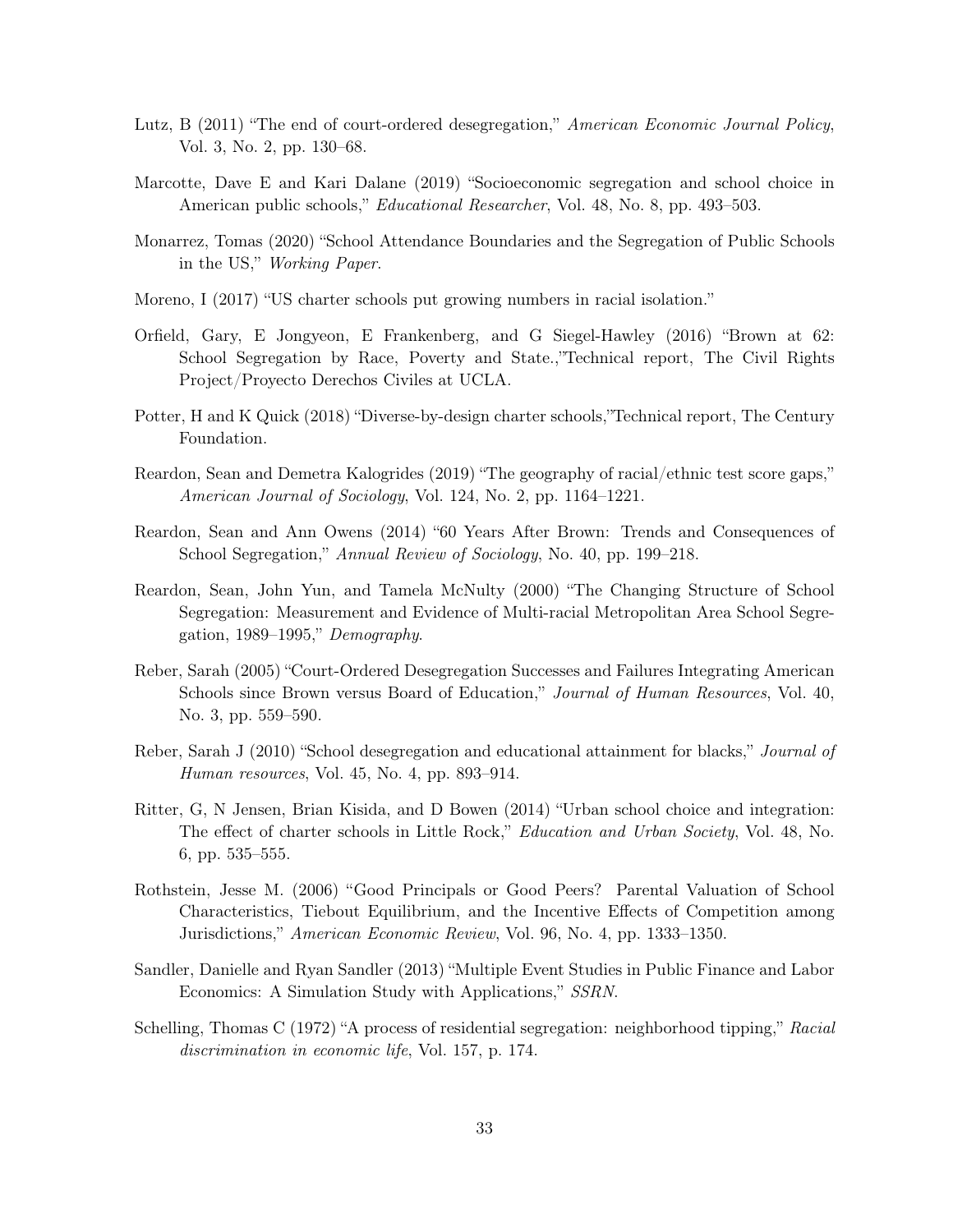- Stroub, J and Meredith Richards (2013) "From resegregation to reintegration: Trends in the racial/ethnic segregation of metropolitan public schools, 1993-2009," American Educational Research Journal, Vol. 50, No. 3, pp. 497–531.
- U.S. Department of Education (2017) "Digest of Education Statistics," Table 206.40, National Center for Education Statistics, URL: [https://nces.ed.gov/programs/digest/d17/](https://nces.ed.gov/programs/digest/d17/tables/dt17_206.40.asp?referer=schoolchoice) [tables/dt17\\_206.40.asp?referer=schoolchoice](https://nces.ed.gov/programs/digest/d17/tables/dt17_206.40.asp?referer=schoolchoice).
- Vigdor, J (2011) School desegregation and the black-white test score gap, pp. 443–64, Whither Opportunity: Rising Inequality, Schools, and Children's Life Chances: Russell Sage Foundation.
- Walker, T (2018) "Racial Isolation of Charter School Students Exacerbating Resegregation."
- Walters, Christopher R. (2018) "The Demand for Effective Charter Schools," Journal of Political Economy, Vol. 126, No. 6, pp. 2179–2223, DOI: [10.1086/699980.](http://dx.doi.org/10.1086/699980)
- Welch, Finis (1987) New evidence on school desegregation, Vol. 92: Prepared for the United States Commission on Civil Rights [by] Unicon . . . .
- Whitehurst, G, Richard Reeves, Nathan Joo, and Edward Rodriguez (2017) "Balancing act: Schools, Neighborhoods, and racial imbalance.,"Technical report, The Brookings Institution.
- Winters, M (2015) "Narrowing the charter-enrollment gap: Denver's common-enrollment system," Civic Report 106, Manhattan Institute.
- Zimmer, R, B Gill, K Booker, S Lavertu, T Sass, and Witte (2009) "Charter schools in eight states: Effects on achievement, attainment, integration, and competition,"Technical report, RAND Corporation.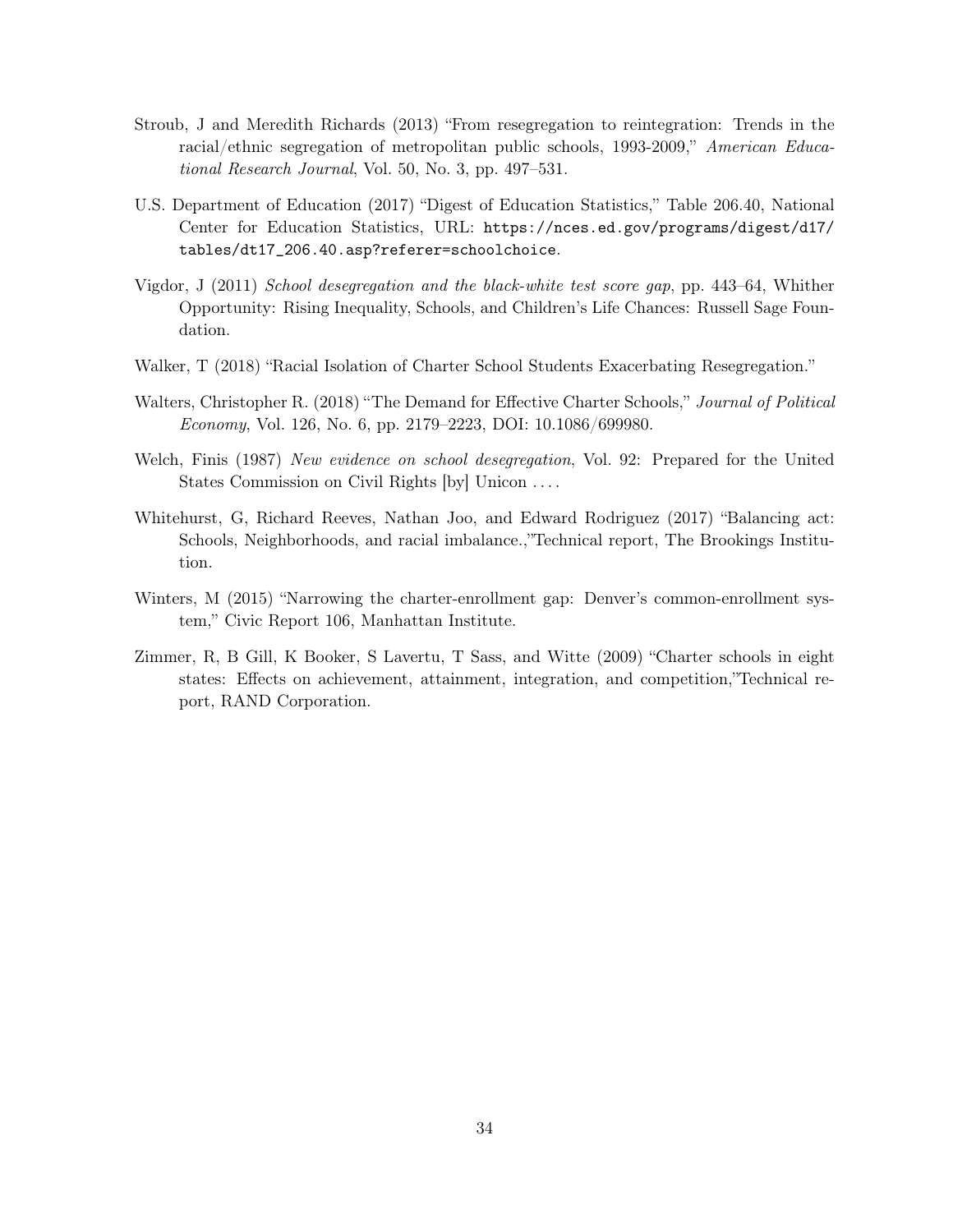Figure 1: Mean Charter Share of Total Public School Enrollment 1998-2018



Note: Observations are weighted by enrollment. Districts with charters are those that have nonzero enrollment in a charter school during the entire sample period.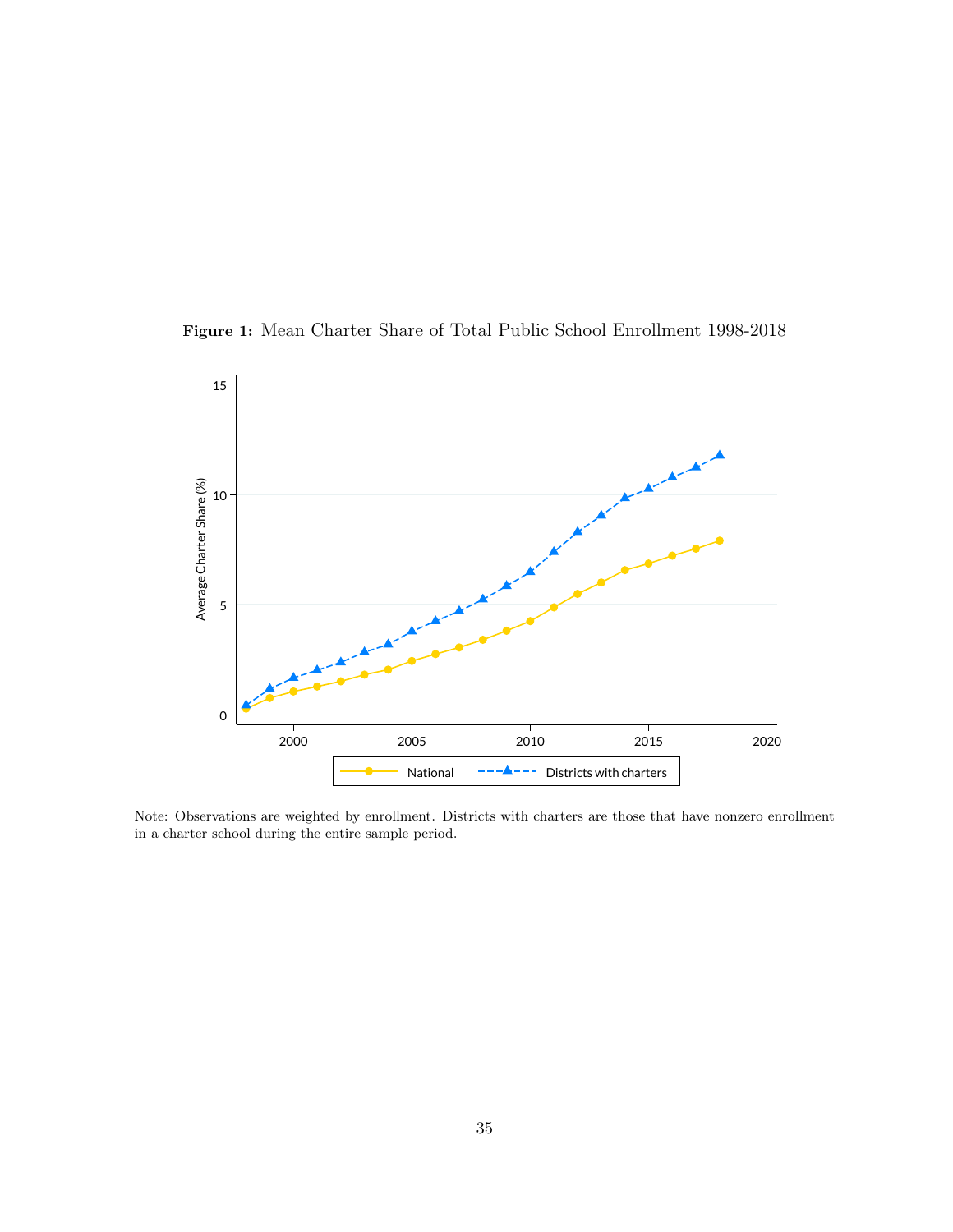

Figure 2: Trend in School Segregation Across Geographies and Racial Groups

Note: Observations are weighted by enrollment. Segregation is defined with the variance ratio index (equation (1) in the text). See notes in Table 2 for geographic definitions.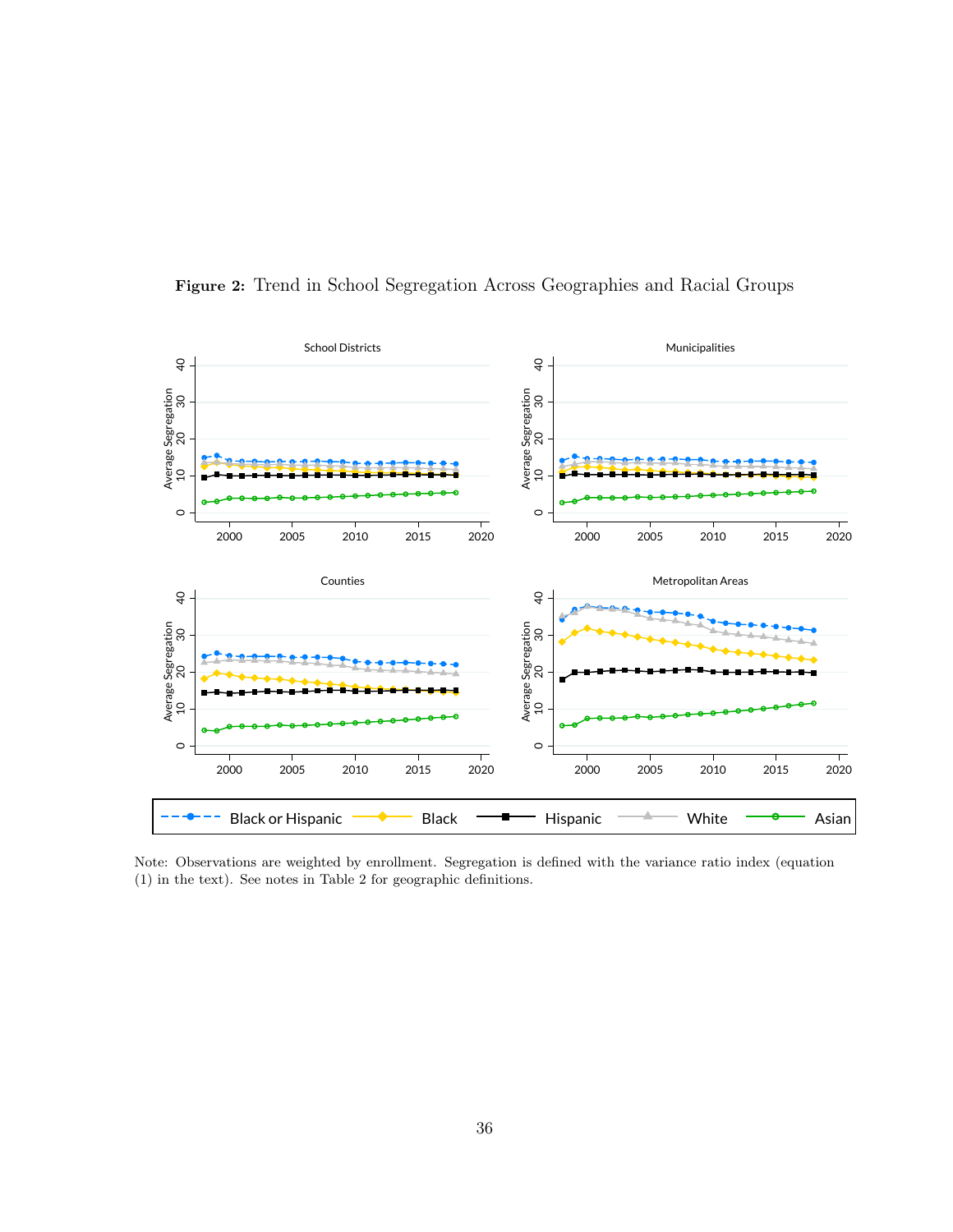

Figure 3: Building a Charter Growth IV - Typical Enrollment Growth at Opening Charter Schools, by Grade

Note: Figure shows OLS coefficient estimates (and 95% confidence intervals) from an event study model of charter school enrollment as a function of years since opening, using a school-year panel of all charter schools  $\sum_{k=1}^{10} \alpha_k D_{sg}^k + \phi_{sg} + \varphi_{tg} + \nu_{sgt}$ , where  $e_{st}$  is the total enrollment of charter school s in year t;  $D_{sg}^k$  are event in existence between 1998-2018. The model is estimated separately by grade, using the specification:  $e_{sgt}$  = study indicators for the number of years that have passed since the school's opening year, and  $\phi_{sg}$  and  $\varphi_{tg}$  are school and year effects.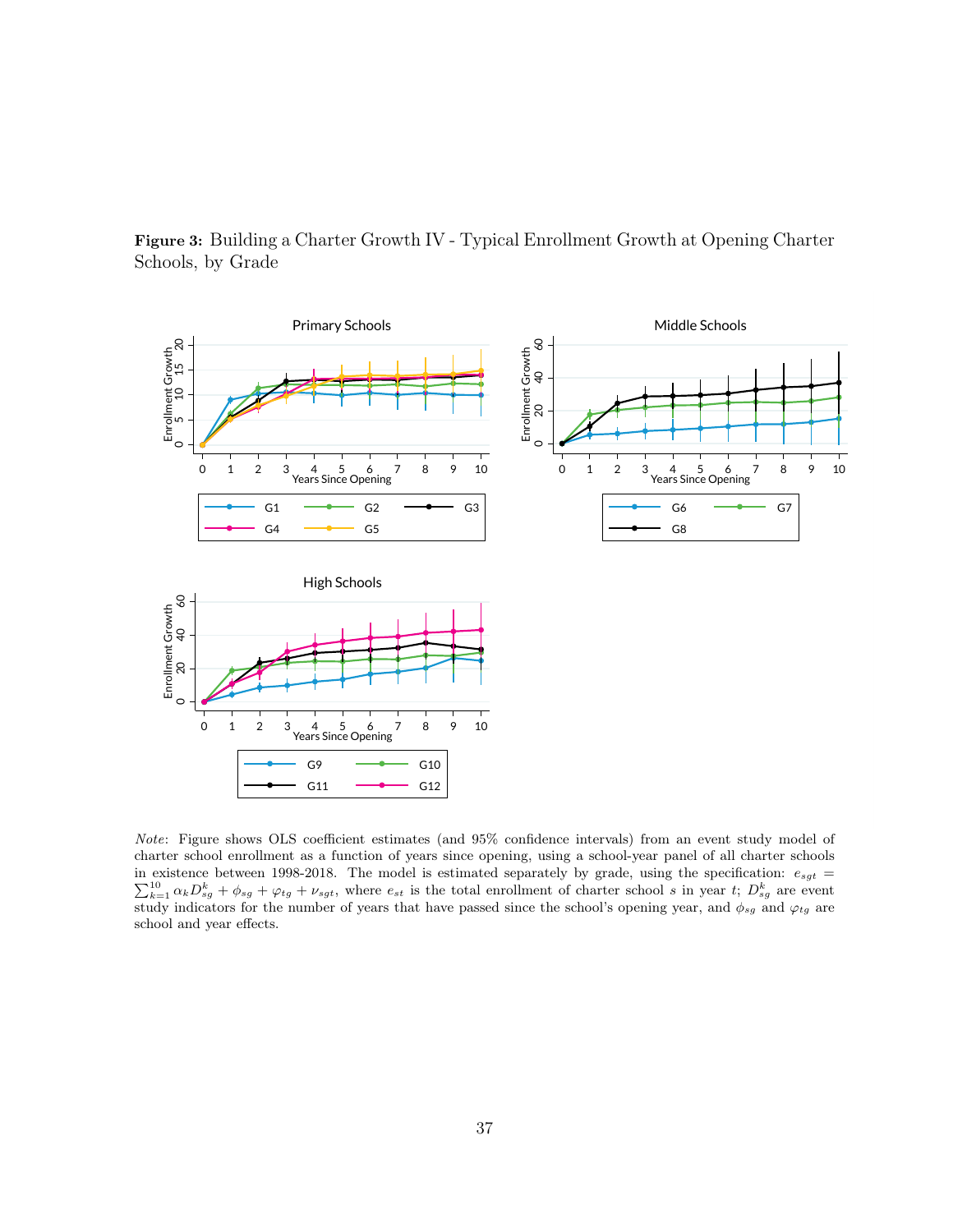

Figure 4: Distributed Lag Models of Segregation

Note: Figure shows coefficient estimates from the distributed lag model defined in equation (3). 95% confidence intervals are based on standard errors clustered at the school system level. Panels show estimates for different geographic samples, see Table 2 for detailed definitions and sample restrictions. Covariates that vary at the system-grade-year level include: log total enrollment, group's share of total enrollment, and total number of schools serving grade.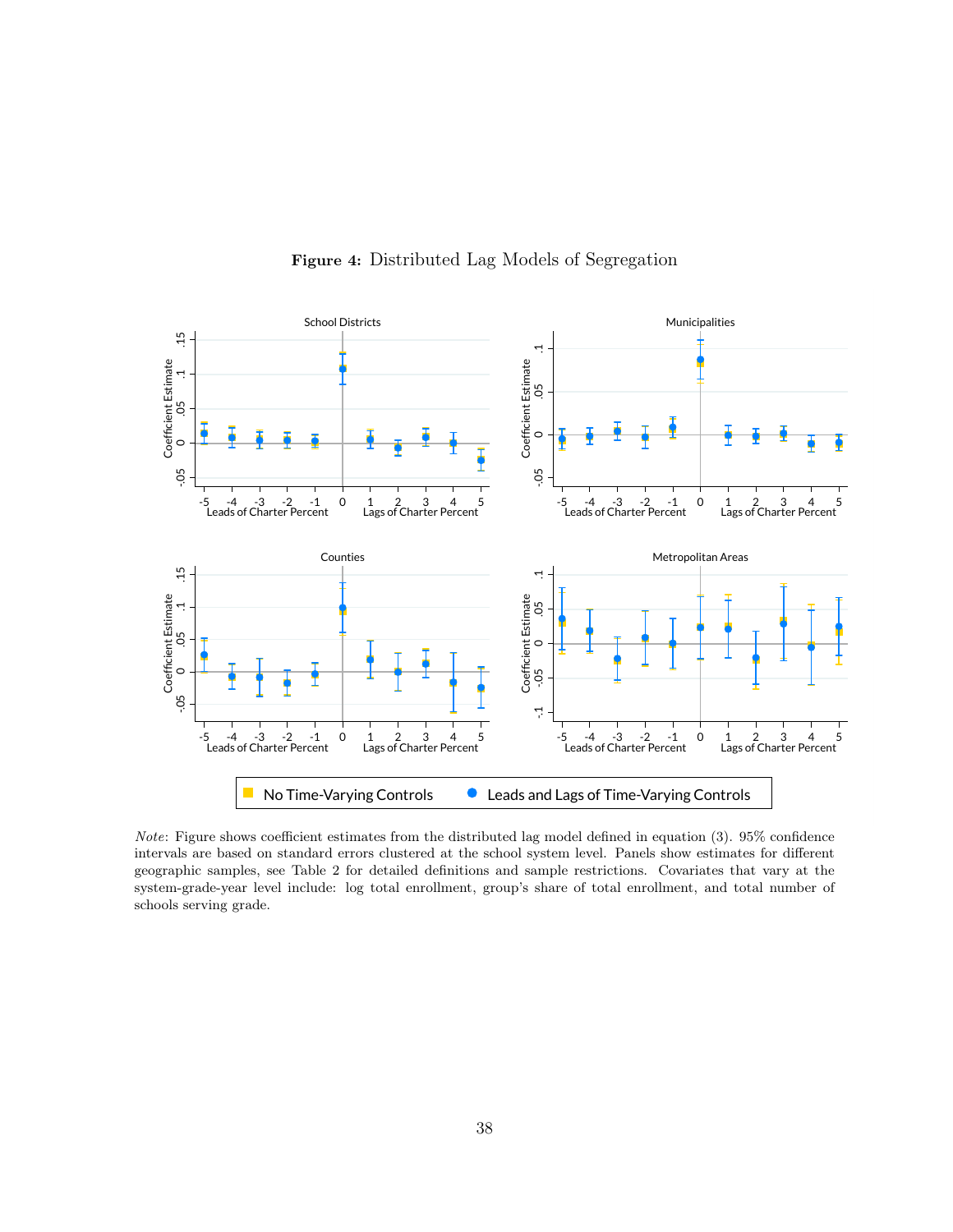

Figure 5: Within- and Between-District Effects in Metro Areas by Quantiles of School District Fragmentation

Note: Standard errors are clustered at the metropolitan area level in all models. Low fragmentation metropolitan areas have an average of 4.3 districts, mid fragmentation areas have 11.8, and high fragmentation areas have 53.9 school districts on average. Highly fragmented metropolitan areas encompass the most populous in the country, including New York, Los Angeles, Chicago, Dallas, and Houston. See Table 4 notes for estimation ans sample details.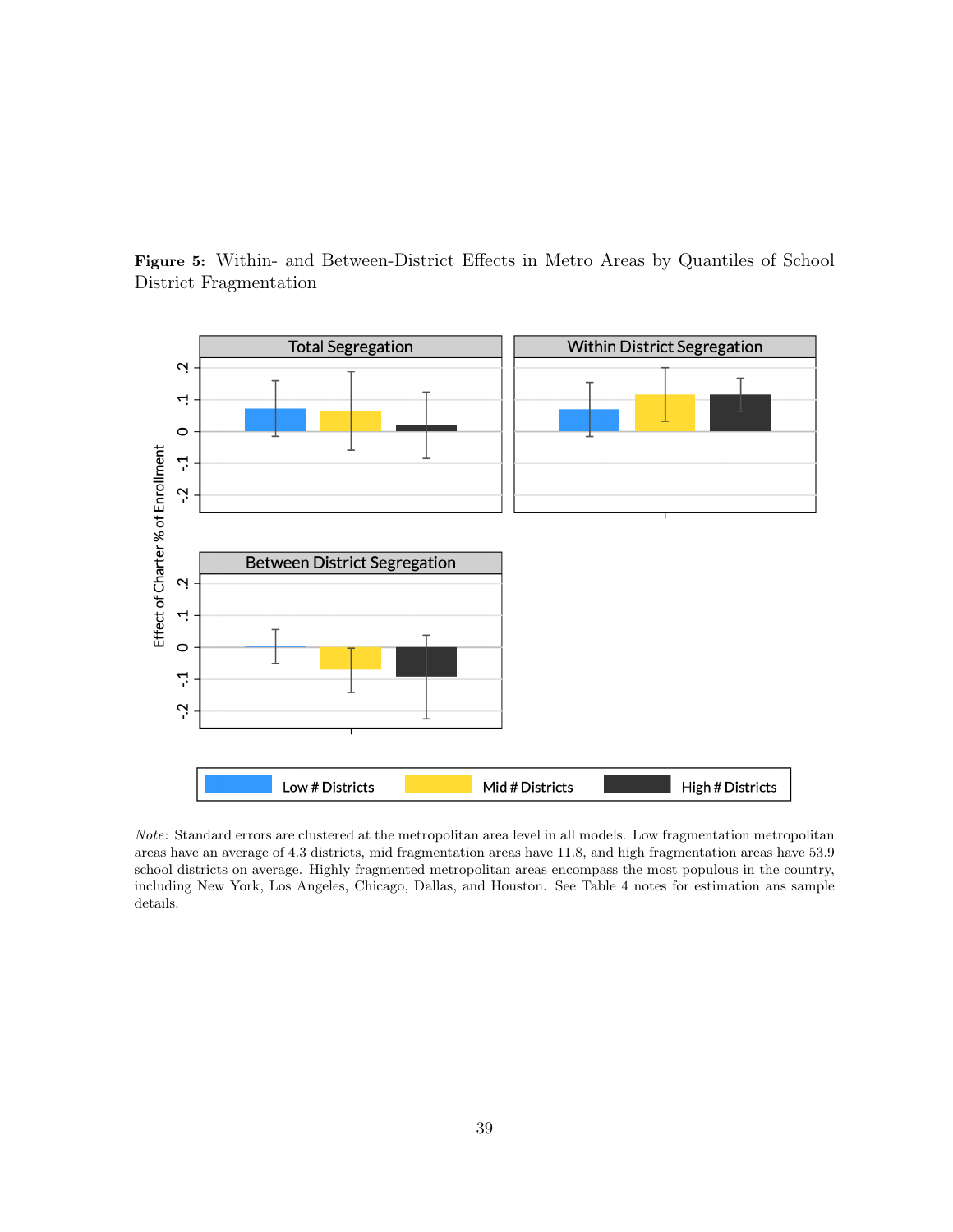

Figure 6: The Effect of Charter Schools on Segregation, District Heterogeneity by State

Note: Standard errors are clustered at the school district level. Estimation sample is restricted to states that have at least 1% of total enrollment at charter schools at some point during the period 1998-2015. All models control for system-year, system-grade, and grade-year fixed effects, as well as log enrollment, group share of enrollment and number of schools.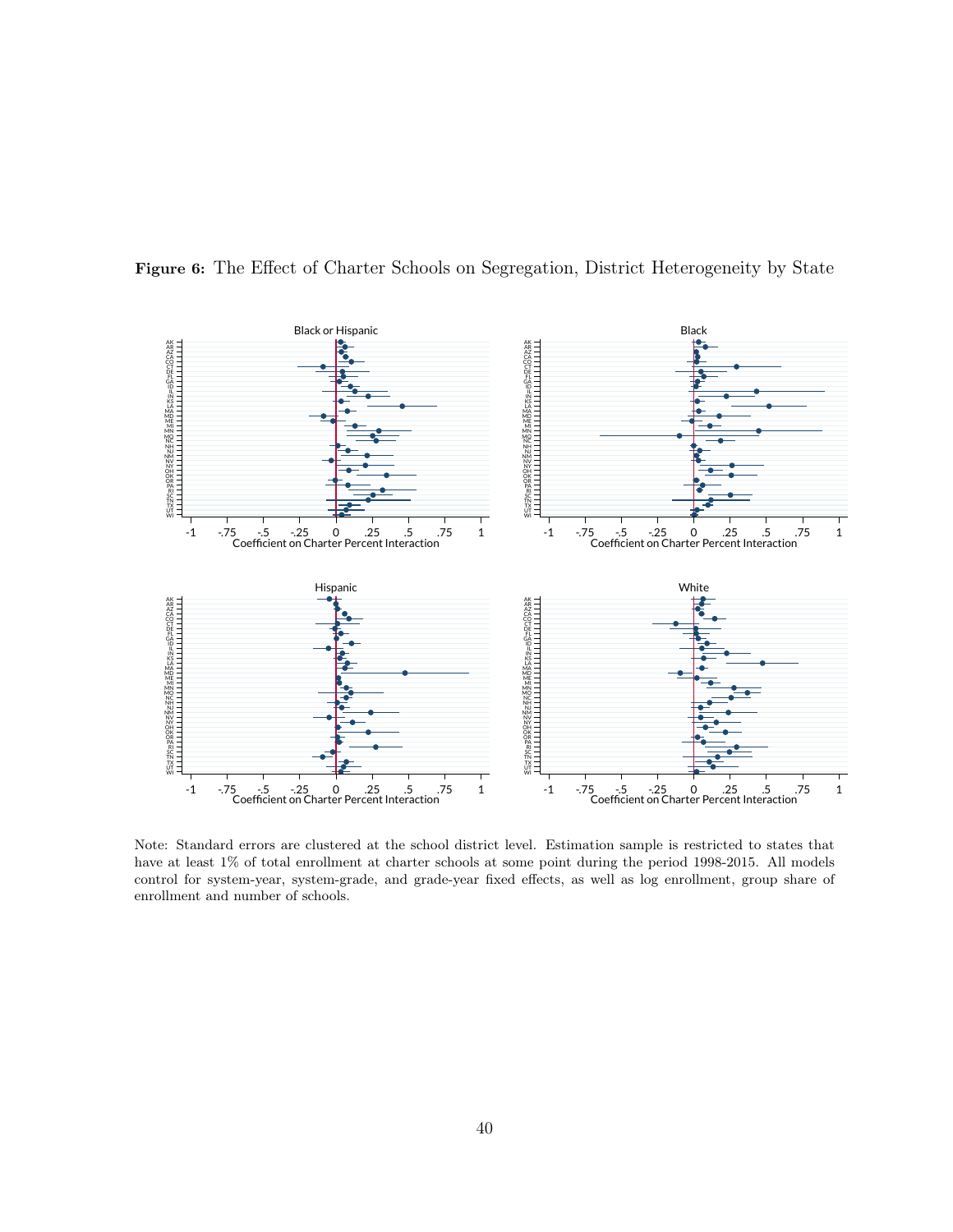

Figure 7: Potential Mediators of Effect Heterogeneity by State

Note: The vertical axis shows the state-specific estimate of the effect of charters on the segregation of a given group. The horizontal axis plots the group's relative share of charter enrollment, defined as the ratio of the group share of total charter enrollment to their share of total public school population.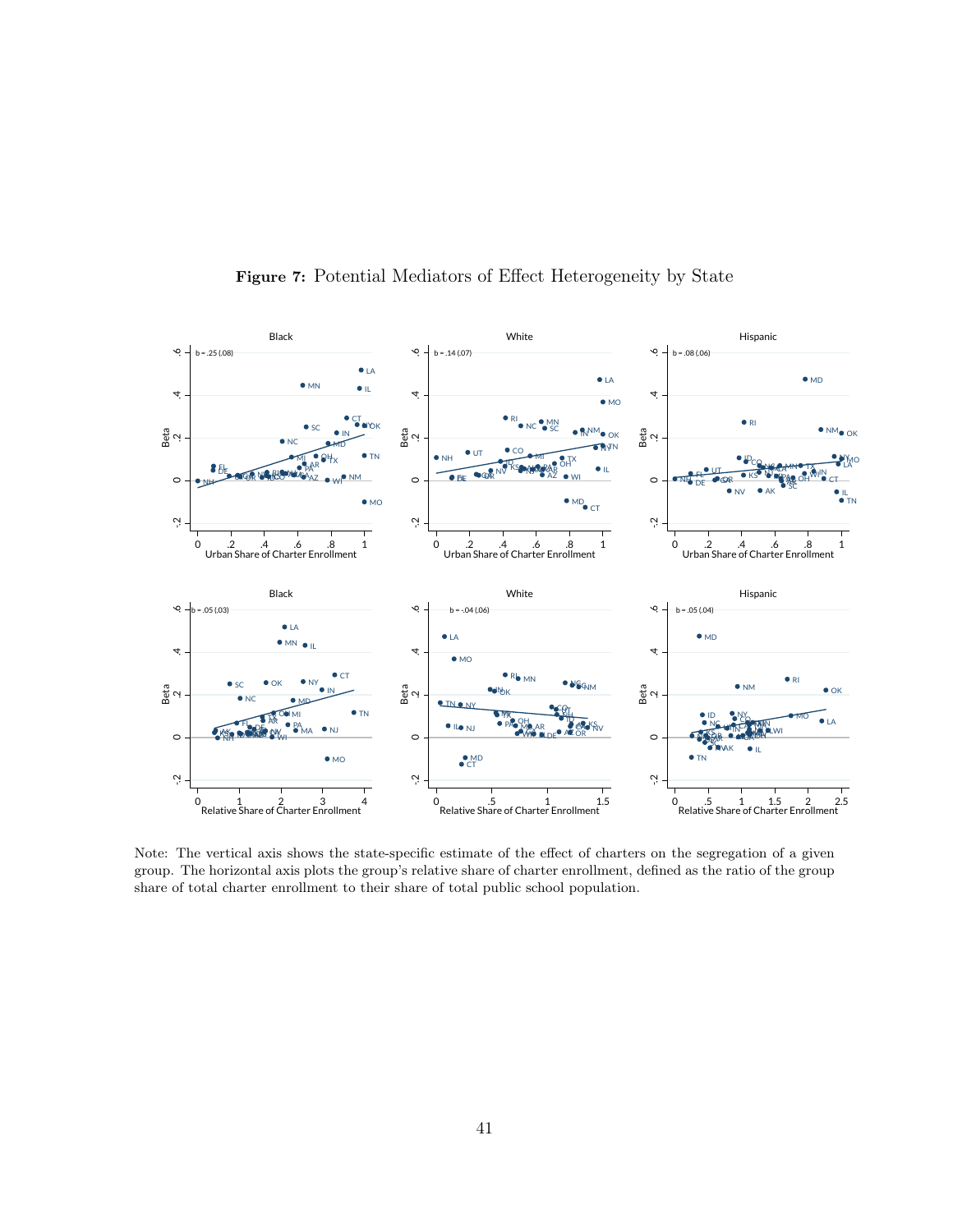Table 1: 2010 Census Tract Characteristics for Charter Schools and Traditional Public Schools (TPS)

|                                     |          | Primary    |          | Middle     |          | High       |
|-------------------------------------|----------|------------|----------|------------|----------|------------|
|                                     | Charter  | <b>TPS</b> | Charter  | <b>TPS</b> | Charter  | <b>TPS</b> |
| <i>School Characteristics</i>       |          |            |          |            |          |            |
| Total enrollment                    | 353.94   | 552.00     | 262.16   | 769.58     | 312.02   | 1356.25    |
| $%$ black                           | 0.35     | 0.23       | 0.36     | 0.23       | 0.26     | 0.28       |
| % hispanic                          | 0.25     | 0.32       | 0.34     | 0.30       | 0.31     | 0.26       |
| % white                             | 0.32     | 0.35       | 0.24     | 0.39       | 0.34     | 0.37       |
| <i>Census Tract Characteristics</i> |          |            |          |            |          |            |
| $%$ black                           | 0.25     | 0.19       | 0.28     | 0.17       | 0.18     | 0.20       |
| % hispanic                          | 0.24     | 0.24       | 0.28     | 0.23       | 0.27     | 0.21       |
| % white                             | 0.44     | 0.50       | 0.36     | 0.53       | 0.46     | 0.51       |
| % adults with college               | 0.25     | 0.27       | 0.24     | 0.28       | 0.25     | 0.28       |
| Median income                       | 47558.17 | 55602.07   | 45053.10 | 56633.42   | 46319.76 | 54053.52   |
| Observations                        | 1958     | 19750      | 512      | 5174       | 809      | 4266       |

Note: SY 2010-11 NCES Common Core of Data geomatched to 2010 US census tract tabulations.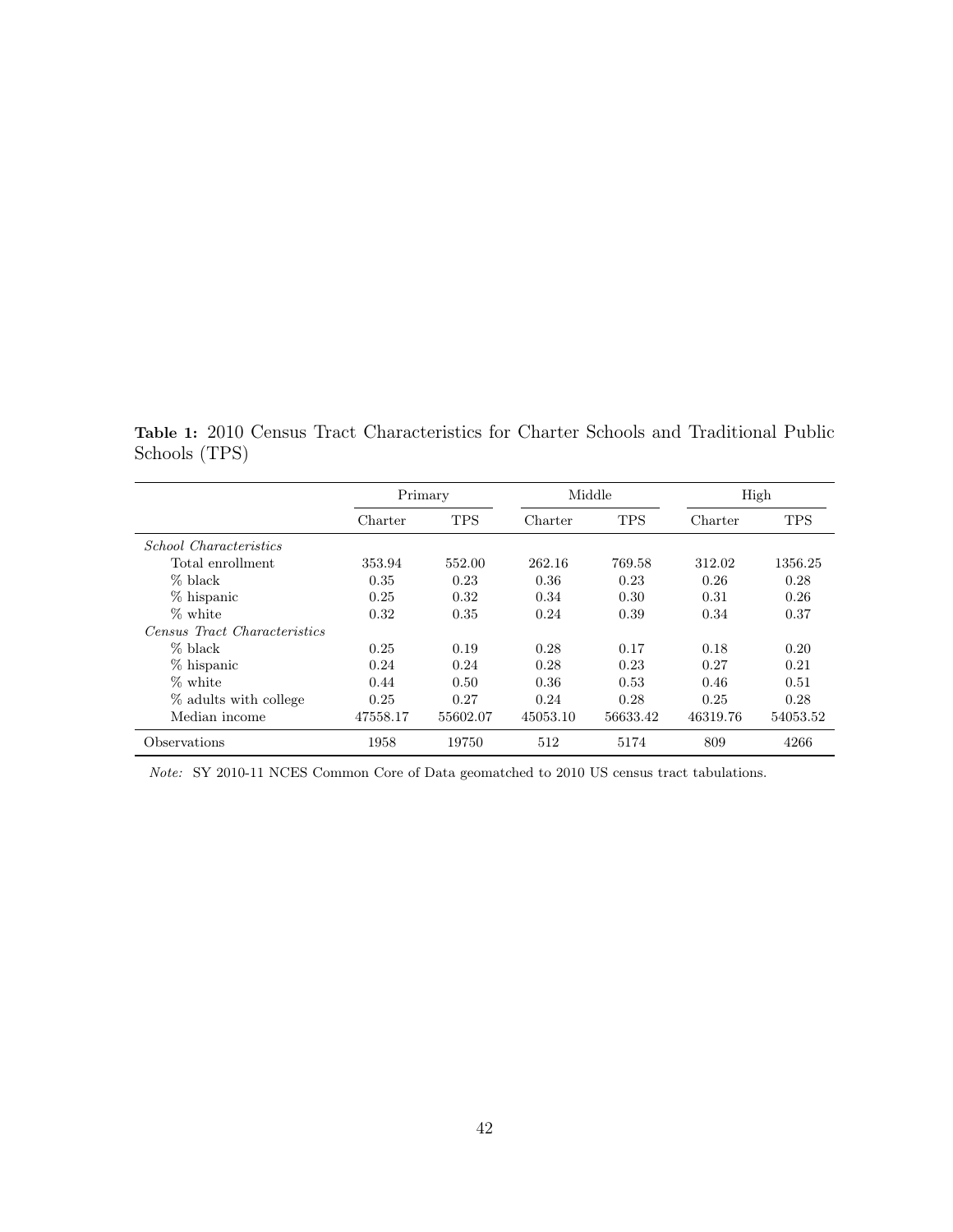|                                        |           | School Districts |          | Municipalities |                 | Counties   |          | Metro Areas |
|----------------------------------------|-----------|------------------|----------|----------------|-----------------|------------|----------|-------------|
|                                        | Mean      | SD               | Mean     | SD             | Mean            | ${\rm SD}$ | Mean     | SD          |
| Population                             |           |                  |          |                |                 |            |          |             |
| Number of schools                      | 97.8      | (182.9)          | 92.2     | (176.3)        | 252.1           | (403.1)    | 878.3    | (860.2)     |
| Enrollment (1000's)                    | $6.3\,$   | (13.8)           | $5.9\,$  | (13.9)         | 13.8            | (21.9)     | $50.0\,$ | (54.0)      |
|                                        |           |                  |          |                |                 |            |          |             |
| <b>Charter Schools</b>                 |           |                  |          |                |                 |            |          |             |
| Number of charters                     | 18.0      | (46.6)           | 17.5     | (43.4)         | 36.9            | (78.5)     | 93.3     | (104.5)     |
| $%$ of system                          | $10.4\,$  | (12.1)           | $10.7\,$ | (12.8)         | $\!\!\!\!\!8.9$ | (9.4)      | $10.0\,$ | (7.4)       |
| Enrollment (thousands)                 | $\rm 0.9$ | (2.3)            | $0.8\,$  | (2.2)          | $1.5\,$         | (3.3)      | 4.1      | (5.0)       |
| $%$ of system                          | 8.1       | (11.6)           | 8.3      | (12.4)         | 6.7             | (8.2)      | 7.4      | (5.9)       |
| predicted %                            | 6.3       | (10.1)           | $6.5\,$  | (10.8)         | $5.3\,$         | (7.4)      | 5.7      | (5.4)       |
| Racial Composition (%)                 |           |                  |          |                |                 |            |          |             |
| Black                                  | 17.3      | (18.2)           | 17.1     | (18.8)         | 15.0            | (15.2)     | 15.9     | (11.6)      |
| Hispanic                               | 30.4      | (24.4)           | 30.9     | (24.5)         | 27.5            | (21.7)     | 29.5     | (20.6)      |
| Asian                                  | $6.0\,$   | (8.3)            | 6.4      | (8.6)          | $5.5\,$         | (6.2)      | 6.1      | (5.1)       |
| White                                  | 41.1      | (26.0)           | 40.4     | (26.3)         | 46.7            | (24.4)     | 43.5     | (18.8)      |
|                                        |           |                  |          |                |                 |            |          |             |
| Segregation<br>Black or Hispanic (URM) |           |                  |          |                |                 |            |          |             |
| Variance ratio                         | $13.3\,$  | (12.5)           | $13.7\,$ | (13.6)         | $22.0\,$        | (14.7)     | 31.4     | (12.7)      |
| Dissimilarity                          | $31.6\,$  | (17.0)           | 31.7     | (18.3)         | $42.5\,$        | (14.9)     | 50.8     | (10.8)      |
| Isolation                              | $53.3\,$  | (27.2)           | $53.8\,$ | (27.6)         | $53.6\,$        | (24.7)     | 62.2     | (16.9)      |
| Black                                  |           |                  |          |                |                 |            |          |             |
| Variance ratio                         | 10.3      | (13.8)           | $\,9.6$  | (13.6)         | 14.5            | (15.2)     | $23.3\,$ | (16.0)      |
| Dissimilarity                          | $34.0\,$  | (18.3)           | $33.1\,$ | (18.9)         | 43.7            | (15.3)     | $50.6\,$ | (11.7)      |
| Isolation                              | $24.3\,$  | (23.0)           | 23.7     | (23.0)         | 25.8            | (21.9)     | 34.3     | (20.3)      |
| Hispanic                               |           |                  |          |                |                 |            |          |             |
| Variance ratio                         | 10.2      | (11.6)           | 10.3     | (12.1)         | 15.0            | (12.2)     | 19.8     | (11.2)      |
| Dissimilarity                          | 28.8      | (15.7)           | $28.3\,$ | (16.4)         | 36.8            | (13.1)     | 41.8     | (9.8)       |
| Isolation                              | $36.5\,$  | (25.8)           | $37.0\,$ | (26.3)         | 36.9            | (24.4)     | 42.4     | (22.0)      |
| Asian                                  |           |                  |          |                |                 |            |          |             |
| Variance ratio                         | 5.5       | (7.5)            | $5.9\,$  | (8.1)          | 8.0             | (8.5)      | 11.6     | (8.8)       |
| Dissimilarity                          | 38.5      | (19.3)           | 37.7     | (19.7)         | 45.4            | (14.6)     | 49.1     | (10.1)      |
| Isolation                              | 11.1      | (12.2)           | 11.8     | (12.6)         | 12.8            | (12.1)     | 16.7     | (11.7)      |
| White                                  |           |                  |          |                |                 |            |          |             |
| Variance ratio                         | 11.7      | (10.8)           | 11.9     | (11.5)         | 19.5            | (12.2)     | 27.8     | (10.5)      |
| Dissimilarity                          | $31.3\,$  | (18.0)           | $31.6\,$ | (19.1)         | 40.7            | (15.0)     | 48.5     | (10.0)      |
| Isolation                              | $49.0\,$  | (22.7)           | 48.5     | (23.0)         | 58.3            | (19.4)     | $59.3\,$ | (15.8)      |
|                                        |           |                  |          |                |                 |            |          |             |
| Unique Systems                         | 5,325     |                  | 5,610    |                | 2,741           |            | 330      |             |
| Total Obs.                             | 42,921    |                  | 44,576   |                | 28,599          |            | 4,290    |             |

Table 2: 2018 Summary Statistics of System-Grade Estimation Samples

Note: Observations are weighted by total enrollment. School district identifiers correspond to NCES geographic local education agencies. Charter schools are geo-matched to agency jurisdiction GIS data using their geo-located street address. Municipalities are defined using 2010 U.S. Census Place geographies, which include all incorporated cities and townships, as well as unincorporated populated areas. Both school districts and counties generate a full cover of the country's geography and schools, but Census Places and metropolitan are not. Metropolitan areas are defined according to 2010 U.S. Census CBSA definitions; they do not include micropolitan areas, and are not a full cover of the US. School systems with a single school serving a given grade are not included in the sample. School systems that are singleton in terms of the fixed effects in the regression model defined in equation (2) are also not included in this sample.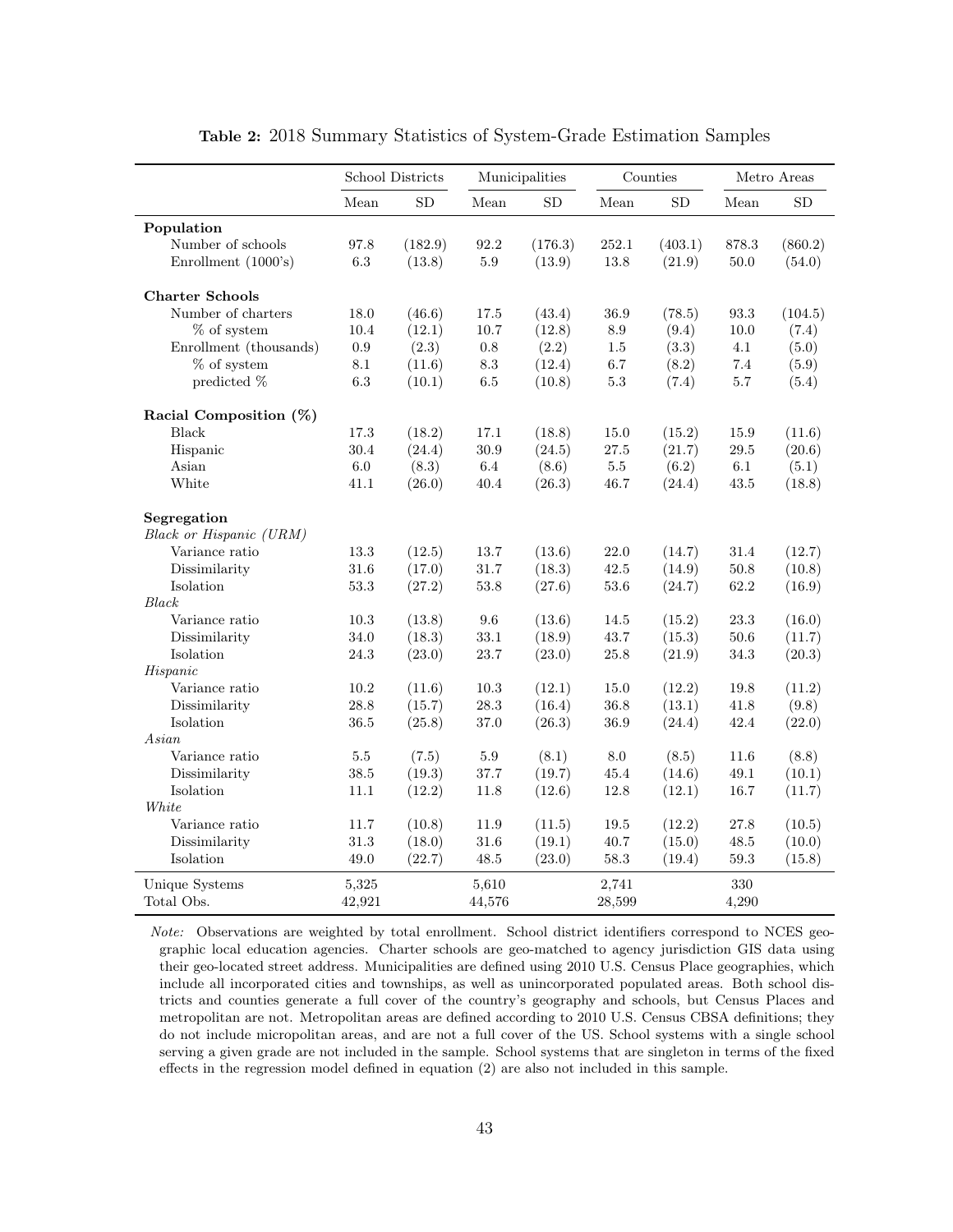| <b>Black or Hispanic</b> | School Districts |             | Municipalities |            | Counties    |             | Metro Areas |             |
|--------------------------|------------------|-------------|----------------|------------|-------------|-------------|-------------|-------------|
|                          | (1)              | (2)         | (3)            | (4)        | (5)         | (6)         | (7)         | (8)         |
|                          | <b>OLS</b>       | IV          | <b>OLS</b>     | IV         | <b>OLS</b>  | IV          | <b>OLS</b>  | IV          |
| Charter percent          | $0.094***$       | $0.093***$  | $0.078***$     | $0.089***$ | $0.103***$  | $0.113***$  | $0.059**$   | $0.082***$  |
|                          | (0.009)          | (0.012)     | (0.010)        | (0.012)    | (0.019)     | (0.024)     | (0.026)     | (0.031)     |
| <b>Black</b>             | School Districts |             | Municipalities |            | Counties    |             | Metro Areas |             |
|                          | (1)              | (2)         | (3)            | (4)        | (5)         | (6)         | (7)         | (8)         |
|                          | <b>OLS</b>       | IV          | <b>OLS</b>     | IV         | <b>OLS</b>  | IV          | <b>OLS</b>  | IV          |
| Charter percent          | $0.073***$       | $0.088***$  | $0.059***$     | $0.070***$ | $0.088***$  | $0.107***$  | $0.045*$    | $0.064**$   |
|                          | (0.009)          | (0.012)     | (0.007)        | (0.009)    | (0.021)     | (0.027)     | (0.026)     | (0.032)     |
| Hispanic                 | School Districts |             | Municipalities |            | Counties    |             | Metro Areas |             |
|                          | (1)              | (2)         | (3)            | (4)        | (5)         | (6)         | (7)         | (8)         |
|                          | <b>OLS</b>       | IV          | <b>OLS</b>     | IV         | <b>OLS</b>  | IV          | <b>OLS</b>  | IV          |
| Charter percent          | $0.044***$       | $0.036***$  | $0.041***$     | $0.049***$ | $0.045***$  | $0.048***$  | $0.041**$   | $0.049**$   |
|                          | (0.005)          | (0.007)     | (0.007)        | (0.009)    | (0.013)     | (0.016)     | (0.019)     | (0.023)     |
| Asian                    | School Districts |             | Municipalities |            | Counties    |             | Metro Areas |             |
|                          | (1)              | (2)         | (3)            | (4)        | (5)         | (6)         | (7)         | (8)         |
|                          | <b>OLS</b>       | IV          | <b>OLS</b>     | IV         | <b>OLS</b>  | ${\rm IV}$  | <b>OLS</b>  | IV          |
| Charter percent          | $0.034***$       | $0.038***$  | $0.023***$     | $0.023***$ | $0.023***$  | $0.015*$    | $0.032**$   | $0.030*$    |
|                          | (0.006)          | (0.007)     | (0.005)        | (0.005)    | (0.007)     | (0.008)     | (0.014)     | (0.017)     |
| White                    | School Districts |             | Municipalities |            | Counties    |             | Metro Areas |             |
|                          | (1)              | (2)         | (3)            | (4)        | (5)         | (6)         | (7)         | (8)         |
|                          | <b>OLS</b>       | IV          | $_{\rm OLS}$   | IV         | <b>OLS</b>  | IV          | <b>OLS</b>  | IV          |
| Charter percent          | $0.085***$       | $0.085***$  | $0.071***$     | $0.083***$ | $0.099***$  | $0.108***$  | $0.062**$   | $0.092***$  |
|                          | (0.009)          | (0.012)     | (0.009)        | (0.012)    | (0.020)     | (0.023)     | (0.026)     | (0.034)     |
| Dep. Var. Mean           | 12.64            |             | 12.97          |            | 21.61       |             | 32.68       |             |
| DWH Endog. Test (p-val)  |                  | .973        |                | .027       |             | .247        |             | .027        |
| System-Year FE           | X                | $\mathbf X$ | X              | X          | X           | X           | X           | X           |
| System-Grade FE          | X                | $\mathbf X$ | $\mathbf X$    | $\rm X$    | X           | $\mathbf X$ | $\mathbf X$ | $\mathbf X$ |
| State-Grade-Year FE      | $\mathbf X$      | X           | $\mathbf X$    | X          | $\mathbf X$ | $\mathbf X$ | $\mathbf X$ | $\mathbf X$ |
| Covariates               | $\bar{X}$        | $\bar{X}$   | $\mathbf X$    | $\bar{X}$  | $\bar{X}$   | $\bar{X}$   | $\mathbf X$ | $\mathbf X$ |
| $\mathbf N$              | 831,042          | 831,042     | 847,078        | 847,078    | 554,162     | 554,162     | 86,212      | 86,212      |

Table 3: The Effect of Charter Schools on Segregation by Geography and Racial Group

Note: Standard errors are clustered at the school system level in all models. Dependent variable means correspond to White segregation levels (approximately equal to mean Black or Hispanic segregation). Covariates that vary at the system-grade-year level include: log total enrollment, group's share of total enrollment, and total number of schools serving grade. See notes in Table 2 for the geographic definition of estimation samples. IV models use the predicted charter share of enrollment as the instrument, defined using the typical growth estimates shown in Figure 3. See equation (4) in the main text. The p-value of the Durbin-Wu-Hausman (DWH) test of endogeneity (equality between OLS and IV coefficients) for the URM (Black or Hispanic) segregation specifications is reported.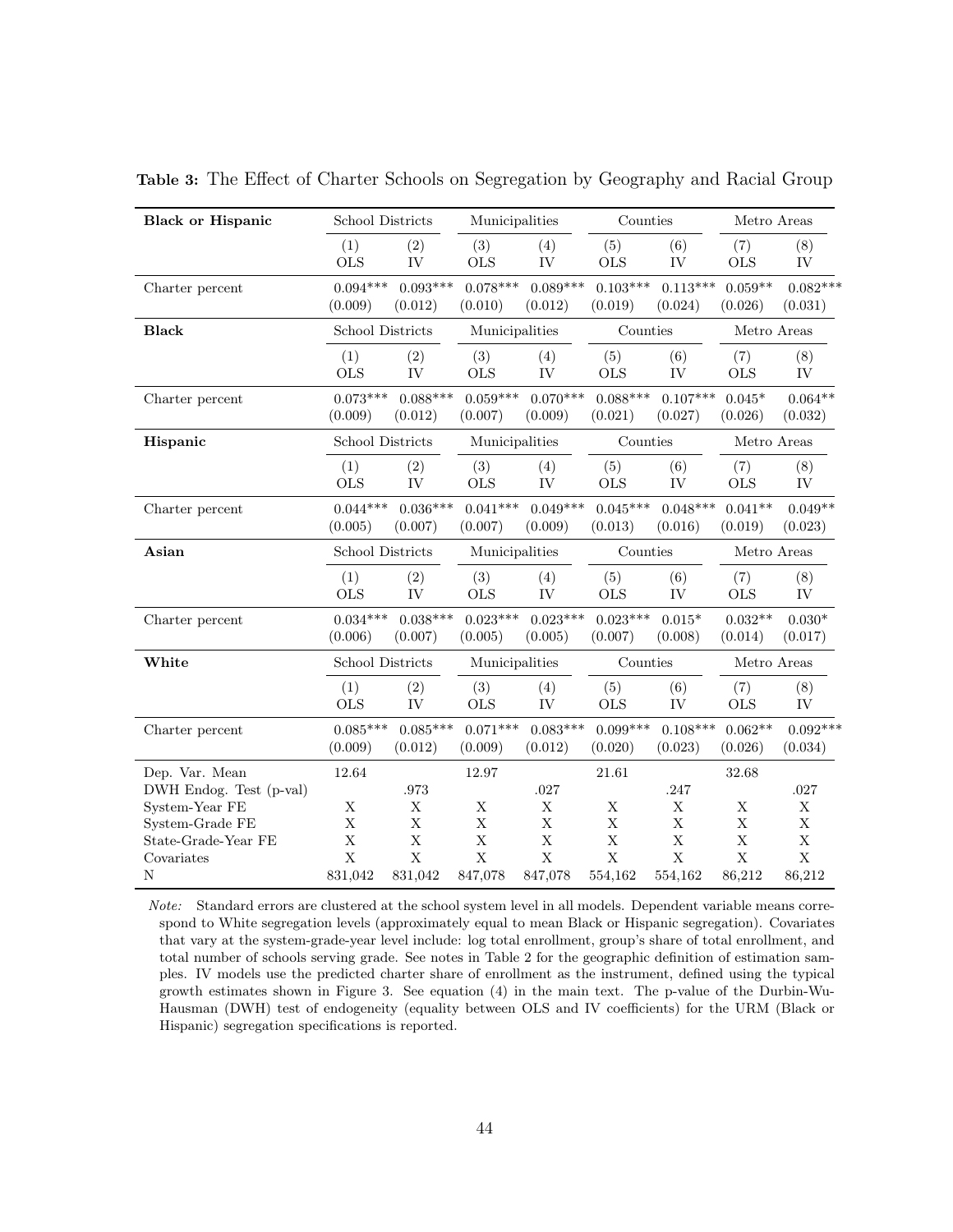| <b>Black or Hispanic</b> |                      | Total MA Segregation  |                       | Within District Segregation |                        | Between District Segregation        |
|--------------------------|----------------------|-----------------------|-----------------------|-----------------------------|------------------------|-------------------------------------|
|                          | (1)<br><b>OLS</b>    | (2)<br>IV             | (3)<br><b>OLS</b>     | (4)<br>IV                   | (5)<br><b>OLS</b>      | (6)<br>IV                           |
| Charter percent          | $0.059**$<br>(0.026) | $0.082***$<br>(0.031) | $0.108***$<br>(0.023) | $0.113***$<br>(0.027)       | $-0.053***$<br>(0.019) | $-0.042**$<br>(0.018)               |
| <b>Black</b>             |                      | Total MA Segregation  |                       | Within District Segregation |                        | Between District Segregation        |
|                          | (1)<br><b>OLS</b>    | (2)<br><b>IV</b>      | (3)<br><b>OLS</b>     | (4)<br><b>IV</b>            | (5)<br><b>OLS</b>      | (6)<br>${\rm IV}$                   |
| Charter percent          | $0.045*$<br>(0.026)  | $0.064**$<br>(0.032)  | $0.067***$<br>(0.018) | $0.070***$<br>(0.021)       | $-0.037**$<br>(0.017)  | $-0.025*$<br>(0.015)                |
| Hispanic                 |                      | Total MA Segregation  |                       | Within District Segregation |                        | Between District Segregation        |
|                          | (1)<br><b>OLS</b>    | (2)<br>IV             | (3)<br><b>OLS</b>     | (4)<br>IV                   | (5)<br><b>OLS</b>      | (6)<br>IV                           |
| Charter percent          | $0.041**$<br>(0.019) | $0.049**$<br>(0.023)  | $0.061***$<br>(0.019) | $0.065***$<br>(0.024)       | $-0.015$<br>(0.011)    | $-0.012$<br>(0.013)                 |
| Asian                    |                      | Total MA Segregation  |                       | Within District Segregation |                        | <b>Between District Segregation</b> |
|                          | (1)<br><b>OLS</b>    | (2)<br>IV             | (3)<br><b>OLS</b>     | (4)<br>IV                   | (5)<br><b>OLS</b>      | (6)<br>IV                           |
| Charter percent          | $0.032**$<br>(0.014) | $0.030*$<br>(0.017)   | $0.032***$<br>(0.010) | $0.033**$<br>(0.014)        | $-0.004$<br>(0.008)    | $-0.008$<br>(0.008)                 |
| White                    |                      | Total MA Segregation  |                       | Within District Segregation |                        | <b>Between District Segregation</b> |
|                          | (1)<br><b>OLS</b>    | (2)<br>IV             | (3)<br><b>OLS</b>     | (4)<br>IV                   | (5)<br><b>OLS</b>      | (6)<br>IV                           |
| Charter percent          | $0.062**$<br>(0.026) | $0.092***$<br>(0.034) | $0.104***$<br>(0.026) | $0.117***$<br>(0.031)       | $-0.040**$<br>(0.018)  | $-0.025$<br>(0.020)                 |
| Dep. Var. Mean           | 32.68                |                       | 10.65                 |                             | 24.15                  |                                     |
| District-Year FE         | X                    | X                     | X                     | X                           | X                      | X                                   |
| District-Grade FE        | $\mathbf X$          | X                     | $\mathbf X$           | $\mathbf X$                 | $\mathbf X$            | $\mathbf X$                         |
| State-Grade-Year FE      | $\mathbf X$          | X                     | $\mathbf X$           | $\mathbf X$                 | $\mathbf X$            | $\mathbf X$                         |
| Covariates               | $\bar{X}$            | X                     | X                     | $\mathbf X$                 | $\mathbf X$            | $\mathbf X$                         |
| N                        | 86,212               | 86,212                | 86,212                | 86,212                      | 86,212                 | 86,212                              |

Table 4: Decomposition of Charter Schools' Effect on Metropolitan Area Segregation

Note: Standard errors are clustered at the metropolitan area level in all models. Dependent variable means correspond to White segregation levels (approximately equal to mean Black or Hispanic segregation). Within district segregation is defined as average school district segregation within the metropolitan area. Between district segregation is defined by assuming schools are perfectly representative of school district composition, but not necessarily metro composition. Covariates that vary at the system-grade-year level include: log total enrollment, group's share of total enrollment, and total number of schools serving grade. See notes in Table 2 for the geographic definition of estimation samples. IV models use the predicted charter share of enrollment as the instrument, defined using the typical growth estimates shown in Figure 3. See equation (4) in the main text.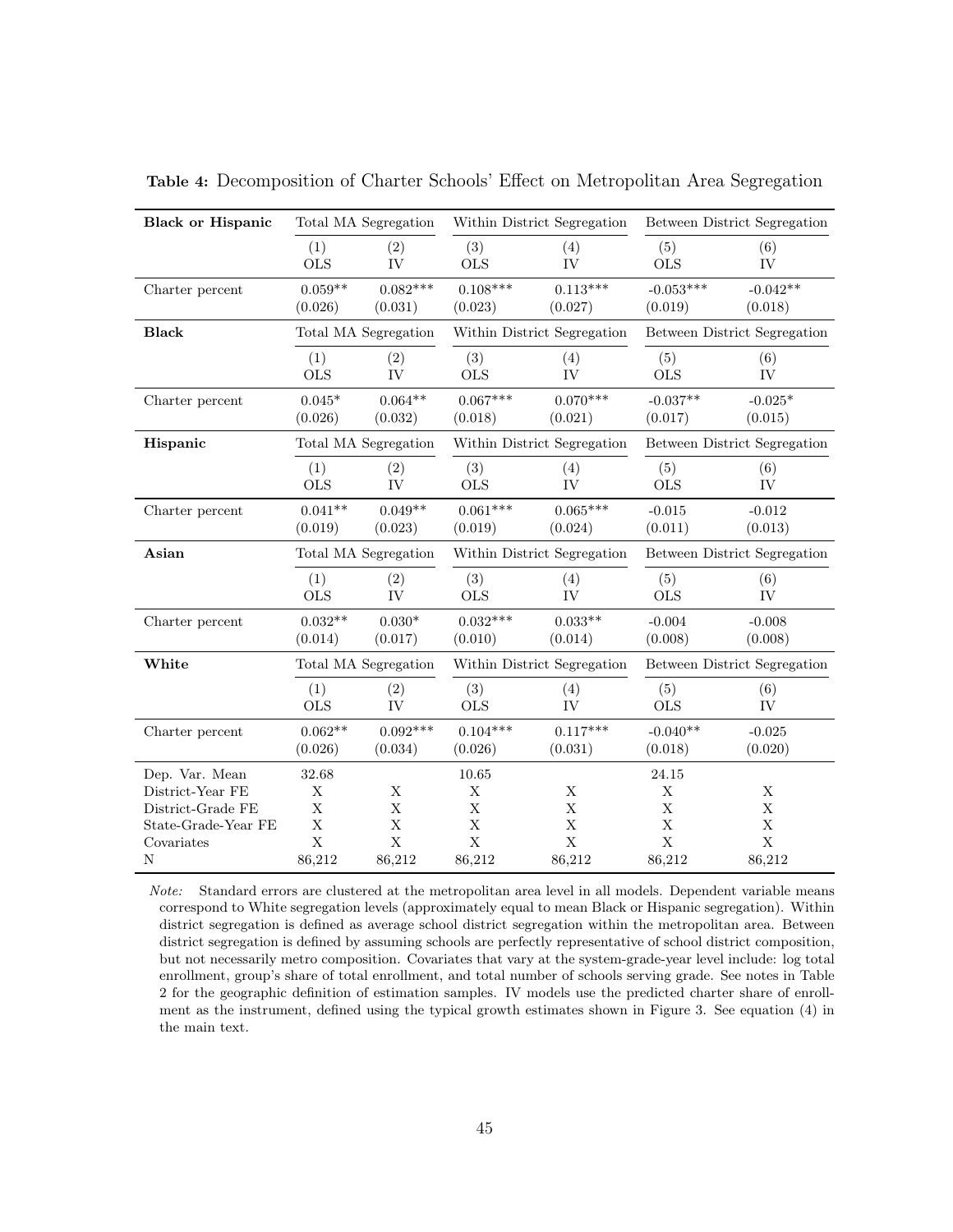| White                                |                       | Large Urban Districts |                       |                        |                       | Other Urban/Suburban Districts |
|--------------------------------------|-----------------------|-----------------------|-----------------------|------------------------|-----------------------|--------------------------------|
|                                      | (1)<br>Share          | (2)<br>Isolation      | (3)<br>Var. Ratio     | (4)<br>Share           | (5)<br>Isolation      | (6)<br>Var. Ratio              |
| Own charter percent                  | $0.063***$<br>(0.020) | $0.063**$<br>(0.025)  | $0.094***$<br>(0.030) | $-0.017$<br>(0.018)    | $0.044***$<br>(0.007) | $0.082***$<br>(0.012)          |
| Other urban/suburban charter percent | 0.024<br>(0.016)      | $-0.001$<br>(0.019)   | 0.003<br>(0.024)      |                        |                       |                                |
| Large urban charter percent          |                       |                       |                       | $-0.013**$<br>(0.006)  | 0.001<br>(0.004)      | 0.005<br>(0.008)               |
| Total obs.                           | 71,746                | 71,746                | 71,746                | 479,529                | 479,529               | 479,529                        |
| <b>Black</b>                         |                       | Large Urban Districts |                       |                        |                       | Other Urban/Suburban Districts |
|                                      | (1)<br>Share          | (2)<br>Isolation      | (3)<br>Var. Ratio     | (4)<br>Share           | (5)<br>Isolation      | (6)<br>Var. Ratio              |
| Own charter percent                  | $-0.026$<br>(0.017)   | $0.045***$<br>(0.012) | $0.071***$<br>(0.027) | $0.050***$<br>(0.016)  | $0.048***$<br>(0.008) | $0.073***$<br>(0.012)          |
| Other urban/suburban charter percent | 0.016<br>(0.011)      | 0.004<br>(0.011)      | 0.007<br>(0.018)      |                        |                       |                                |
| Large urban charter percent          |                       |                       |                       | $-0.014***$<br>(0.005) | 0.001<br>(0.006)      | 0.001<br>(0.009)               |
| Total obs.                           | 71,746                | 71,746                | 71,746                | 479,529                | 479,529               | 479,529                        |
| Hispanic                             |                       | Large Urban Districts |                       |                        |                       | Other Urban/Suburban Districts |
|                                      | (1)<br>Share          | (2)<br>Isolation      | (3)<br>Var. Ratio     | (4)<br>Share           | (5)<br>Isolation      | (6)<br>Var. Ratio              |
| Own charter percent                  | $-0.005$<br>(0.013)   | $0.028**$<br>(0.012)  | $0.044***$<br>(0.015) | $-0.023**$<br>(0.009)  | $0.031***$<br>(0.004) | $0.047***$<br>(0.007)          |
| Other urban/suburban charter percent | $-0.021$<br>(0.013)   | $-0.001$<br>(0.012)   | 0.005<br>(0.018)      |                        |                       |                                |
| Large urban charter percent          |                       |                       |                       | $0.016***$<br>(0.005)  | $0.006*$<br>(0.003)   | $0.008*$<br>(0.005)            |
| Total obs.                           | 71,746                | 71,746                | 71,746                | 479,529                | 479,529               | 479,529                        |

Table 5: Mechanisms of Between-District Metropolitan Area Effects

Note: All models control for district-year, district-grade, and grade-year fixed effects, as well as log total enrollment, group's share of enrollment, and total number of schools serving the grade. Estimation sample in columns (1) through (3) is a panel of district-grade-years in metropolitan areas, restricted to districts that are large and urban, which is defined as being in the 75th percentile of the within-metro distribution of total district enrollment in 2010. Estimation panel samples in columns (4) through (6) include all suburban district in metropolitan areas, as well as the complement of large urban districts ('non-large' urban districts). Standard errors are clustered at the school district level in all models.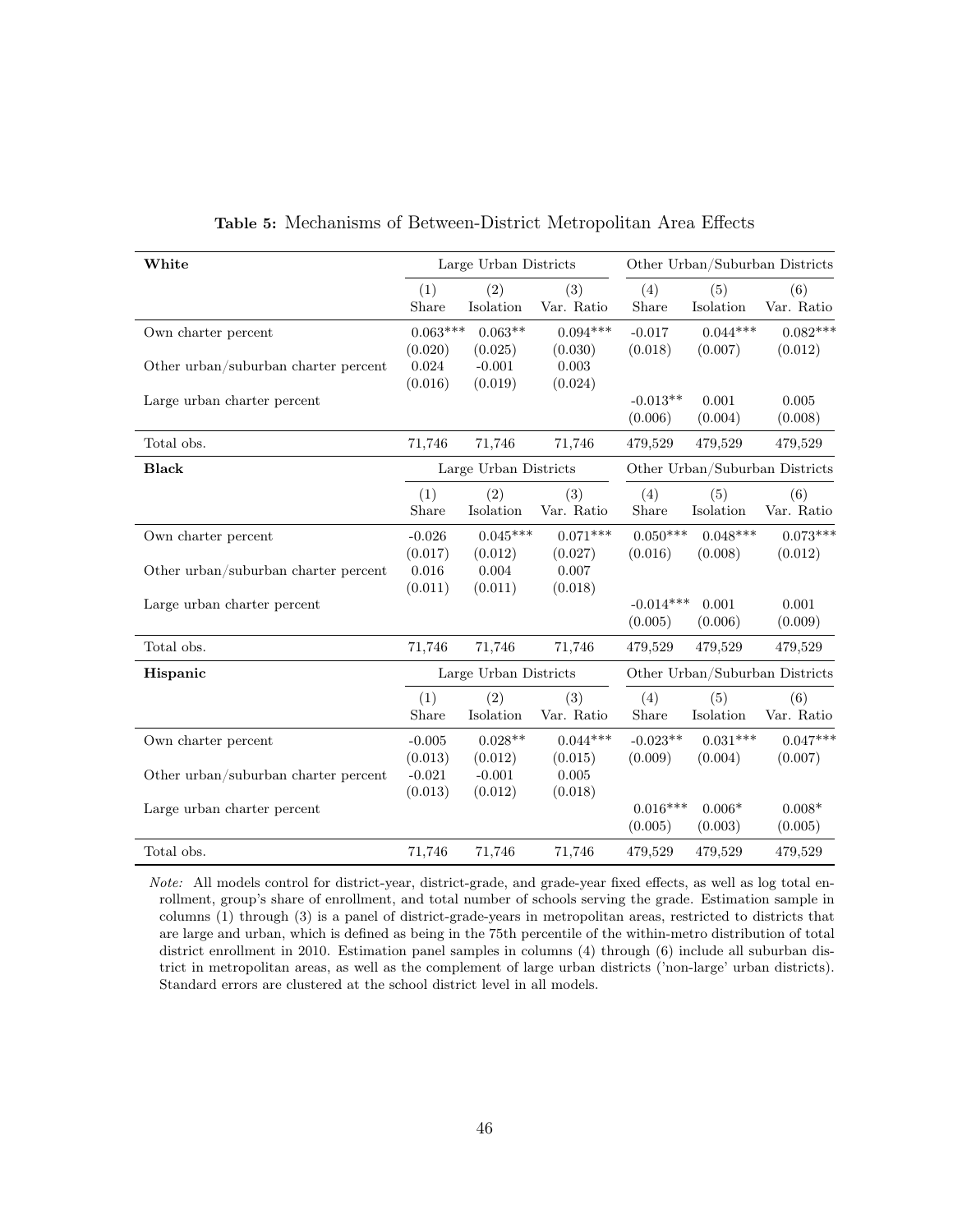| White                                 | (1)                 | (2)                  | (3)                  | (4)                 | (5)                 |
|---------------------------------------|---------------------|----------------------|----------------------|---------------------|---------------------|
|                                       | All                 | All                  | Urban                | Suburb              | Town/Rural          |
|                                       | $0.096***$          | $0.055***$           |                      | $0.144***$          | $0.038***$          |
| Charter %                             | (0.019)             | (0.013)              | 0.003<br>(0.017)     | (0.042)             | (0.012)             |
| Charter $\% \times$ Suburb            | $-0.002$            |                      |                      |                     |                     |
|                                       | (0.025)             |                      |                      |                     |                     |
| Charter $\% \times \text{Town/Rural}$ | $-0.027$            |                      |                      |                     |                     |
|                                       | (0.022)             |                      |                      |                     |                     |
| Charter $\%$ $\times$ Mid URM Share   |                     | 0.023                | $0.124***$           | $-0.050$            | 0.002               |
|                                       |                     | (0.018)              | (0.032)              | (0.048)             | (0.017)             |
| Charter $\% \times$ High URM Share    |                     | $0.047**$            | $0.098***$           | $-0.061$            | $0.084***$          |
|                                       |                     | (0.021)              | (0.035)              | (0.049)             | (0.029)             |
| <b>Black</b>                          | (1)                 | (2)                  | (3)                  | (4)                 | (5)                 |
|                                       | All                 | All                  | Urban                | Suburb              | Town/Rural          |
| Charter %                             | $0.066***$          | $0.041***$           | 0.017                | $0.051*$            | $0.043**$           |
|                                       | (0.015)             | (0.014)              | (0.011)              | (0.028)             | (0.021)             |
| Charter $\% \times$ Suburb            | $\,0.029\,$         |                      |                      |                     |                     |
|                                       | (0.024)             |                      |                      |                     |                     |
| Charter $\% \times \text{Town/Rural}$ | $-0.010$            |                      |                      |                     |                     |
|                                       | (0.018)             |                      |                      |                     |                     |
| Charter $\%$ $\times$ Mid URM Share   |                     | $0.036\,$            | $0.062**$            | $0.083*$<br>(0.047) | $-0.030$<br>(0.023) |
| Charter $\% \times$ High URM Share    |                     | (0.022)<br>$0.042**$ | (0.027)<br>$0.052**$ | 0.021               | $0.066**$           |
|                                       |                     | (0.020)              | (0.023)              | (0.038)             | (0.032)             |
|                                       |                     |                      |                      |                     |                     |
| Hispanic                              | (1)<br>All          | (2)<br>All           | (3)                  | (4)<br>Suburb       | (5)<br>Town/Rural   |
|                                       |                     |                      | Urban                |                     |                     |
| Charter %                             | $0.053***$          | $0.028***$           | 0.015                | $0.070**$           | 0.011               |
|                                       | (0.009)             | (0.009)              | (0.010)              | (0.030)             | (0.008)             |
| Charter $\% \times$ Suburb            | $-0.001$<br>(0.013) |                      |                      |                     |                     |
| Charter $\% \times$ Town/Rural        | $-0.025**$          |                      |                      |                     |                     |
|                                       | (0.011)             |                      |                      |                     |                     |
| Charter $\%$ $\times$ Mid URM Share   |                     | $0.007\,$            | $0.046**$            | $-0.049$            | $0.020*$            |
|                                       |                     | (0.011)              | (0.018)              | (0.032)             | (0.012)             |
| Charter $\% \times$ High URM Share    |                     | $0.029**$            | $0.039**$            | 0.002               | 0.019               |
|                                       |                     | (0.012)              | (0.017)              | (0.034)             | (0.013)             |
| District-Year FE                      | $\mathbf X$         | $\mathbf X$          | $\mathbf X$          | $\mathbf X$         | $\mathbf X$         |
| District-Grade FE                     | $\mathbf X$         | $\mathbf X$          | X                    | $\mathbf X$         | $\mathbf X$         |
| State-Grade-Year FE                   | $\mathbf X$         | $\mathbf X$          | $\mathbf X$          | $\mathbf X$         | $\mathbf X$         |
| Covariates                            | $\mathbf X$         | $\mathbf X$          | $\bar{X}$            | $\mathbf X$         | $\mathbf X$         |
| $R^2$                                 | 0.911               | 0.911                | 0.951                | 0.906               | 0.830               |
| $\mathbf N$                           | 831,042             | 831,042              | 154,980              | 310,922             | 363,309             |

Table 6: Effect Heterogeneity by Baseline District Characteristics

Note: Standard errors are clustered at the school district level in all models. Covariates include log total enrollment, number of schools, and group's share of grade enrollment. Baseline URM total enrollment share categories are based on three quantiles of the 2010 distribution of total district enrollment.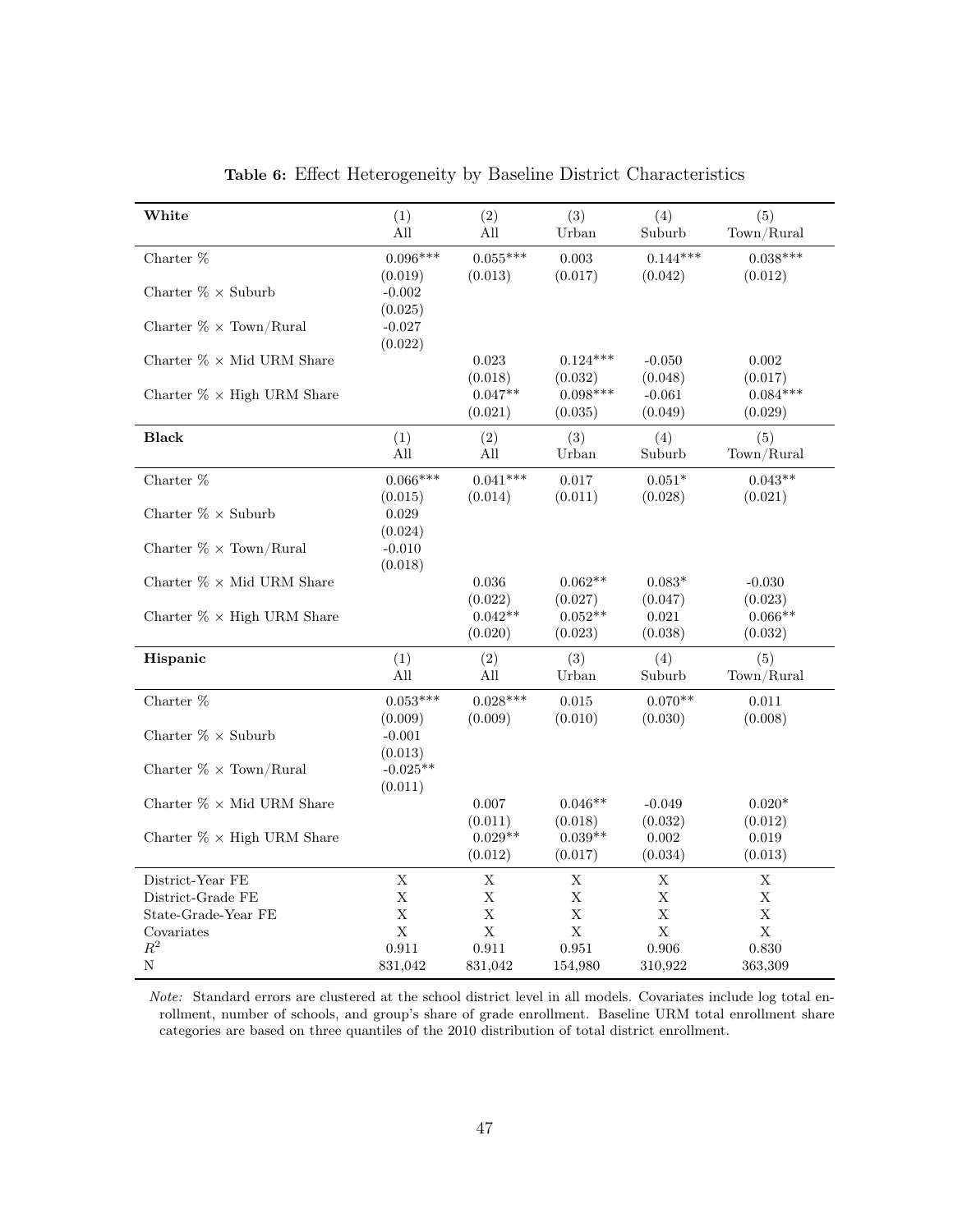# A Placebo Test

Our main identification strategy relies on a generalized differences-in-differences design linking changes in charter share of district-grade enrollment to changes in district-grade segregation. This method identifies the effect of charters using between-grade comparisons within districts that see differing levels of charter penetration at different grade levels over time. However, it is possible that unobserved factors are simultaneously associated with charter school growth in particular grade levels and with corresponding increases in segregation. Though our method inherently addresses many potential confounding explanations, we test the validity of these assumptions with an informative robustness check.

We conduct a placebo test exploiting the structure of our district-by-grade-by-year level dataset. The placebo test is based on the notion that increases in charter percent of enrollment in, say, primary schools should not have a direct contemporaneous impact on the racial segregation of high schools. We conduct this test by restructuring our data wide by grade, resulting in a district-year panel with segregation and charter enrollment measured for different grade levels. We then estimate the following class of models:

$$
Y_{it}^g = \sum_{g=0}^{12} \beta_g E_{it}^g + X_{it}' \Gamma + \tau_i + \delta_{s(i)t} + \epsilon_{it}
$$
\n
$$
\tag{7}
$$

where  $E_{it}^g$  is charter percent of enrollment for groups of school grades  $g = 0, 1, 2, ..., 12$ , and grade 0 corresponds to kindergarten (KG). The models control for district fixed effects, state-by-year effects, and separately for each grade: number of schools, log total enrollment, and share Black or Hispanic.

When estimating models of segregation in grade g, the test requires estimates of  $\beta_q$  similar to our main estimates (assuming between-grade effect heterogeneity is minimal) and null effects for any  $\beta_{g'}$  with  $g \neq g'$ . However, one could also imagine that off-diagonal coefficients with  $g' < g$  (the lower triangle in table A2) could capture "preemptive effects", where student sorting patterns react to the growth of charter schools in higher grades as families choose the educational trajectory of their children. Under this view, significant patterns in the upper-triangle of the placebo test matrix are more worrisome in terms of threats to our research design, as they cannot be explained by preemptive behavior and are more likely to be an indication of endogeneity of the treatment variable.

The results of the placebo test in Table A2 provide strong evidence that the relationships we have identified in our main models are well-identified causal relationships. Across 169 coefficients in 13 separate models, the results are generally significant where one would expect them to be if the effect was strictly contemporaneous, unbiased, and under minimal preemptive effects. For grades 4 through 12, the estimated effect of the own-grade (the diagonal of the matrix) are positive, of similar magnitude to our main estimates, and statistically significant. This is not the case for earlier grades, suggesting that there are smaller effects at the earliest elementary school grades. In contrast, the off-diagonal elements are of smaller magnitude and not statistically different from zero in the vast majority of cases. In the lower-triangle, only 3 coefficients are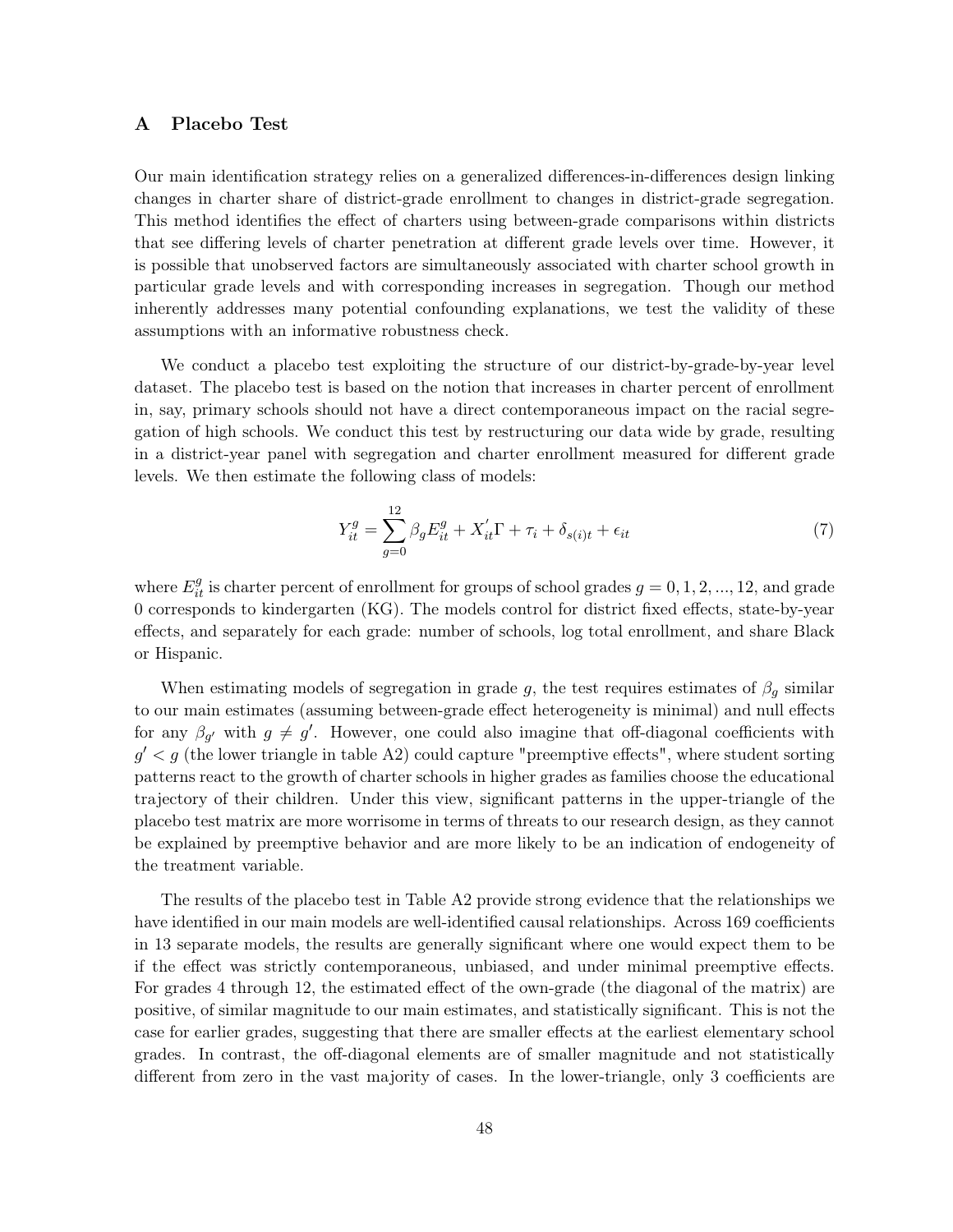significant at the 5% level; In the upper-triangle, 4 coefficients are.

We formalize the placebo test by computing an F-statistic for the joint significance of the upper- and lower-triangle coefficients, separately. We report the p-values for these tests at the bottom of Table A2. Encouragingly, a large majority of these tests come back insignificant at conventional levels of statistical confidence. For about 3 or 4 of these models, we find that the lower triangle is jointly significant, depending on the level of confidence. These are concentrated at the high school level, consistent with preemptive sorting effects for charter high schools. On the other hand, none of the F-tests are significant for the upper triangle.

Altogether, the breadth of the evidence suggests that our models "pass the placebo" test, providing further evidence and confidence that our estimates can be interpreted causally without major reservations.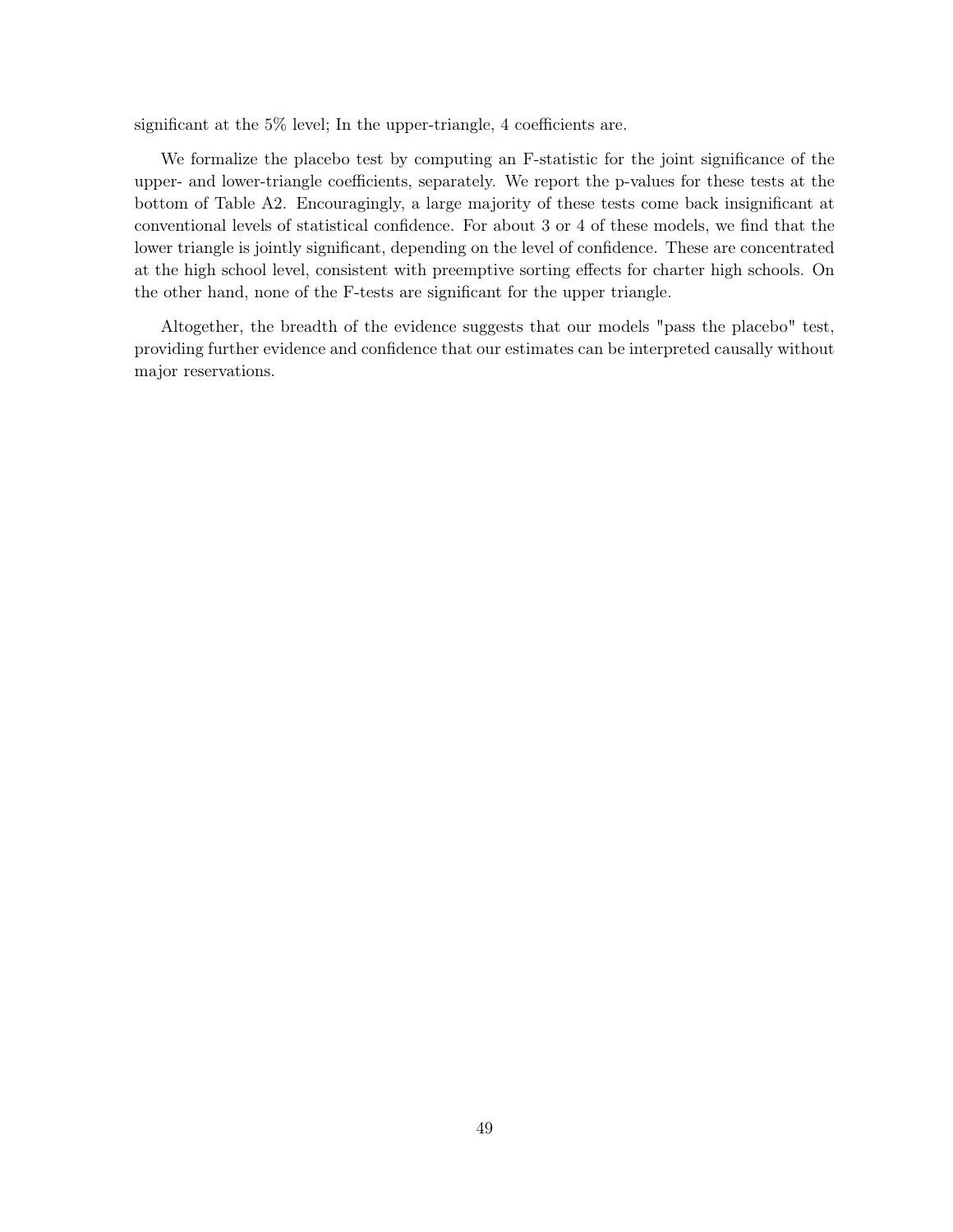

Figure A.1: Mechanical Effect of School Additions on Segregation Index

Note: Figure shows simulations of school segregation with random school assignment, for hypothetical school systems of different total population. It is assumed 50% of the population is from the "minority" group. Simulations gradually increase the number of schools in the system. Every time a school is added, random school assignment is conducted.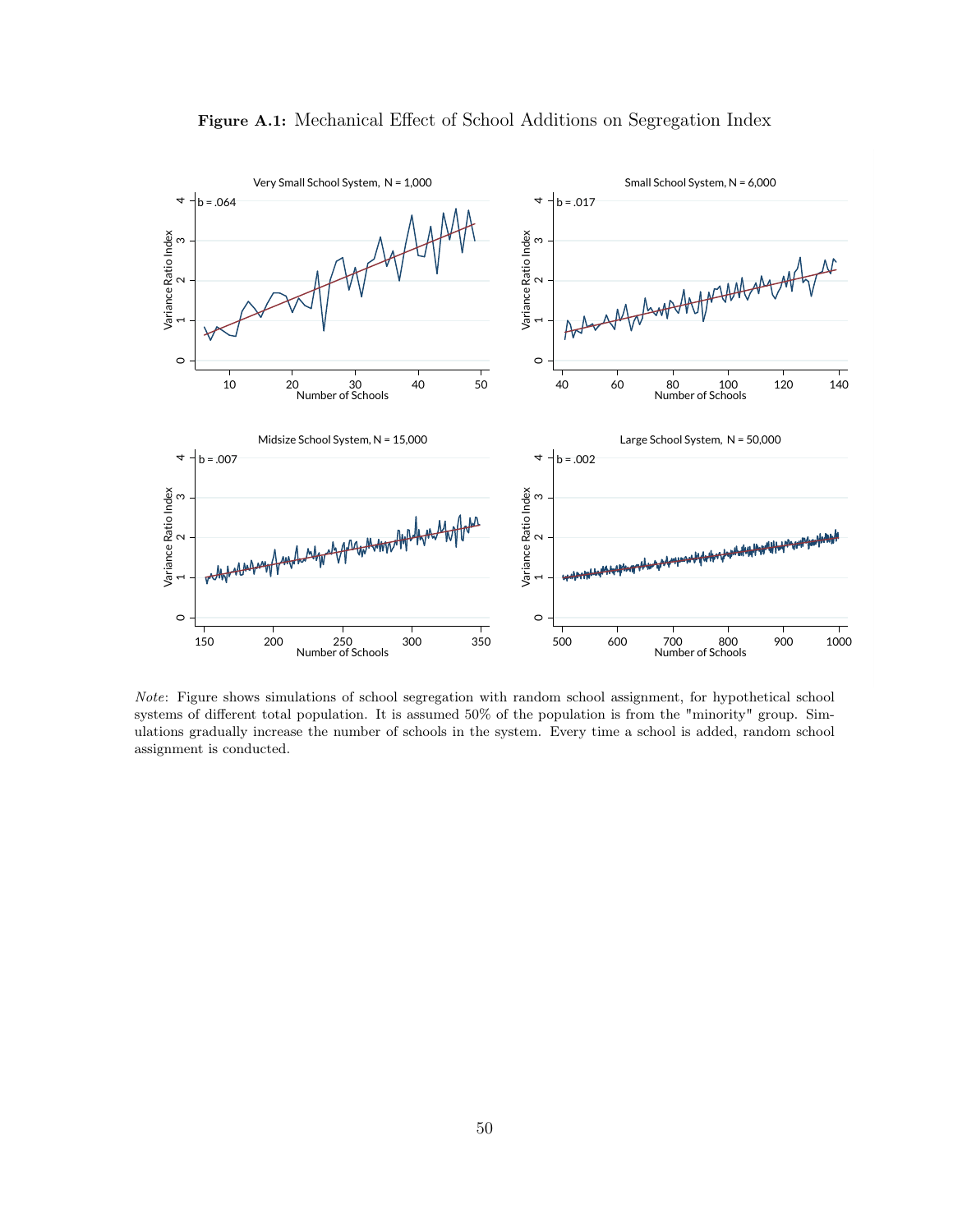

Figure A.2: Distribution of Charter School Opening and Closing Events

Note: School-level histograms of the cross-section of all charter schools in operation between 1998-2018. The top left panel shows the distribtuion of charter opening years, the first year they report enrollment to the Common Core of Data. The bottom left panel shows the distribution of current age of charter school that have not ceased operations. The right top panel shows the distribution of charter closure years. The bottom right panel shows the age of charter schools that close prior to 2018.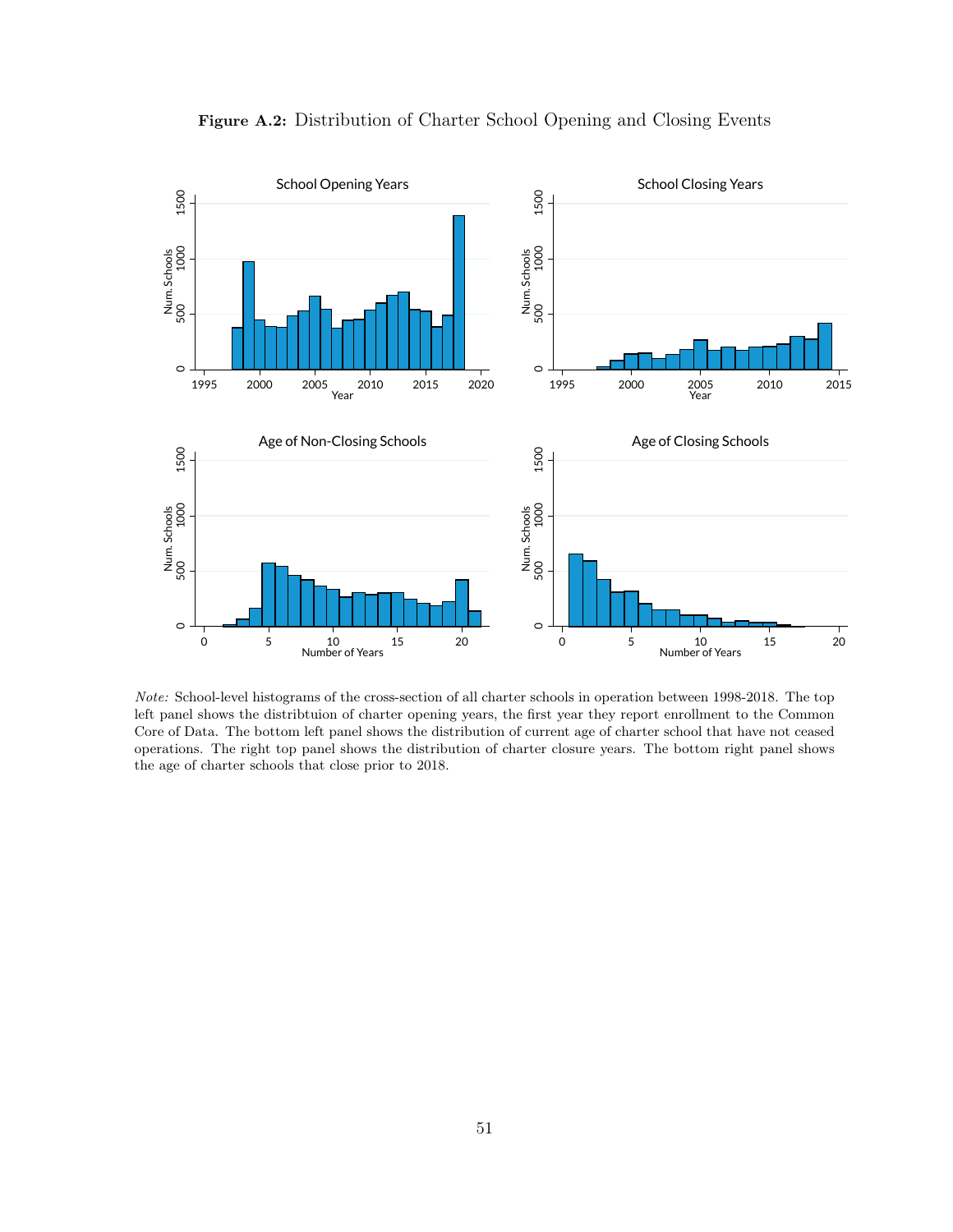

Figure A.3: Reduced Form Pre-Trend Test – Distributed Lag Models of Segregation and Predicted Charter Percent

Note: Distributed lag models. The independent variables are leads and lags of school systems' predicted charter percent of enrollment, which is computed using the fitted values from the enrollment growth models shown in Figure 3. Standard errors are clustered at the system level in all specifications.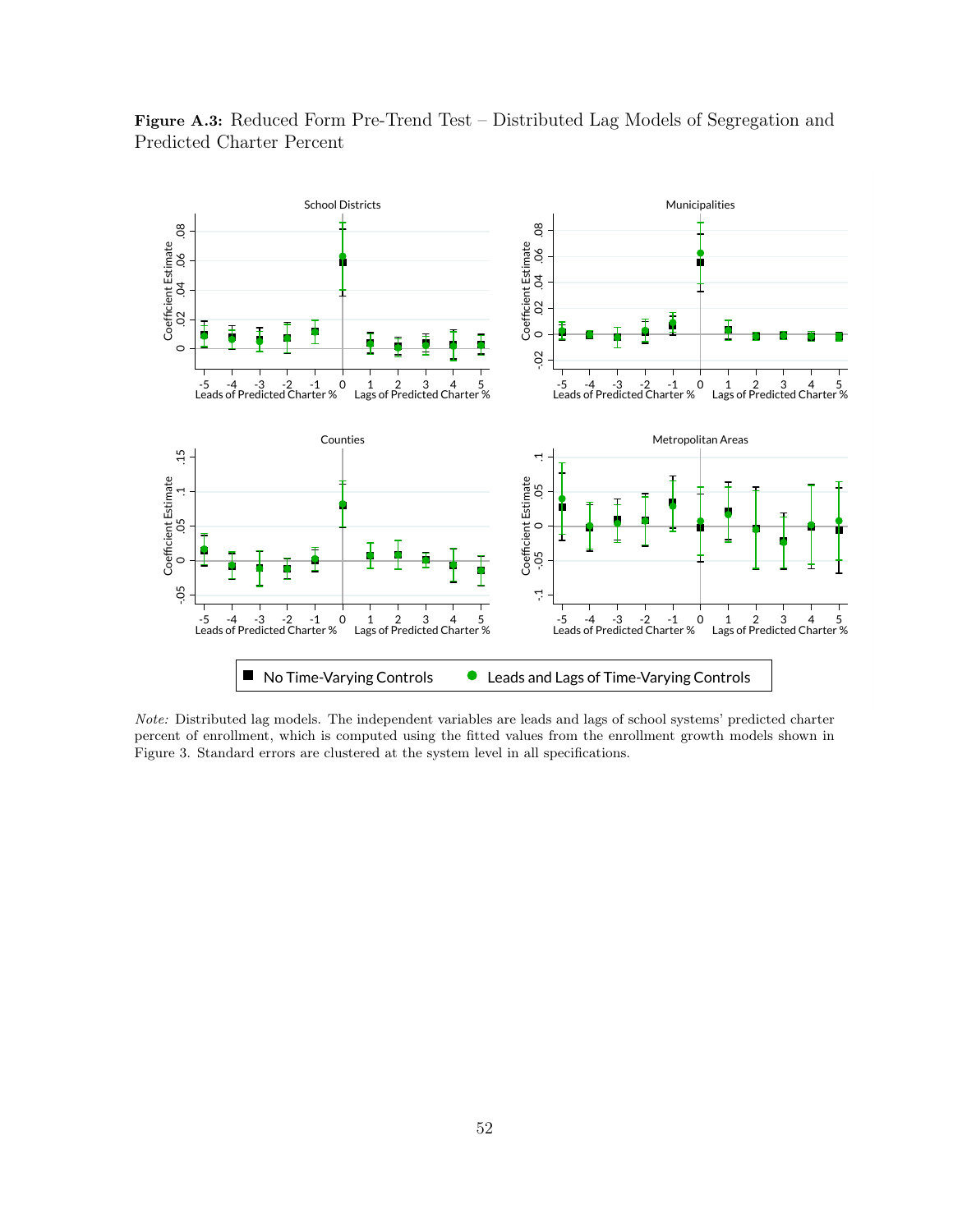| <b>Black or Hispanic</b>                                                                                                                                                            | (1)                     | (2)                             | (3)                                                                                                                 | (4)                             | (5)                        | (6)                                       | (7)                                                                | (8)<br>IV                                                                              |
|-------------------------------------------------------------------------------------------------------------------------------------------------------------------------------------|-------------------------|---------------------------------|---------------------------------------------------------------------------------------------------------------------|---------------------------------|----------------------------|-------------------------------------------|--------------------------------------------------------------------|----------------------------------------------------------------------------------------|
| Charter percent                                                                                                                                                                     | $-0.0111$<br>(0.0102)   | (0.0097)                        | $-0.0394***$ $-0.0365***$ $-0.0325***$ $-0.0326***$ $-0.0326***$ $-0.0328***$ $-0.0394***$<br>(0.0084)              | (0.0082)                        | (0.0082)                   | (0.0082)                                  | (0.0082)                                                           | (0.0097)                                                                               |
| <b>Black</b>                                                                                                                                                                        | (1)                     | (2)                             | (3)                                                                                                                 | (4)                             | (5)                        | (6)                                       | (7)                                                                | (8)<br>IV                                                                              |
| Charter percent                                                                                                                                                                     | $-0.0189**$<br>(0.0090) | (0.0087)                        | $-0.0347***-0.0159**$<br>(0.0069)                                                                                   | $-0.0160**$<br>(0.0067)         | $-0.0160**$<br>(0.0067)    | $-0.0160**$<br>(0.0067)                   | $-0.0176**$<br>(0.0068)                                            | $-0.0125$<br>(0.0084)                                                                  |
| Hispanic                                                                                                                                                                            | (1)                     | (2)                             | (3)                                                                                                                 | (4)                             | (5)                        | (6)                                       | (7)                                                                | (8)<br>IV                                                                              |
| Charter percent                                                                                                                                                                     | (0.0089)                | (0.0052)                        | $0.0390***$ $-0.0224***$ $-0.0224***$ $-0.0182***$ $-0.0178***$ $-0.0178***$ $-0.0171***$ $-0.0307***$<br>(0.0062)  | (0.0061)                        | (0.0062)                   | (0.0062)                                  | (0.0061)                                                           | (0.0073)                                                                               |
| Asian                                                                                                                                                                               | (1)                     | (2)                             | (3)                                                                                                                 | (4)                             | (5)                        | (6)                                       | (7)                                                                | (8)<br>IV                                                                              |
| Charter percent                                                                                                                                                                     | 0.0037<br>(0.0042)      | $-0.0044$<br>(0.0036)           | 0.0031<br>(0.0054)                                                                                                  | 0.0042<br>(0.0056)              | 0.0052<br>(0.0057)         | 0.0052<br>(0.0057)                        | 0.0063<br>(0.0062)                                                 | 0.0019<br>(0.0067)                                                                     |
| White                                                                                                                                                                               | (1)                     | (2)                             | (3)                                                                                                                 | (4)                             | (5)                        | (6)                                       | (7)                                                                | (8)<br>IV                                                                              |
| Charter percent                                                                                                                                                                     | (0.0090)                | (0.0093)                        | $-0.0338***$ $-0.0539***$ $-0.0361***$ $-0.0318***$ $-0.0322***$ $-0.0322***$ $-0.0334***$ $-0.0412***$<br>(0.0093) | (0.0094)                        | (0.0094)                   | (0.0094)                                  | (0.0089)                                                           | (0.0116)                                                                               |
| Dep. Var. Mean<br>Year FE<br>District FE<br>Grade FE<br>District-Year FE<br>District-Grade FE<br>State-Grade-Year FE<br>Population Ctrl.<br>Num. Schools Ctrl.<br>Composition Ctrl. | 11.07                   | X<br>$\mathbf X$<br>$\mathbf X$ | $\mathbf X$<br>$\mathbf X$                                                                                          | $\mathbf X$<br>X<br>$\mathbf X$ | X<br>X<br>$\mathbf X$<br>X | X<br>X<br>X<br>$\mathbf X$<br>$\mathbf X$ | X<br>X<br>$\mathbf X$<br>$\mathbf X$<br>$\mathbf X$<br>$\mathbf X$ | $\mathbf X$<br>$\mathbf X$<br>$\mathbf X$<br>$\mathbf X$<br>$\mathbf X$<br>$\mathbf X$ |
| $R^2$<br>$\mathbf N$                                                                                                                                                                | 0.001<br>834,555        | 0.668<br>834,527                | 0.884<br>831,059                                                                                                    | 0.894<br>831,042                | 0.894<br>831,042           | 0.894<br>831,042                          | 0.895<br>831,042                                                   | 0.014<br>831,042                                                                       |

Table A.1: Randomization-Based Falsification Test - What if charter enrollment was randomly drawn from district schools?

Note: Standard errors are clustered at the school district level in all models. The dependent variable is a transformed segregation index, estimated assuming a counterfactual in which charter school enrollment is a random draw (with replacement) from the non-charter school student population in a given school system, grade and year.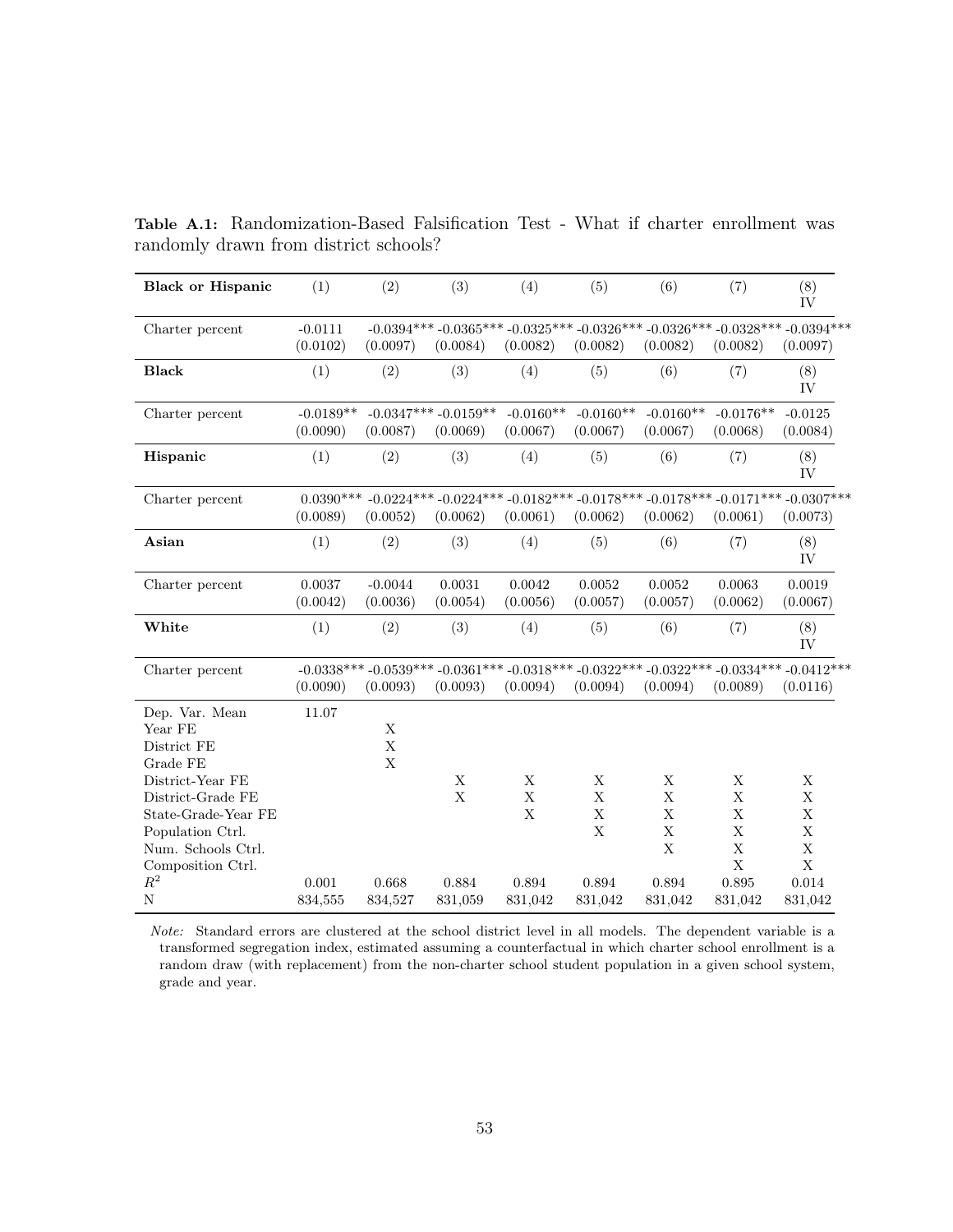|                            | КG<br>К<br>Ξ        | $\odot$ $\odot$                                                                                                                                                                                                                                                                                                                                                                                                                | $\bigoplus\limits_{i=1}^n\mathbb{Z}_i$                                                               | $\boxed{55}$ |                                                                                                                                                                                                                                                                                                                                                                                                                                                                                | $\boxed{\mathfrak{S}}$ |                                            |                                                 | $\left  \begin{smallmatrix} 10 \\ 30 \end{smallmatrix} \right $ | Эă.<br>Э                                                                                                                                                                                                                                                                                                                                                                                                 | $\begin{smallmatrix} 2 \ 1 \end{smallmatrix}$ | $\begin{array}{l l} \hline \Xi^1 & \Big  \frac{1}{2} \Big  \frac{1}{2} \Big  \frac{1}{2} \Big  \frac{1}{2} \Big  \frac{1}{2} \Big  \frac{1}{2} \Big  \frac{1}{2} \Big  \frac{1}{2} \Big  \frac{1}{2} \Big  \frac{1}{2} \Big  \frac{1}{2} \Big  \frac{1}{2} \Big  \frac{1}{2} \Big  \frac{1}{2} \Big  \frac{1}{2} \Big  \frac{1}{2} \Big  \frac{1}{2} \Big  \frac{1}{2} \Big  \frac{1}{2} \Big  \frac{1}{2} \Big $ |
|----------------------------|---------------------|--------------------------------------------------------------------------------------------------------------------------------------------------------------------------------------------------------------------------------------------------------------------------------------------------------------------------------------------------------------------------------------------------------------------------------|------------------------------------------------------------------------------------------------------|--------------|--------------------------------------------------------------------------------------------------------------------------------------------------------------------------------------------------------------------------------------------------------------------------------------------------------------------------------------------------------------------------------------------------------------------------------------------------------------------------------|------------------------|--------------------------------------------|-------------------------------------------------|-----------------------------------------------------------------|----------------------------------------------------------------------------------------------------------------------------------------------------------------------------------------------------------------------------------------------------------------------------------------------------------------------------------------------------------------------------------------------------------|-----------------------------------------------|-------------------------------------------------------------------------------------------------------------------------------------------------------------------------------------------------------------------------------------------------------------------------------------------------------------------------------------------------------------------------------------------------------------------|
| Charter % KG               | $-0.05$             | $\begin{array}{ l} \mid \vec{0} \mid \vec{0} \mid \vec{0} \mid \vec{0} \mid \vec{0} \mid \vec{0} \mid \vec{0} \mid \vec{0} \mid \vec{0} \mid \vec{0} \mid \vec{0} \mid \vec{0} \mid \vec{0} \mid \vec{0} \mid \vec{0} \mid \vec{0} \mid \vec{0} \mid \vec{0} \mid \vec{0} \mid \vec{0} \mid \vec{0} \mid \vec{0} \mid \vec{0} \mid \vec{0} \mid \vec{0} \mid \vec{0} \mid \vec{0} \mid \vec{0} \mid \vec{0} \mid \vec{0} \mid$ |                                                                                                      |              |                                                                                                                                                                                                                                                                                                                                                                                                                                                                                |                        |                                            |                                                 |                                                                 | $\begin{bmatrix} \frac{1}{2} & \frac{1}{2} & \frac{1}{2} & \frac{1}{2} & \frac{1}{2} & \frac{1}{2} & \frac{1}{2} & \frac{1}{2} & \frac{1}{2} & \frac{1}{2} & \frac{1}{2} & \frac{1}{2} & \frac{1}{2} & \frac{1}{2} & \frac{1}{2} & \frac{1}{2} & \frac{1}{2} & \frac{1}{2} & \frac{1}{2} & \frac{1}{2} & \frac{1}{2} & \frac{1}{2} & \frac{1}{2} & \frac{1}{2} & \frac{1}{2} & \frac{1}{2} & \frac{1}{2$ |                                               |                                                                                                                                                                                                                                                                                                                                                                                                                   |
| Charter % G1               | (0.05)<br>0.02      |                                                                                                                                                                                                                                                                                                                                                                                                                                |                                                                                                      |              |                                                                                                                                                                                                                                                                                                                                                                                                                                                                                |                        |                                            |                                                 |                                                                 |                                                                                                                                                                                                                                                                                                                                                                                                          |                                               |                                                                                                                                                                                                                                                                                                                                                                                                                   |
|                            | (0.04)              |                                                                                                                                                                                                                                                                                                                                                                                                                                |                                                                                                      |              |                                                                                                                                                                                                                                                                                                                                                                                                                                                                                |                        |                                            |                                                 |                                                                 |                                                                                                                                                                                                                                                                                                                                                                                                          |                                               |                                                                                                                                                                                                                                                                                                                                                                                                                   |
| Charter % G2               | $0.13***$           |                                                                                                                                                                                                                                                                                                                                                                                                                                |                                                                                                      |              |                                                                                                                                                                                                                                                                                                                                                                                                                                                                                |                        |                                            |                                                 |                                                                 |                                                                                                                                                                                                                                                                                                                                                                                                          |                                               |                                                                                                                                                                                                                                                                                                                                                                                                                   |
| Charter % G3               | (0.04)<br>0.02      |                                                                                                                                                                                                                                                                                                                                                                                                                                |                                                                                                      |              |                                                                                                                                                                                                                                                                                                                                                                                                                                                                                |                        |                                            |                                                 |                                                                 |                                                                                                                                                                                                                                                                                                                                                                                                          |                                               |                                                                                                                                                                                                                                                                                                                                                                                                                   |
| Charter % G4               | (0.03)<br>$-0.02$   |                                                                                                                                                                                                                                                                                                                                                                                                                                |                                                                                                      |              |                                                                                                                                                                                                                                                                                                                                                                                                                                                                                |                        |                                            |                                                 |                                                                 |                                                                                                                                                                                                                                                                                                                                                                                                          |                                               |                                                                                                                                                                                                                                                                                                                                                                                                                   |
|                            | (0.03)              |                                                                                                                                                                                                                                                                                                                                                                                                                                |                                                                                                      |              |                                                                                                                                                                                                                                                                                                                                                                                                                                                                                |                        |                                            |                                                 |                                                                 |                                                                                                                                                                                                                                                                                                                                                                                                          |                                               |                                                                                                                                                                                                                                                                                                                                                                                                                   |
| Charter % G5               | $-0.04$             |                                                                                                                                                                                                                                                                                                                                                                                                                                |                                                                                                      |              |                                                                                                                                                                                                                                                                                                                                                                                                                                                                                |                        |                                            |                                                 |                                                                 |                                                                                                                                                                                                                                                                                                                                                                                                          |                                               |                                                                                                                                                                                                                                                                                                                                                                                                                   |
| Charter % G6               | (0.03)<br>$0.04\,$  |                                                                                                                                                                                                                                                                                                                                                                                                                                |                                                                                                      |              |                                                                                                                                                                                                                                                                                                                                                                                                                                                                                |                        |                                            |                                                 |                                                                 |                                                                                                                                                                                                                                                                                                                                                                                                          |                                               |                                                                                                                                                                                                                                                                                                                                                                                                                   |
|                            | (0.02)              |                                                                                                                                                                                                                                                                                                                                                                                                                                |                                                                                                      |              |                                                                                                                                                                                                                                                                                                                                                                                                                                                                                |                        |                                            |                                                 |                                                                 |                                                                                                                                                                                                                                                                                                                                                                                                          |                                               |                                                                                                                                                                                                                                                                                                                                                                                                                   |
| Charter % G7               | $-0.01$<br>$(0.02)$ |                                                                                                                                                                                                                                                                                                                                                                                                                                |                                                                                                      |              |                                                                                                                                                                                                                                                                                                                                                                                                                                                                                |                        |                                            |                                                 |                                                                 |                                                                                                                                                                                                                                                                                                                                                                                                          |                                               |                                                                                                                                                                                                                                                                                                                                                                                                                   |
| Charter % G8               |                     |                                                                                                                                                                                                                                                                                                                                                                                                                                |                                                                                                      |              |                                                                                                                                                                                                                                                                                                                                                                                                                                                                                |                        |                                            |                                                 |                                                                 |                                                                                                                                                                                                                                                                                                                                                                                                          |                                               |                                                                                                                                                                                                                                                                                                                                                                                                                   |
|                            | $-0.02$<br>(0.02)   |                                                                                                                                                                                                                                                                                                                                                                                                                                |                                                                                                      |              |                                                                                                                                                                                                                                                                                                                                                                                                                                                                                |                        |                                            |                                                 |                                                                 |                                                                                                                                                                                                                                                                                                                                                                                                          |                                               |                                                                                                                                                                                                                                                                                                                                                                                                                   |
| Charter % G9               | (0.00)              |                                                                                                                                                                                                                                                                                                                                                                                                                                |                                                                                                      |              |                                                                                                                                                                                                                                                                                                                                                                                                                                                                                |                        |                                            |                                                 |                                                                 |                                                                                                                                                                                                                                                                                                                                                                                                          |                                               |                                                                                                                                                                                                                                                                                                                                                                                                                   |
| Charter % G10              | $-0.01$<br>$(0.02)$ |                                                                                                                                                                                                                                                                                                                                                                                                                                |                                                                                                      |              |                                                                                                                                                                                                                                                                                                                                                                                                                                                                                |                        |                                            |                                                 |                                                                 |                                                                                                                                                                                                                                                                                                                                                                                                          |                                               |                                                                                                                                                                                                                                                                                                                                                                                                                   |
| Charter % G11              |                     |                                                                                                                                                                                                                                                                                                                                                                                                                                |                                                                                                      |              |                                                                                                                                                                                                                                                                                                                                                                                                                                                                                |                        |                                            |                                                 |                                                                 |                                                                                                                                                                                                                                                                                                                                                                                                          |                                               |                                                                                                                                                                                                                                                                                                                                                                                                                   |
|                            | $-0.02$<br>$(0.02)$ |                                                                                                                                                                                                                                                                                                                                                                                                                                |                                                                                                      |              |                                                                                                                                                                                                                                                                                                                                                                                                                                                                                |                        |                                            |                                                 |                                                                 |                                                                                                                                                                                                                                                                                                                                                                                                          |                                               |                                                                                                                                                                                                                                                                                                                                                                                                                   |
| Charter % G12              | 0.02                |                                                                                                                                                                                                                                                                                                                                                                                                                                |                                                                                                      |              |                                                                                                                                                                                                                                                                                                                                                                                                                                                                                |                        |                                            |                                                 |                                                                 |                                                                                                                                                                                                                                                                                                                                                                                                          |                                               |                                                                                                                                                                                                                                                                                                                                                                                                                   |
|                            | (0.01)              |                                                                                                                                                                                                                                                                                                                                                                                                                                |                                                                                                      |              |                                                                                                                                                                                                                                                                                                                                                                                                                                                                                |                        |                                            |                                                 |                                                                 |                                                                                                                                                                                                                                                                                                                                                                                                          |                                               |                                                                                                                                                                                                                                                                                                                                                                                                                   |
| State-by-Year FE           | ×                   |                                                                                                                                                                                                                                                                                                                                                                                                                                |                                                                                                      |              |                                                                                                                                                                                                                                                                                                                                                                                                                                                                                |                        |                                            |                                                 |                                                                 |                                                                                                                                                                                                                                                                                                                                                                                                          |                                               |                                                                                                                                                                                                                                                                                                                                                                                                                   |
| District FE                |                     |                                                                                                                                                                                                                                                                                                                                                                                                                                |                                                                                                      |              |                                                                                                                                                                                                                                                                                                                                                                                                                                                                                |                        |                                            |                                                 |                                                                 |                                                                                                                                                                                                                                                                                                                                                                                                          |                                               |                                                                                                                                                                                                                                                                                                                                                                                                                   |
| Covariates                 |                     |                                                                                                                                                                                                                                                                                                                                                                                                                                |                                                                                                      |              |                                                                                                                                                                                                                                                                                                                                                                                                                                                                                |                        |                                            |                                                 |                                                                 |                                                                                                                                                                                                                                                                                                                                                                                                          |                                               |                                                                                                                                                                                                                                                                                                                                                                                                                   |
| Lower-Triangle F (p-value) | 028                 |                                                                                                                                                                                                                                                                                                                                                                                                                                |                                                                                                      |              |                                                                                                                                                                                                                                                                                                                                                                                                                                                                                |                        |                                            |                                                 |                                                                 |                                                                                                                                                                                                                                                                                                                                                                                                          |                                               |                                                                                                                                                                                                                                                                                                                                                                                                                   |
| Upper-Triangle F (p-value) |                     |                                                                                                                                                                                                                                                                                                                                                                                                                                |                                                                                                      |              |                                                                                                                                                                                                                                                                                                                                                                                                                                                                                |                        |                                            |                                                 |                                                                 |                                                                                                                                                                                                                                                                                                                                                                                                          |                                               |                                                                                                                                                                                                                                                                                                                                                                                                                   |
| Total Obs.                 | 35,301<br>0.86      | $X X X 33800$<br>$X 33800$<br>$X 33800$                                                                                                                                                                                                                                                                                                                                                                                        | $x \times x$ $\ddot{x}$ $\ddot{x}$ $\ddot{x}$ $\ddot{x}$ $\ddot{x}$ $\ddot{x}$ $\ddot{x}$ $\ddot{x}$ |              | $X \times X \overset{3}{\phantom{1}} \overset{3}{\phantom{1}} \overset{3}{\phantom{1}} \overset{5}{\phantom{1}} \overset{5}{\phantom{1}} \overset{5}{\phantom{1}} \overset{1}{\phantom{1}} \overset{1}{\phantom{1}} \overset{1}{\phantom{1}} \overset{1}{\phantom{1}} \overset{1}{\phantom{1}} \overset{1}{\phantom{1}} \overset{1}{\phantom{1}} \overset{1}{\phantom{1}} \overset{1}{\phantom{1}} \overset{1}{\phantom{1}} \overset{1}{\phantom{1}} \overset{1}{\phantom{1}}$ |                        | $X X X 3700347$<br>$77960347$<br>$7960347$ | $X \times X \frac{21}{31} \times 24 \times 399$ |                                                                 | $X \times X \frac{3}{2} \frac{1}{1} \frac{2}{3} \frac{3}{3} \frac{3}{5}$                                                                                                                                                                                                                                                                                                                                 |                                               | $314$<br>$0.81$<br>$4.944$                                                                                                                                                                                                                                                                                                                                                                                        |
|                            |                     |                                                                                                                                                                                                                                                                                                                                                                                                                                |                                                                                                      |              |                                                                                                                                                                                                                                                                                                                                                                                                                                                                                |                        |                                            |                                                 |                                                                 |                                                                                                                                                                                                                                                                                                                                                                                                          |                                               |                                                                                                                                                                                                                                                                                                                                                                                                                   |

Table A.2: Placebo Test – Effect of Charters on Segregation Across Different School Grade Levels

Table A.2: Placebo Test – Effect of Charters on Segregation Across Different School Grade Levels

Note: Standard errors are clustered at the district level.

 $Note:~\operatorname{Standard}$  errors are clustered at the district level.

54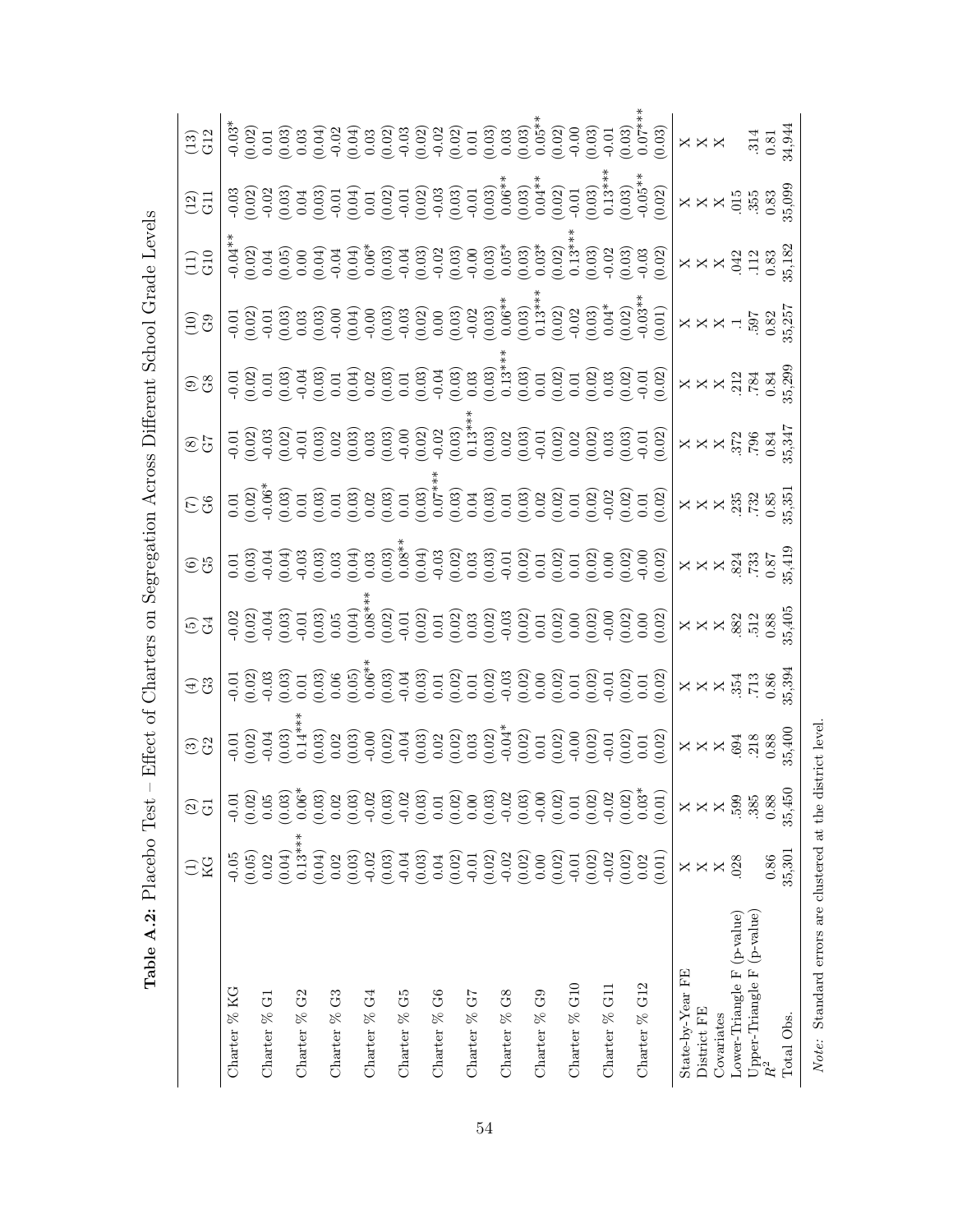| <b>Black or Hispanic</b> | School Districts          |             | Municipalities            |             | Counties                  |                           | Metro Areas               |               |
|--------------------------|---------------------------|-------------|---------------------------|-------------|---------------------------|---------------------------|---------------------------|---------------|
|                          | (1)                       | (2)         | (3)                       | (4)         | (5)                       | (6)                       | (7)                       | (8)           |
|                          | <b>FS</b>                 | RF          | FS                        | RF          | <b>FS</b>                 | RF                        | <b>FS</b>                 | RF            |
| Pred. charter percent    | $0.585***$                | $0.054***$  | $0.603***$                | $0.053***$  | $0.767***$                | $0.087***$                | $0.886***$                | $0.073***$    |
|                          | (0.039)                   | (0.008)     | (0.042)                   | (0.008)     | (0.029)                   | (0.017)                   | (0.022)                   | (0.027)       |
| <b>Black</b>             | School Districts          |             | Municipalities            |             | Counties                  |                           | Metro Areas               |               |
|                          | (1)                       | (2)         | (3)                       | (4)         | (5)                       | (6)                       | (7)                       | (8)           |
|                          | <b>FS</b>                 | RF          | <b>FS</b>                 | RF          | FS                        | RF                        | <b>FS</b>                 | RF            |
| Pred. charter percent    | $0.584***$                | $0.052***$  | $0.603***$                | $0.042***$  | $0.767***$                | $0.082***$                | $0.885***$                | $0.057**$     |
|                          | (0.039)                   | (0.008)     | (0.042)                   | (0.006)     | (0.029)                   | (0.019)                   | (0.022)                   | (0.028)       |
| Hispanic                 | <b>School Districts</b>   |             | Municipalities            |             | Counties                  |                           | Metro Areas               |               |
|                          | (1)                       | (2)         | (3)                       | (4)         | (5)                       | (6)                       | (7)                       | (8)           |
|                          | <b>FS</b>                 | RF          | <b>FS</b>                 | RF          | FS                        | RF                        | <b>FS</b>                 | RF            |
| Pred. charter percent    | $0.585***$                | $0.021***$  | $0.603***$                | $0.029***$  | $0.767***$                | $0.037***$                | $0.885***$                | $0.044**$     |
|                          | (0.039)                   | (0.005)     | (0.042)                   | (0.006)     | (0.029)                   | (0.012)                   | (0.022)                   | (0.021)       |
| Asian                    | School Districts          |             | Municipalities            |             | Counties                  |                           | Metro Areas               |               |
|                          | (1)                       | (2)         | (3)                       | (4)         | (5)                       | (6)                       | (7)                       | (8)           |
|                          | <b>FS</b>                 | RF          | $_{\rm FS}$               | RF          | <b>FS</b>                 | RF                        | <b>FS</b>                 | RF            |
| Pred. charter percent    | $0.585***$                | $0.026***$  | $0.603***$                | $0.016***$  | $0.767***$                | $0.012*$                  | $0.886***$                | $0.027*$      |
|                          | (0.039)                   | (0.005)     | (0.042)                   | (0.004)     | (0.029)                   | (0.006)                   | (0.022)                   | (0.015)       |
| White                    | <b>School Districts</b>   |             | Municipalities            |             | Counties                  |                           | Metro Areas               |               |
|                          | (1)                       | (2)         | (3)                       | (4)         | (5)                       | (6)                       | (7)                       | (8)           |
|                          | $_{\rm FS}$               | RF          | $_{\rm FS}$               | RF          | $_{\rm FS}$               | RF                        | $_{\rm FS}$               | $\mathbf{RF}$ |
| Pred. charter percent    | $0.585***$                | $0.050***$  | $0.603***$                | $0.050***$  | $0.767***$                | $0.083***$                | $0.885***$                | $0.082***$    |
|                          | (0.039)                   | (0.008)     | (0.042)                   | (0.007)     | (0.029)                   | (0.017)                   | (0.022)                   | (0.030)       |
| System-Year FE           | $\mathbf X$               | X           | $\mathbf X$               | $\mathbf X$ | X                         | $\mathbf X$               | $\mathbf X$               | $\mathbf X$   |
| System-Grade FE          | X                         | X           | X                         | X           | $\mathbf X$               | X                         | X                         | X             |
| State-Grade-Year FE      | $\mathbf X$               | $\mathbf X$ | $\mathbf X$               | $\mathbf X$ | $\mathbf X$               | $\mathbf X$               | X                         | $\mathbf X$   |
| Covariates               | $\boldsymbol{\mathrm{X}}$ | $\mathbf X$ | $\boldsymbol{\mathrm{X}}$ | X           | $\boldsymbol{\mathrm{X}}$ | $\boldsymbol{\mathrm{X}}$ | $\boldsymbol{\mathrm{X}}$ | X             |
| N                        | 831,042                   | 831,042     | 847,078                   | 847,078     | 554,162                   | 554,162                   | 86,212                    | 86,212        |

Table A.3: First Stage and Reduced Form Estimates

Note: Standard errors are clustered at the school district level in all models. Covariates are log total enrollment and the enrollment share of the group.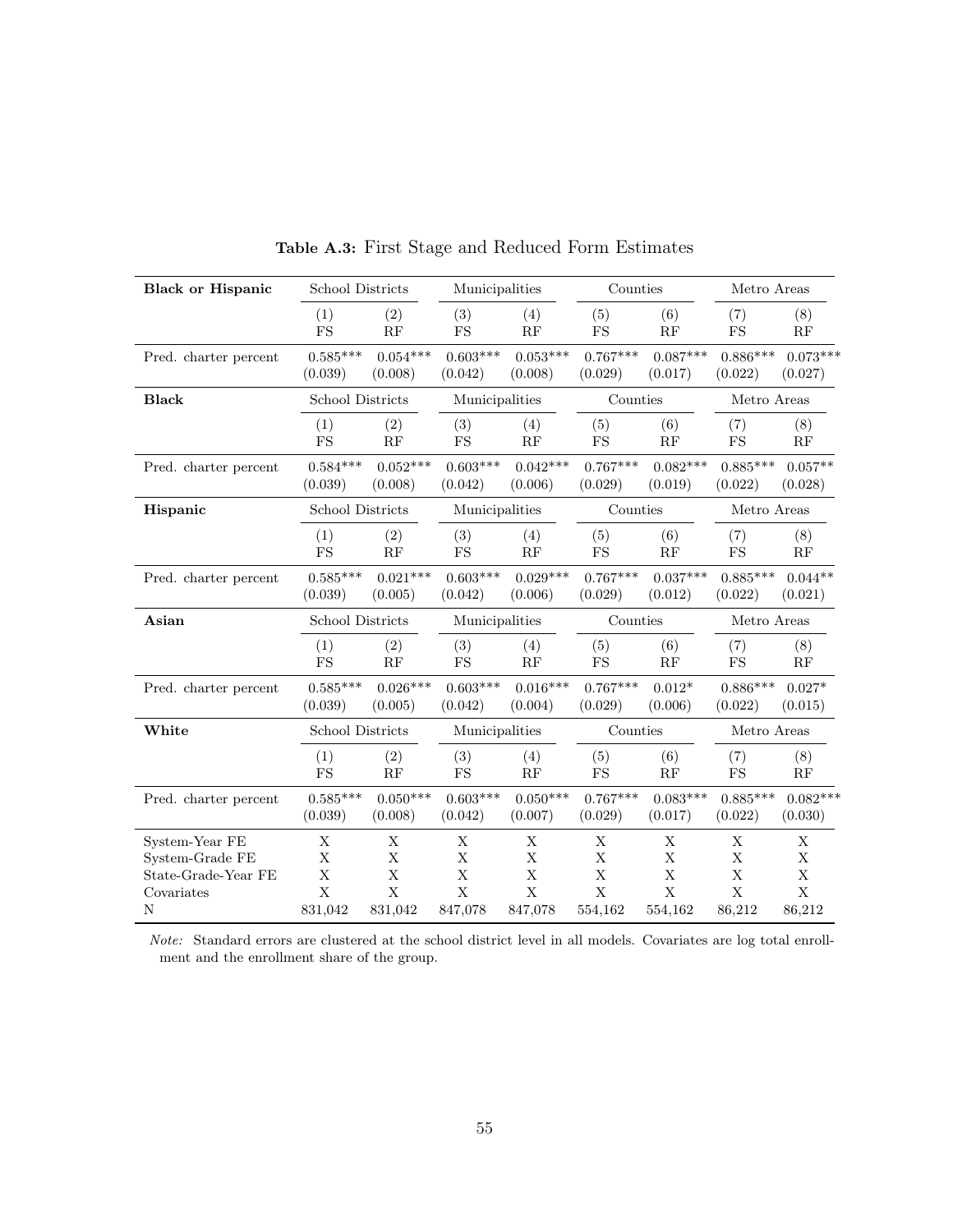| <b>Black or Hispanic</b> | School Districts        |                       | Municipalities        |                       | Counties              |                       | Metro Areas          |                       |
|--------------------------|-------------------------|-----------------------|-----------------------|-----------------------|-----------------------|-----------------------|----------------------|-----------------------|
|                          | (1)<br><b>OLS</b>       | (2)<br>IV             | (3)<br><b>OLS</b>     | (4)<br>IV             | (5)<br><b>OLS</b>     | (6)<br>IV             | (7)<br><b>OLS</b>    | (8)<br>IV             |
| Charter percent          | $0.197***$<br>(0.015)   | $0.200***$<br>(0.020) | $0.173***$<br>(0.015) | $0.187***$<br>(0.018) | $0.139***$<br>(0.026) | $0.158***$<br>(0.031) | $-0.011$<br>(0.034)  | 0.017<br>(0.038)      |
| <b>Black</b>             | <b>School Districts</b> |                       | Municipalities        |                       | Counties              |                       | Metro Areas          |                       |
|                          | (1)<br><b>OLS</b>       | (2)<br><b>IV</b>      | (3)<br><b>OLS</b>     | (4)<br>IV             | (5)<br>$\rm OLS$      | (6)<br><b>IV</b>      | (7)<br><b>OLS</b>    | (8)<br><b>IV</b>      |
| Charter percent          | $0.235***$<br>(0.019)   | $0.261***$<br>(0.026) | $0.185***$<br>(0.016) | $0.201***$<br>(0.019) | $0.163***$<br>(0.034) | $0.182***$<br>(0.044) | $0.118**$<br>(0.050) | $0.150***$<br>(0.055) |
| Hispanic                 | <b>School Districts</b> |                       | Municipalities        |                       | Counties              |                       | Metro Areas          |                       |
|                          | (1)<br><b>OLS</b>       | (2)<br>IV             | (3)<br>$_{\rm OLS}$   | (4)<br>IV             | (5)<br><b>OLS</b>     | (6)<br>IV             | (7)<br><b>OLS</b>    | (8)<br>IV             |
| Charter percent          | $0.157***$<br>(0.013)   | $0.147***$<br>(0.019) | $0.141***$<br>(0.014) | $0.146***$<br>(0.016) | $0.103***$<br>(0.024) | $0.111***$<br>(0.030) | 0.016<br>(0.034)     | 0.018<br>(0.040)      |
| Asian                    | <b>School Districts</b> |                       | Municipalities        |                       | Counties              |                       | Metro Areas          |                       |
|                          | (1)<br><b>OLS</b>       | (2)<br><b>IV</b>      | (3)<br><b>OLS</b>     | (4)<br>IV             | (5)<br><b>OLS</b>     | (6)<br>IV             | (7)<br>$_{\rm OLS}$  | (8)<br>IV             |
| Charter percent          | $0.230***$<br>(0.018)   | $0.240***$<br>(0.026) | $0.191***$<br>(0.018) | $0.213***$<br>(0.024) | $0.161***$<br>(0.034) | $0.198***$<br>(0.042) | $0.119**$<br>(0.052) | $0.114*$<br>(0.061)   |
| White                    | <b>School Districts</b> |                       | Municipalities        |                       | Counties              |                       | Metro Areas          |                       |
|                          | (1)<br><b>OLS</b>       | (2)<br><b>IV</b>      | (3)<br><b>OLS</b>     | (4)<br>IV             | (5)<br><b>OLS</b>     | (6)<br>IV             | (7)<br><b>OLS</b>    | (8)<br>IV             |
| Charter percent          | $0.190***$<br>(0.015)   | $0.197***$<br>(0.019) | $0.169***$<br>(0.015) | $0.185***$<br>(0.018) | $0.110***$<br>(0.026) | $0.129***$<br>(0.030) | $-0.006$<br>(0.039)  | 0.042<br>(0.047)      |
| Dep. Var. Mean           | 32.69                   |                       | 32.97                 |                       | 43.02                 |                       | 52.35                |                       |
| System-Year FE           | X                       | $\mathbf X$           | $\mathbf X$           | X                     | $\mathbf X$           | X                     | X                    | X                     |
| System-Grade FE          | $\mathbf X$             | $\mathbf X$           | $\mathbf X$           | $\bar{X}$             | $\mathbf X$           | X                     | $\bar{X}$            | X                     |
| State-Grade-Year FE      | $\mathbf X$             | $\mathbf X$           | $\mathbf X$           | $\mathbf X$           | $\mathbf X$           | $\mathbf X$           | $\mathbf X$          | $\bar{X}$             |
| Covariates               | $\bar{X}$               | $\bar{X}$             | $\bar{X}$             | $\bar{X}$             | $\bar{X}$             | $\bar{X}$             | $\bar{X}$            | $\bar{X}$             |
| $\rm N$                  | 831,042                 | 831,042               | 847,078               | 847,078               | 554,162               | 554,162               | 86,212               | 86,212                |

Table A.4: Effects on the Dissimilarity Index of Segregation

Note: Standard errors are clustered at the school system level in all models. Covariates are log total enrollment, number of schools, and the enrollment share of the group. Dissimilarity is defined as  $\overline{D} = \sum_k \frac{p_k|q_k-Q|}{2PQ(1-Q)}$ , where k indexes schools,  $p_k$  is total school enrollment,  $q_k$  is the group share of enrollment at the school,  $Q$ is the group share of school system enrollment, and  $P$  is total school system population.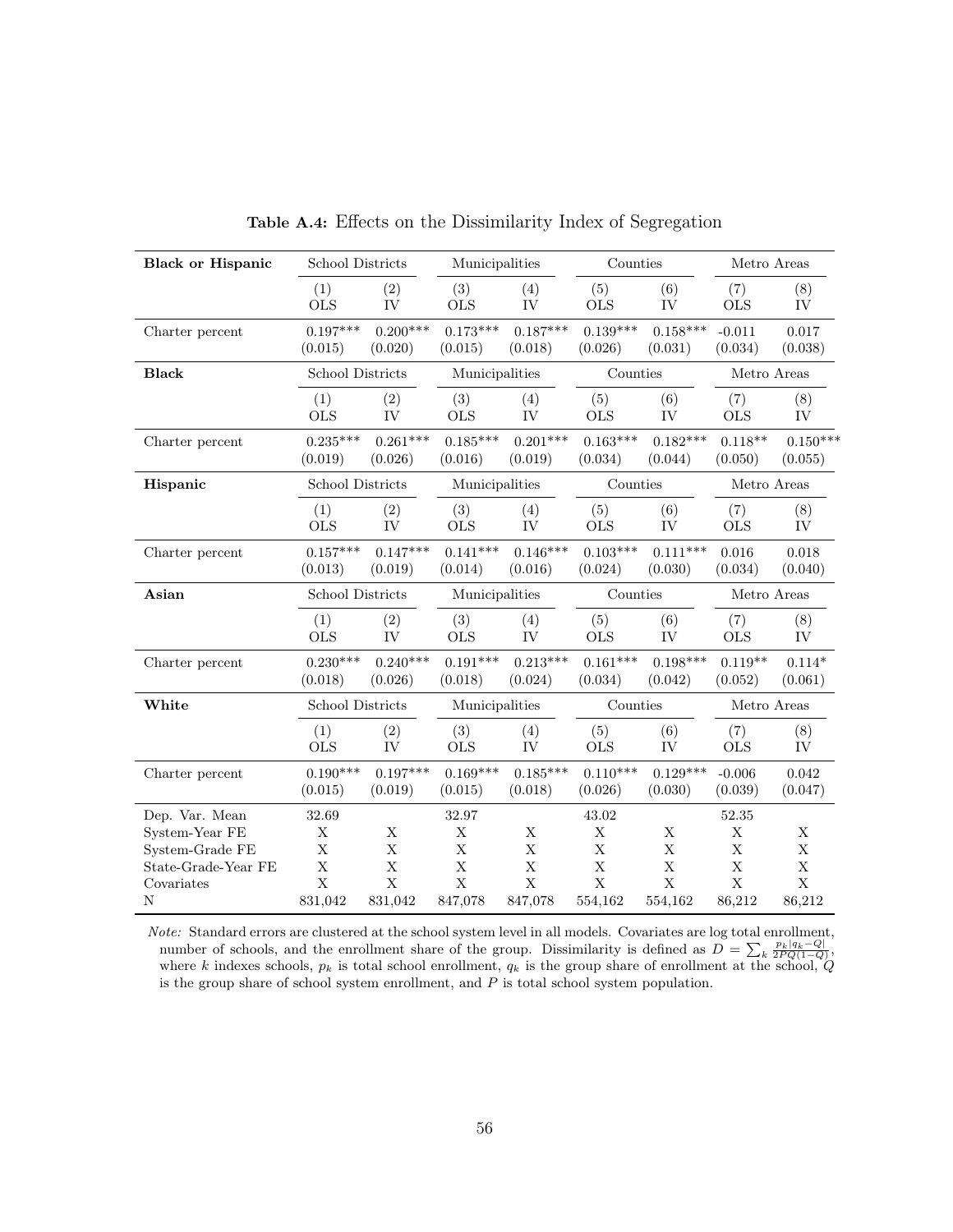| <b>Black or Hispanic</b>                | Q1               |             | $\mathrm{Q}2$ |             | Q3           |             | Q <sub>4</sub>        |             |
|-----------------------------------------|------------------|-------------|---------------|-------------|--------------|-------------|-----------------------|-------------|
|                                         | (1)              | (2)         | (3)           | (4)         | (5)          | (6)         | (7)                   | (8)         |
|                                         | <b>OLS</b>       | IV          | <b>OLS</b>    | IV          | <b>OLS</b>   | IV          | <b>OLS</b>            | IV          |
| Charter percent                         | $0.053***$       | $0.073***$  | $0.120***$    | $0.123***$  | $0.098***$   | $0.083***$  | $0.106***$            | $0.096***$  |
|                                         | (0.010)          | (0.021)     | (0.022)       | (0.026)     | (0.018)      | (0.026)     | (0.018)               | (0.019)     |
| <b>Black</b>                            | Q1               |             | Q2            |             | Q3           |             | Q <sub>4</sub>        |             |
|                                         | (1)              | (2)         | (3)           | (4)         | (5)          | (6)         | (7)                   | (8)         |
|                                         | <b>OLS</b>       | IV          | <b>OLS</b>    | IV          | <b>OLS</b>   | IV          | <b>OLS</b>            | IV          |
| Charter percent                         | $0.034***$       | $0.086***$  | $0.114***$    | $0.131***$  | $0.073***$   | $0.062***$  | $0.067***$            | $0.072***$  |
|                                         | (0.009)          | (0.022)     | (0.026)       | (0.030)     | (0.016)      | (0.022)     | (0.014)               | (0.018)     |
| Hispanic                                | Q1               |             | $\mathrm{Q}2$ |             | Q3           |             | Q <sub>4</sub>        |             |
|                                         | (1)              | (2)         | (3)           | (4)         | (5)          | (6)         | (7)                   | (8)         |
|                                         | <b>OLS</b>       | IV          | <b>OLS</b>    | IV          | <b>OLS</b>   | IV          | <b>OLS</b>            | IV          |
| Charter percent                         | $0.023***$       | 0.010       | $0.053***$    | $0.051***$  | $0.040***$   | $0.031**$   | $0.055***$            | $0.049***$  |
|                                         | (0.006)          | (0.013)     | (0.012)       | (0.014)     | (0.008)      | (0.015)     | (0.011)               | (0.012)     |
| Asian                                   | Q1               |             | $\mathrm{Q}2$ |             | Q3           |             | Q <sub>4</sub>        |             |
|                                         | (1)              | (2)         | (3)           | (4)         | (5)          | (6)         | (7)                   | (8)         |
|                                         | <b>OLS</b>       | IV          | <b>OLS</b>    | IV          | <b>OLS</b>   | IV          | <b>OLS</b>            | IV          |
| Charter percent                         | $0.015**$        | $0.034***$  | $0.023***$    | $0.021***$  | $0.040**$    | $0.039*$    | $0.054***$            | $0.058***$  |
|                                         | (0.008)          | (0.011)     | (0.006)       | (0.008)     | (0.019)      | (0.020)     | (0.009)               | (0.011)     |
| White                                   | Q1               |             | Q2            |             | Q3           |             | Q <sub>4</sub>        |             |
|                                         | (1)              | (2)         | (3)           | (4)         | (5)          | (6)         | (7)                   | (8)         |
|                                         | <b>OLS</b>       | IV          | <b>OLS</b>    | IV          | $\rm OLS$    | IV          | <b>OLS</b>            | ${\rm IV}$  |
| Charter percent                         | $0.058***$       | $0.081***$  | $0.107***$    | $0.112***$  | $0.088***$   | $0.072***$  | $0.087***$            | $0.082***$  |
|                                         | (0.011)          | (0.018)     | (0.020)       | (0.024)     | (0.017)      | (0.025)     | (0.021)               | (0.022)     |
| Mean LEA Population<br>District-Year FE | $2975.38\,$<br>Х | X           | 3953.84<br>X  | Х           | 17505.1<br>X | $\mathbf X$ | 119275<br>$\mathbf X$ | $\mathbf X$ |
| District-Grade FE                       | $\mathbf X$      | $\mathbf X$ | $\mathbf X$   | X           | $\mathbf X$  | $\mathbf X$ | $\mathbf X$           | $\mathbf X$ |
| State-Grade-Year FE                     | $\mathbf X$      | $\bar{X}$   | $\mathbf X$   | $\mathbf X$ | $\mathbf X$  | $\mathbf X$ | $\mathbf X$           | $\mathbf X$ |
| Covariates                              | $\bar{X}$        | $\mathbf X$ | $\bar{X}$     | $\bar{X}$   | $\mathbf X$  | $\bar{X}$   | $\bar{X}$             | $\mathbf X$ |
| $\mathbb{R}^2$                          | 0.866            | 0.018       | 0.864         | 0.021       | 0.879        | 0.013       | 0.944                 | 0.010       |
| $\rm N$                                 | 204,245          | 204,245     | 207,615       | 207,615     | 208,240      | 208,240     | 208,223               | 208,223     |

Table A.5: Effects by Quartiles of District Total Enrollment

Note: Standard errors are clustered at the school system level in all models. Covariates are log total enrollment, number of schools, and the enrollment share of the group.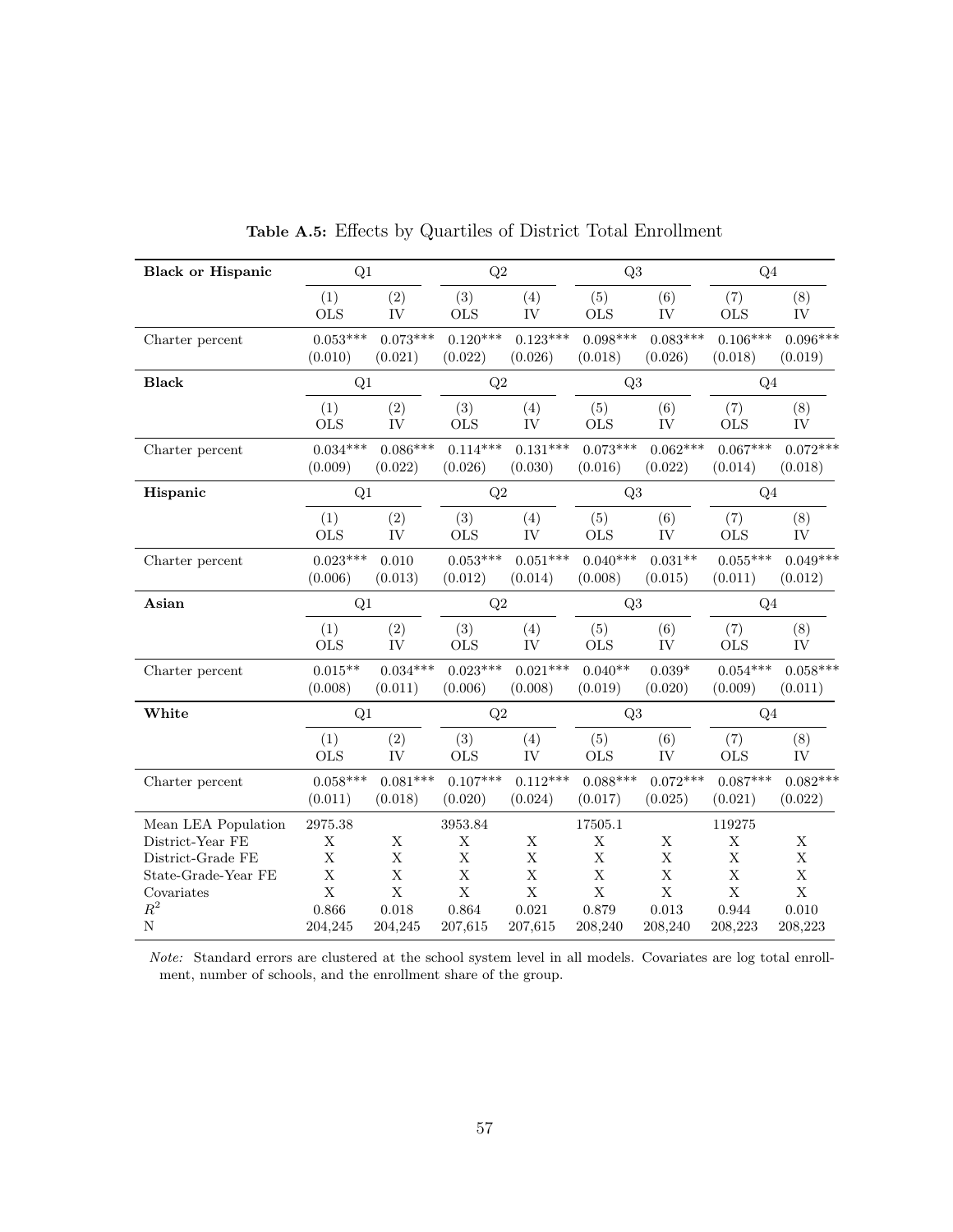| <b>Black or Hispanic</b>                                                                                                                                                                     | (1)                     | (2)                                                | (3)                                 | (4)                                                | (5)                                                               | (6)                                                                    | (7)                                                                         | (8)<br>IV                                                         |
|----------------------------------------------------------------------------------------------------------------------------------------------------------------------------------------------|-------------------------|----------------------------------------------------|-------------------------------------|----------------------------------------------------|-------------------------------------------------------------------|------------------------------------------------------------------------|-----------------------------------------------------------------------------|-------------------------------------------------------------------|
| Charter percent                                                                                                                                                                              | $0.1467***$<br>(0.0160) | $0.1012***$<br>(0.0090)                            | $0.0915***$<br>(0.0093)             | $0.0953***$<br>(0.0093)                            | $0.0950***$<br>(0.0092)                                           | $0.0949***$<br>(0.0092)                                                | $0.0942***$<br>(0.0091)                                                     | $0.0925***$<br>(0.0121)                                           |
| <b>Black</b>                                                                                                                                                                                 | (1)                     | (2)                                                | (3)                                 | (4)                                                | (5)                                                               | (6)                                                                    | (7)                                                                         | (8)<br>IV                                                         |
| Charter percent                                                                                                                                                                              | $0.1202***$<br>(0.0167) | $0.0715***$<br>(0.0078)                            | $0.0753***$<br>(0.0094)             | $0.0768***$<br>(0.0095)                            | $0.0766***$<br>(0.0094)                                           | $0.0766***$<br>(0.0094)                                                | $0.0733***$<br>(0.0092)                                                     | $0.0882***$<br>(0.0122)                                           |
| Hispanic                                                                                                                                                                                     | (1)                     | (2)                                                | (3)                                 | (4)                                                | (5)                                                               | (6)                                                                    | (7)                                                                         | (8)<br>IV                                                         |
| Charter percent                                                                                                                                                                              | $0.1076***$<br>(0.0132) | $0.0499***$<br>(0.0060)                            | $0.0393***$<br>(0.0049)             | $0.0427***$<br>(0.0048)                            | $0.0430***$<br>(0.0049)                                           | $0.0430***$<br>(0.0049)                                                | $0.0439***$<br>(0.0048)                                                     | $0.0356***$<br>(0.0070)                                           |
| Asian                                                                                                                                                                                        | (1)                     | (2)                                                | (3)                                 | (4)                                                | (5)                                                               | (6)                                                                    | (7)                                                                         | (8)<br>IV                                                         |
| Charter percent                                                                                                                                                                              | $0.0460***$<br>(0.0062) | $0.0344***$<br>(0.0044)                            | $0.0340***$<br>(0.0058)             | $0.0319***$<br>(0.0058)                            | $0.0329***$<br>(0.0059)                                           | $0.0329***$<br>(0.0059)                                                | $0.0343***$<br>(0.0064)                                                     | $0.0384***$<br>(0.0072)                                           |
| White                                                                                                                                                                                        | (1)                     | (2)                                                | (3)                                 | (4)                                                | (5)                                                               | (6)                                                                    | (7)                                                                         | (8)<br>IV                                                         |
| Charter percent                                                                                                                                                                              | $0.1348***$<br>(0.0157) | $0.0932***$<br>(0.0087)                            | $0.0817***$<br>(0.0091)             | (0.0090)                                           | $0.0868****0.0864****$<br>(0.0090)                                | $0.0863***$<br>(0.0090)                                                | $0.0853***$<br>(0.0089)                                                     | $0.0851***$<br>(0.0116)                                           |
| Dep. Var. Mean<br>Year FE<br>District FE<br>Grade FE<br>District-Year FE<br>District-Grade FE<br>State-Grade-Year FE<br>Population Ctrl.<br>Num. Schools Ctrl.<br>Composition Ctrl.<br>$R^2$ | 12.64<br>0.017          | $\mathbf X$<br>$\mathbf X$<br>$\mathbf X$<br>0.693 | $\mathbf X$<br>$\mathbf X$<br>0.892 | $\mathbf X$<br>$\mathbf X$<br>$\mathbf X$<br>0.901 | $\mathbf X$<br>$\mathbf X$<br>$\mathbf X$<br>$\mathbf X$<br>0.901 | X<br>$\mathbf X$<br>$\mathbf X$<br>$\mathbf X$<br>$\mathbf X$<br>0.901 | X<br>X<br>$\mathbf X$<br>$\mathbf X$<br>$\mathbf X$<br>$\mathbf X$<br>0.902 | X<br>X<br>$\mathbf X$<br>X<br>$\mathbf X$<br>$\mathbf X$<br>0.016 |
| $\mathbf N$                                                                                                                                                                                  | 834,555                 | 834,527                                            | 831,059                             | 831,042                                            | 831,042                                                           | 831,042                                                                | 831,042                                                                     | 831,042                                                           |

Table A.6: Gradual Addition of Fixed Effects and other Control Variables

 $\emph{Note:}$  Standard errors are clustered at the school district level in all models.